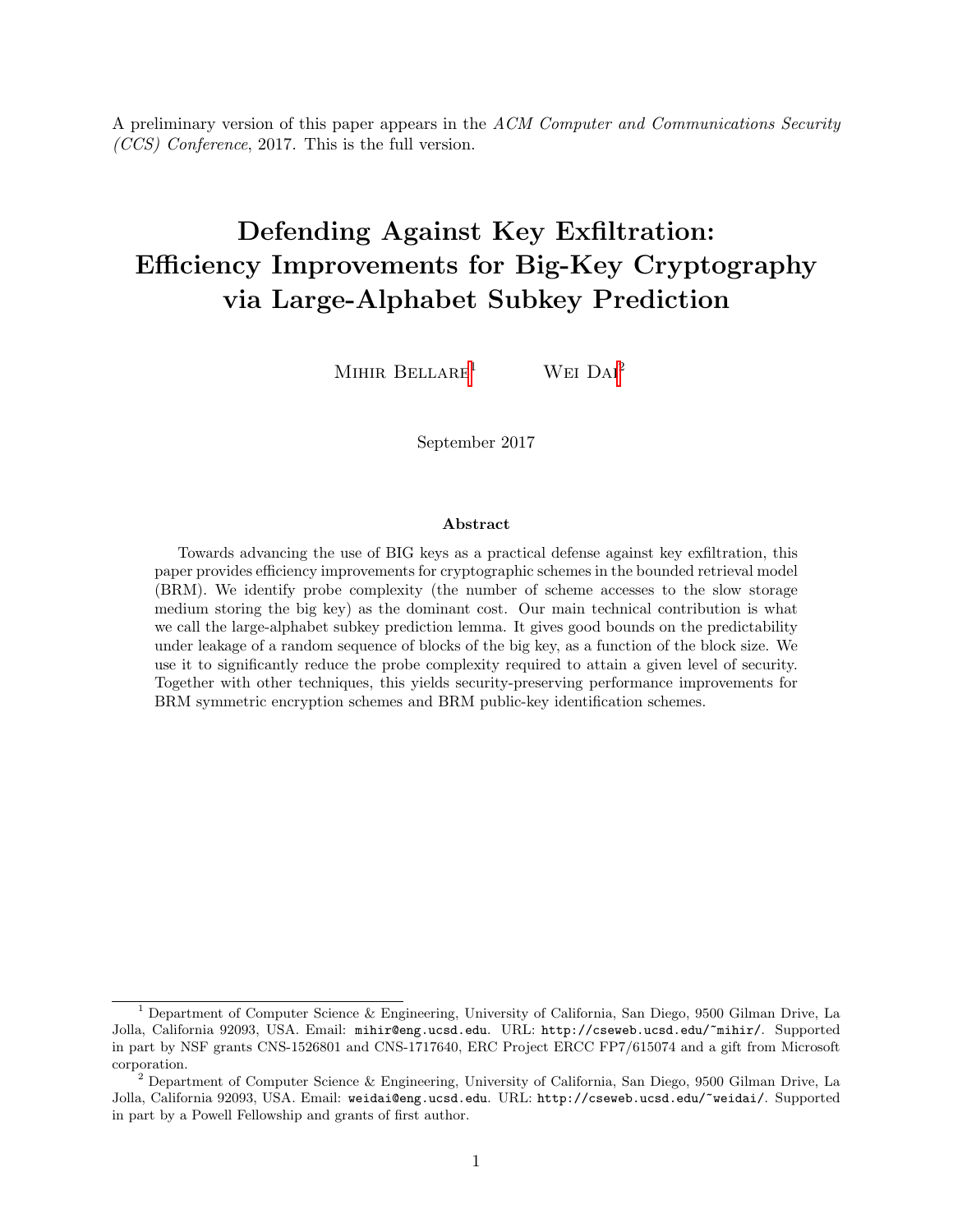## Contents

| $\mathbf{1}$    | Introduction                              | 3              |  |  |  |
|-----------------|-------------------------------------------|----------------|--|--|--|
| $\bf{2}$        | Preliminaries                             | 6              |  |  |  |
| 3               | Large-Alphabet Subkey Prediction          | 8              |  |  |  |
|                 | 3.1                                       | 8 <sup>8</sup> |  |  |  |
|                 | 3.2                                       |                |  |  |  |
|                 | 3.3                                       |                |  |  |  |
|                 | 3.3.1                                     | -16            |  |  |  |
|                 |                                           | 18             |  |  |  |
|                 | 3.4                                       | 20             |  |  |  |
| 4               | <b>Big-Key Symmetric Encryption</b>       | 21             |  |  |  |
|                 | 4.1                                       | 22             |  |  |  |
| $5\phantom{.0}$ | <b>Big-Key Identification</b>             | 25             |  |  |  |
|                 |                                           | 32             |  |  |  |
| 6               | Acknowledgements                          | 35             |  |  |  |
|                 | References                                | 35             |  |  |  |
|                 | 37<br>A Proofs of Lemmas 2, 3, and 4      |                |  |  |  |
|                 | <b>B</b> A Rejection Sampling Lemma<br>39 |                |  |  |  |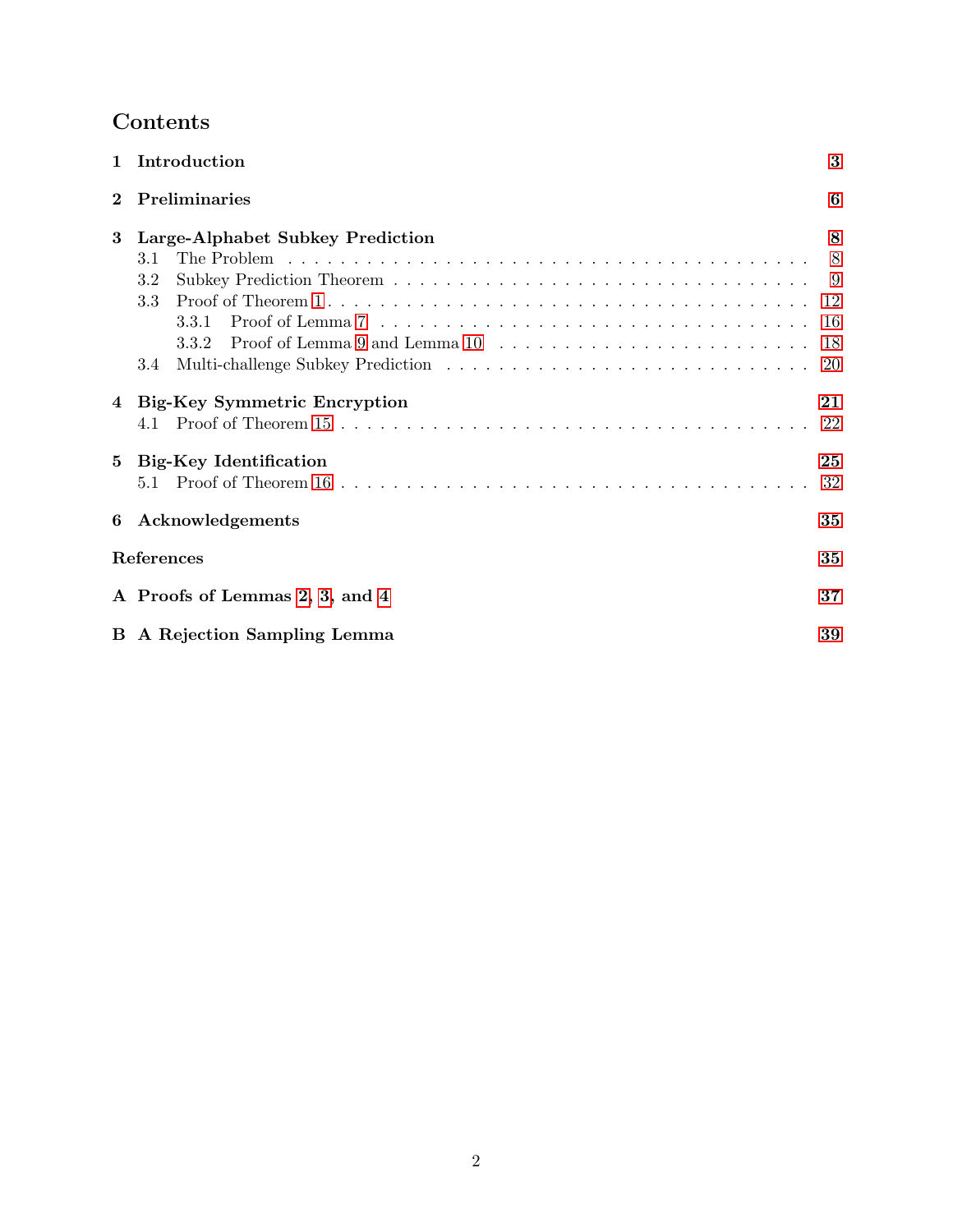## <span id="page-2-1"></span><span id="page-2-0"></span>1 Introduction

This paper is concerned with the threat of key exfiltration. This means attacker-planted malware on the key-storing system uses the system's network connection to convey the key to a remote accomplice. A line of theoretical work has suggested a mitigation, called the Bounded Retrieval Model (BRM) [\[13,](#page-35-0) [12,](#page-35-1) [9,](#page-35-2) [2,](#page-34-1) [1\]](#page-34-2), which involves using big keys. BKR [\[4\]](#page-34-3) initiated an effort to take the BRM (they call it big-key cryptography) to practicality. We continue this effort. We identify probe complexity (the number of scheme accesses to the slow storage medium storing the big key) as the dominant cost. Our large-alphabet subkey prediction lemma allows us to minimize the probe complexity required to reach a given level of security, thereby optimizing storage usage. We use this to obtain efficiency improvements for big-key symmetric encryption [\[4\]](#page-34-3). We then provide an additional lemma on polynomial-evaluation entropy preservation, and use the two lemmas in conjunction to obtain efficiency improvements for the ADW big-key identification scheme [\[2\]](#page-34-1).

LARGE-ALPHABET SUBKEY PREDICTION. Let  $b \geq 2$  be an integer representing the block size in a storage system, for example  $b = 32$  or  $b = 64$  for words in memory, or  $b = 8 \cdot 512$  (512 bytes) for a typical hard-disk drive. Let  $q = 2^b$  be the *alphabet size*, and  $[q] = \{0, 1, \ldots, q-1\}$  the corresponding alphabet. Let  $\mathbf{K} = (\mathbf{K}[0], \ldots, \mathbf{K}[k-1]) \in [q]^k$  be a string over [q] of length k, randomly chosen. It represents a (big) key stored in our storage system as a sequence of  $k$  blocks. We imagine that an adversary-chosen function Lk:  $[q]^k \to [q]^{\ell}$  (representing adversary-implanted malware, and here called the leakage function) is applied to  $K$ , and the result L (representing exfiltrated information, here called the leakage), is provided back to the adversary. Think of  $\ell$  as somewhat smaller than k, for example  $\ell \leq k/10$ , so that the leakage, although not total, is certainly non-trivial. Despite this, we wish to make secure use of the big key, specifically to (repeatedly) extract "small" keys  $(\tau \geq 1)$  blocks, for a parameter  $\tau$ ) for use with conventional cryptography. In any such extraction, we make  $\tau$  random but distinct probes  $i_1, \ldots, i_{\tau} \in [k] = \{0, 1, \ldots, k-1\}$  into **K** to determine  $J =$  $\mathbf{K}[i_1] \dots \mathbf{K}[i_\tau]$  as the  $\tau$ -block short key. Given the leakage L and the probe positions  $i_1, \dots, i_\tau$ , the adversary aims to predict (compute in its entirety) J. Two metrics (see Section [3](#page-7-0) for precise definitions of what we discuss next) are of interest. First is the subkey prediction advantage

$$
\mathbf{Adv}_{q,k,\tau}^{\text{skp}}(\ell) ,\qquad \qquad (1)
$$

defined as the maximum probability that an adversary can compute  $J$ , the maximum being over all leakage functions Lk returning  $\ell$  blocks and over all adversary strategies. It is useful to let  $k^* = kb$ denote the amount of storage occupied by the big key in bits, and, correspondingly,  $\ell^* = \ell b$  the amount of allowed leakage in bits. (We will want to fix these and vary  $b$ , thereby defining  $k$  and  $\ell$ .) Now, in usage, we would ask for a certain number s of bits of security (for example  $s = 128$ ), meaning we want the subkey prediction advantage to be at most  $2^{-s}$ , and then want to know the number  $\tau$  of probes it takes to get there. This is the *probe complexity*,

**Probes**<sub>k\*,\ell^\*,s</sub>(b) = min 
$$
\left\{\tau : \mathbf{Adv}_{2^b,k^*/b,\tau}^{\text{skip}}(\ell^*/b) \leq 2^{-s}\right\}
$$
. (2)

The probe complexity will be our cost in accesses to a potentially slow storage system, like a disk, and for effiency of the overlying big-key scheme, we want to minimize it. To this end, Theorem [1](#page-8-1) gives a good upper bound on the subkey prediction advantage, whence we obtain a good upper bound on the probe complexity. Next, we compare our bounds to prior ones, and discuss history and applications (to big-key cryptography and thus key exfiltration resistance).

PRIOR WORK AND COMPARISONS. ADW [\[3,](#page-34-4) Lemma A.3] is an elegant and general result that, as a special case, gives an upper bound on the subkey prediction advantage (and thus probe complexity) for all values of parameters we consider. The bounds, however are quite poor, so that, to get a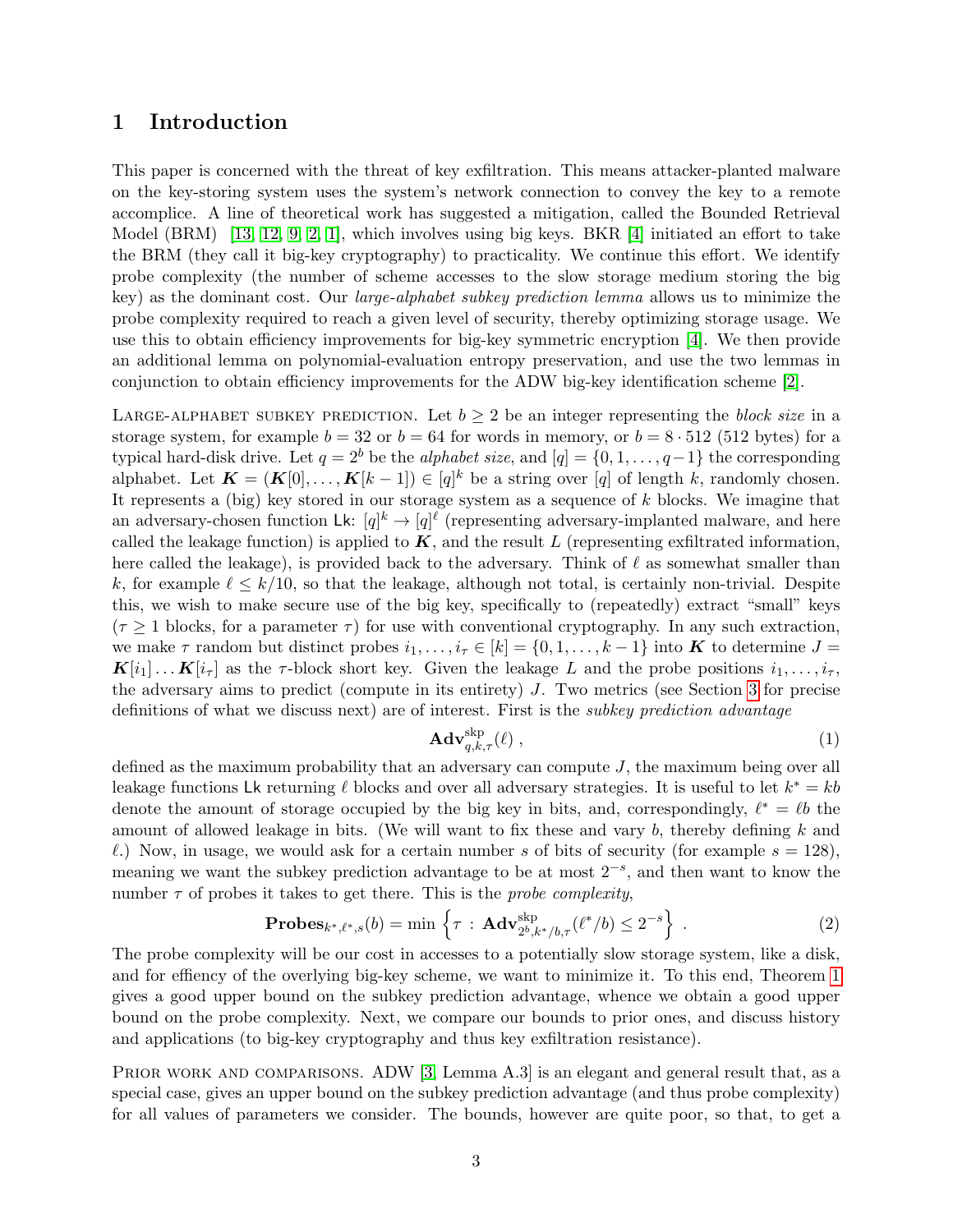<span id="page-3-1"></span>

| b              | $s = 128$ |       |  | b             | $s = 512$ |       |  |
|----------------|-----------|-------|--|---------------|-----------|-------|--|
|                | ADW<br>Us |       |  |               | Us        | ADW   |  |
|                | 271       | 11532 |  |               | 971       | 46127 |  |
| 8              | 61        | 1584  |  | 8             | 219       | 6335  |  |
| 32             | 47        | 592   |  | 32            | 171       | 2366  |  |
| 64             | 45        | 434   |  | 64            | 165       | 1735  |  |
| 8.512          | 43        | 287   |  | $8 \cdot 512$ | 159       | 1146  |  |
| $8 \cdot 4096$ | 43        | 285   |  | .4096         | 158       | 1139  |  |

<span id="page-3-0"></span>Figure 1: Fix the amount of storage we allocate to the big key at  $k^* = 8 \cdot 10^{11}$  bits = 100 GBytes. Fix the amount of leakage at 10% of the length of the big key,  $\ell^* = k^*/10 = 10$  GBytes. The first table considers security level  $s = 128$ , while the second considers  $s = 512$ . Each table then considers different block sizes b. (Once b is chosen, the length of the big key in blocks is  $k = k^*/b$ and the length of the leakage in blocks is  $\ell = \ell^*/b$ .) The table entries show upper bounds on the probe complexity  $\mathbf{Probes}_{k^*,\ell^*,s}(b)$ . The "Us" column is our bound via Theorem [1,](#page-8-1) and "ADW" is what is obtained via [\[3,](#page-34-4) Lemma A.3]. The block sizes are chosen to represent common word or disk sector sizes in storage systems.

desired level of security, one needs a very large number of probes (we will see numbers in a bit), resulting in a significant loss of efficiency for the overlying big-key cryptography schemes. This lead BKR [\[4\]](#page-34-3) (in their quest for practical big-key symmetric encryption) to formulate subkey prediction, and seek better bounds by direct analysis. They however only considered the case  $b = 1$  of a binary alphabet. They gave an example to show that there are non-obvious leakage functions that lead to better subkey prediction advantage than one might expect, making the problem of giving a (good) upper bound challenging. Via a combinatorial analysis, they showed that the worst case is when the pre-images of the outputs of the leakage function are approximate Hamming balls in the space of big keys, thereby deriving estimates (not quite upper bounds, something we rectify) on the subkey prediction advantage and probe complexity, for the case  $b = 1$  ( $q = 2$ ), that are much better than those obtained via ADW [\[2,](#page-34-1) Lemma A.3]. They posed the large alphabet  $(b > 1)$  case as an open question, asking, specifically, to give bounds on subkey prediction advantage and probe complexity, in the  $b > 1$  case, that are better than the ones obtained via ADW [\[3,](#page-34-4) Lemma A.3]. (The motivation, as we will see later, was to improve efficiency of big-key symmetric encryption.) Our work answers this question, giving (good) upper bounds as a function of the block size b.

In usage, we would typically first decide on the amount of storage  $k^*$  (measured in bits) we allocate to the big key, for example  $k^* = 8 \cdot 10^{11}$  bits = 100 GBytes. Next we would fix the amount of leakage  $\ell^*$  (also measured in bits), for example  $\ell^* = k^*/10 = 10$  GBytes, corresponding to 10% of the length of the big key. The block size b may be determined by the storage system (for example 512 bytes or 4096 bytes) or chosen to optimize security and efficiency as per our bounds. Once it is chosen, the length in blocks  $k = k^*/b$  of the big key and  $\ell = \ell^*/b$  of the leakage are determined. Now, for a given level s of security, we want to know the probe complexity  $\mathbf{Probes}_{k^*,\ell^*,s}(b)$ . Smaller (fewer probes into the likely slow storage system) is better. We tabulate results in Fig. [1.](#page-3-0) Our bounds emerge as substantially better than those obtained via ADW [\[3,](#page-34-4) Lemma A.3]. For example, for  $s = 128$ , the improvement ranges from a factor of 26 ( $b = 8$ ) to a factor of 6.6 ( $b = 8 \cdot 4096$ ). Below, we will see how this translates to efficiency improvements for big-key cryptography.

The BRM. Assume (for concreteness of this discussion) that the primitive is symmetric encryp-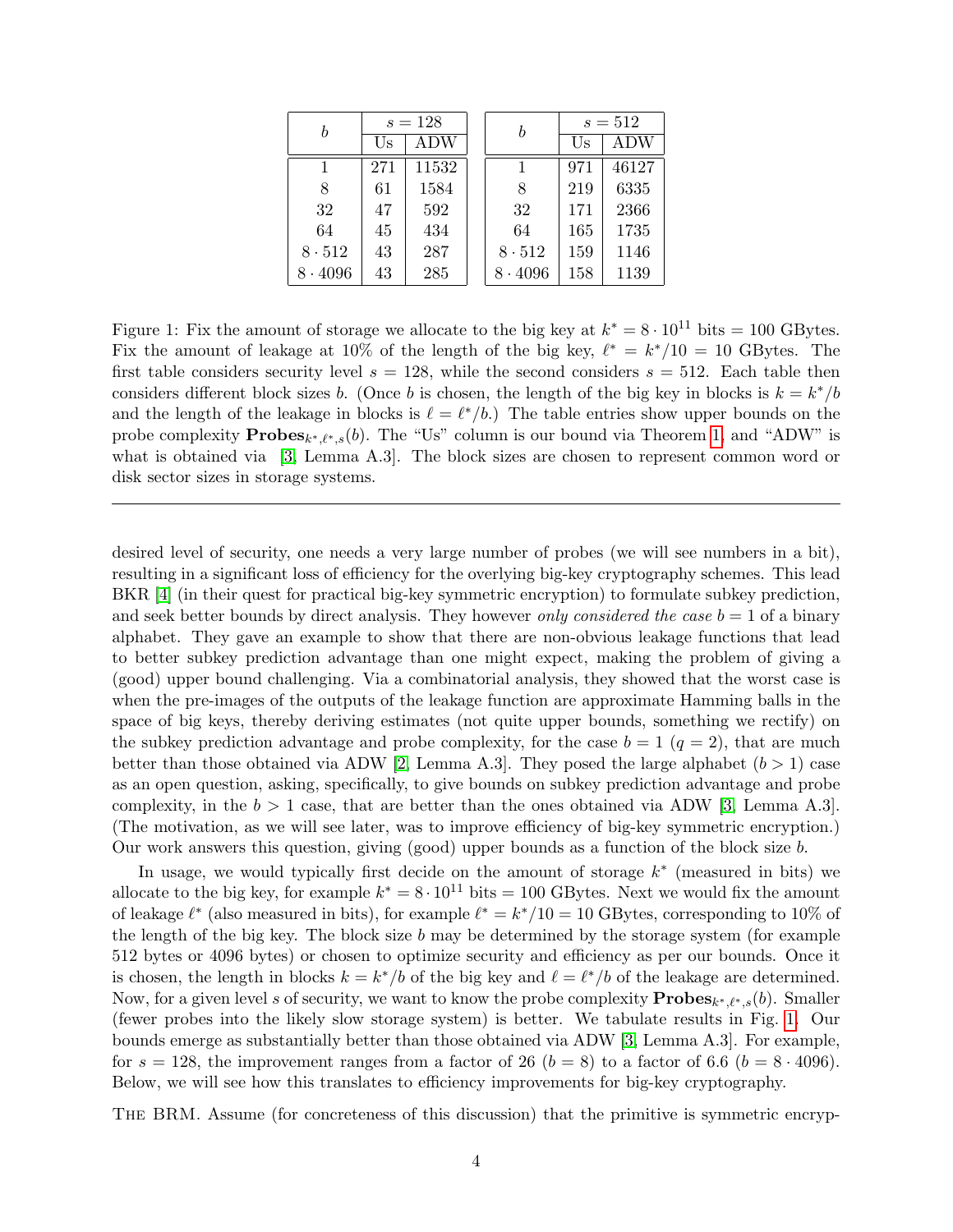<span id="page-4-0"></span>tion [\[4\]](#page-34-3) (we will discuss other primitives later), and let  $\boldsymbol{K}$  denote the encryption key,  $k^*$  bits long. In the Bounded Retrieval Model (BRM) [\[13,](#page-35-0) [12,](#page-35-1) [9,](#page-35-2) [2,](#page-34-1) [1,](#page-34-2) [4\]](#page-34-3), an adversary-chosen function Lk (representing adversary-implanted malware) is applied to  $K$ , and the  $\ell^*$ -bit result L (representing the exfiltrated information), is provided back to the adversary. Security would appear impossible, since Lk could be the identity function, so that  $L = K$ , but the idea is that K is big (for example  $k^* =$ 100 GBytes), while L is assumed to be somewhat smaller (like  $\ell^* = k^*/10 = 10$  GBytes). In other words, the model assumes that the amount of data exfiltrated can be limited, say via network or system monitoring. Indeed, security product vendors such as McAfee [\[15\]](#page-35-3) provide tools for this type of monitoring and detection.

If the scheme is poorly designed, the fact that the exfiltrated information is somewhat shorter than the key won't guarantee security. For example if the scheme applies SHA256 to  $\boldsymbol{K}$  to get a 256 bit key K and then uses AES256 to encrypt the data, then  $Lk(K)$  can just return the 256 bit string  $K = \mathsf{SHA256}(K)$  and security is entirely compromised no matter how big is K. The first requirement for a BRM (also called big-key) scheme is thus *leakage resilience*, meaning an adversary, given  $L = Lk(K)$ , still cannot violate security, and this must be true for any (adversary-chosen) function Lk that returns  $\ell^*$  bits.

PROBE COMPLEXITY. Big keys may help for security, but it would be prohibitively costly to process a 100 GByte key for every encryption. The BRM addresses this via a condition that says that each encryption (or decryption) operation should only make a "small" number of probes into the big key  $K$ , meaning have low probe complexity. Security in the presence of leakage is a difficult goal under any circumstances, but made even more so here by this requirement.

FROM BITS TO BLOCKS. Viewing the big key  $\mathbf{K} = (\mathbf{K}[0], \ldots, \mathbf{K}[k^* - 1])$  as a sequence of bits, BKR encryption [\[4\]](#page-34-3) begins by making some  $\tau^*$  random probes  $i_1, \ldots, i_{\tau^*} \in [k^*]$  into **K** to extract a  $\tau^*$ -bit subkey  $J = K[i_1] \dots K[i_{\tau^*}]$ . It then applies a (randomized) hash function to J to get a key K for a conventional (AES-based) symmetric encryption scheme, and uses K to encrypt the data. Once  $J$  has been obtained, the computation, being symmetric cryptography operations, is quite efficient, but  $K$ , being big, is likely stored on a slow medium like a hard drive, and so the encryption cost is dominated by the storage accesses needed to get J. For a subkey prediction advantage of  $s = 128$ (based on which BKR show ind-cpa style security of their encryption scheme at the same security level), BKR will need  $\tau^* = 271$  probes into the storage. (This is as per the  $b = 1$  row of the first table in Fig. [1.](#page-3-0) BKR's subkey prediction lemma gives an estimate, not a bound, so we use our number, but numerically the two are almost the same.)

But (as BKR themselves point out), their scheme is making very poor use of storage by drawing only a bit of the big key per probe. Letting b be some appropriate block size determined by the storage system (for example  $b = 8.512$  bits = 512 Bytes), K would actually be stored as a sequence of blocks, and a single probe into the storage can retrieve an entire block at about the same cost as retrieving a single bit. Indeed, a typical storage API does not even provide a way to directly access a bit, so an implementation of BKR would, for a probe for bit-position  $j$ , have to draw the block containing this bit position, take the corresponding bit, and throw the other bits away. A natural improvement (suggested by BKR) is to draw (and use) an entire block per probe. Thus, we now view the big key  $\mathbf{K} = (\mathbf{K}[0], \ldots, \mathbf{K}[k-1]) \in [2^b]^k$  as a sequence of blocks, corresponding to the way it is actually stored, where  $k = k^*/b$  is the number of blocks. Now, making some  $\tau$  probes  $i_1, \ldots,$  $i_{\tau} \in [k]$  into K, one obtains the subkey  $J = K[i_1] \dots K[i_{\tau}]$ . The rest of the encryption process is as before, and as we have already noted, is efficient, even though J could be a bit longer. Continuing to require a subkey prediction advantage of  $s = 128$ , the question is, what value of  $\tau$  guarantees this? This is the question that BKR could not answer. It is answered by our large-alphabet subkey prediction lemma. Specifically, the first table of Fig. [1](#page-3-0) gives values of  $\tau$  for different choices of b.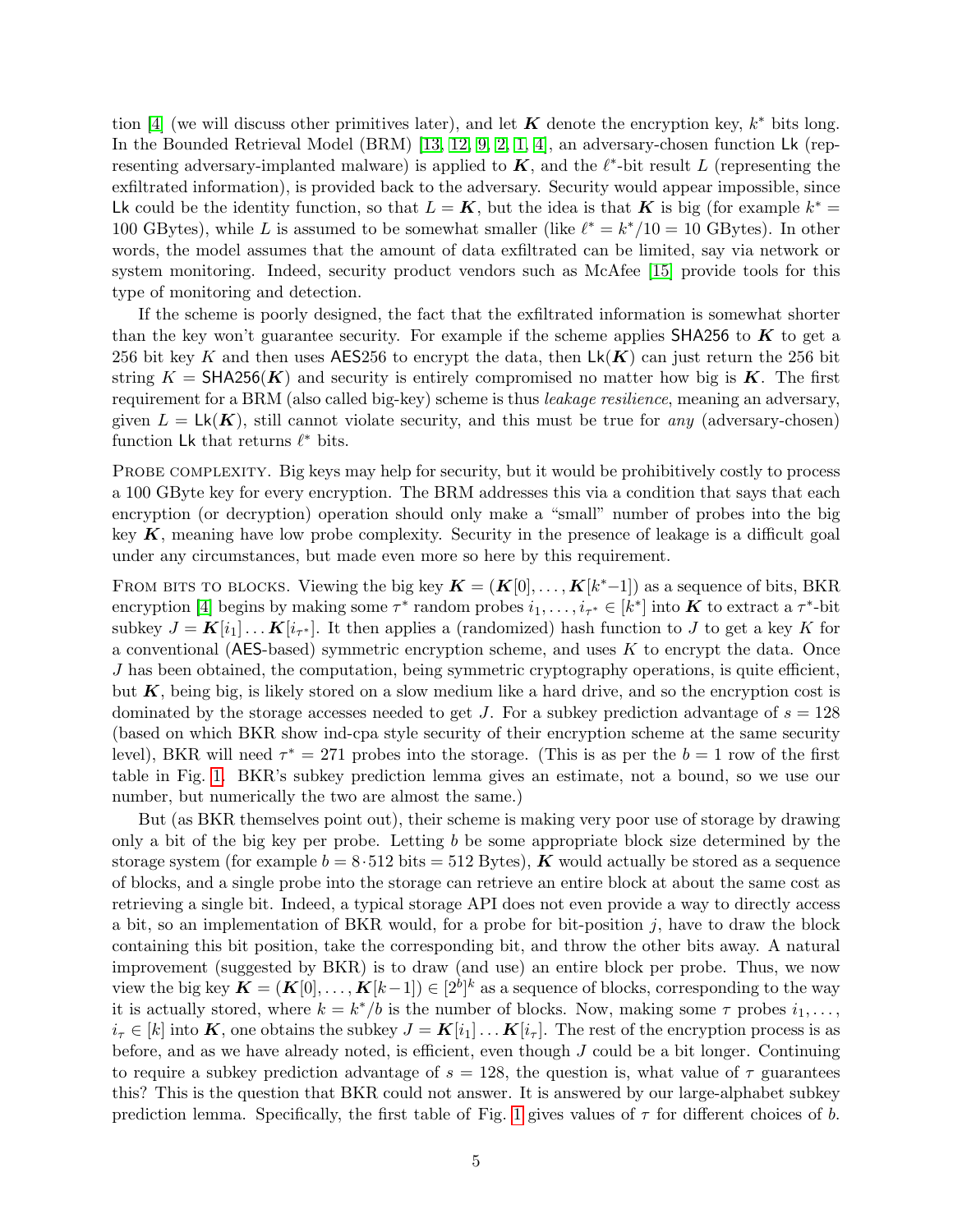<span id="page-5-1"></span>For  $b = 512$  Bytes, we see that  $\tau = 43$ . Recalling that BKR needed  $\tau^* = 271$  probes, we have reduced the number of probes (storage accesses) by a factor of  $271/43 \approx 6$ , meaning offer a 6x speedup.

The price we pay (as alluded to above) is that  $J$  is longer, specifically, 271 bits for BKR and  $43 \cdot 512 \approx 22$  KBytes for us. This means the hashing of J to obtain the AES key K takes longer. but modern hash functions are fast, and the time saved in storage accesses is more than the time lost in extra hashing [\[10,](#page-35-4) [11\]](#page-35-5). This is especially true since the hashing can be pipelined, taking advantage of the iterated structure of hash functions to process blocks incrementally as soon as they are retrieved rather than delaying hashing until after all blocks are retrieved.

Big-key identification. In a (public-key) identification scheme, a user (called the prover) has a secret key sk whose associated public key pk is held by the server (called the verifier). Access control is enforced by having the prover identify itself as the owner of sk via an interactive identification protocol. The Schnorr [\[18\]](#page-35-6) and Okamoto [\[16\]](#page-35-7) schemes are well-known examples, but they are of course conventional (small-key) schemes. Identification is an interesting target for a BRM scheme. Here it is the secret key sk that would be big (100 GBytes)— we want the public key pk to remain of conventional size. The usage we envision is hardware-assisted access control, where sk is on an auxiliary device like a USB stick that the user plugs into a possibly infected machine to identify herself (login) to the server across the network. The key being large, and reading from a USB being slow, the malware will have difficulty obtaining enough information about the key (10 GBytes) to violate BRM security, even after a significant number of usages (logins) by the user.

Identification in the BRM was first treated by ADW [\[2\]](#page-34-1), who gave (asymptotic) security definitions and a clever scheme that involves combining multiple instances of the Okamoto scheme [\[16\]](#page-35-7) in a compact way. We target making this scheme practical. The quest is meaningless in the absence of concrete security, for practicality is fundamentally about maximizing efficiency for a given level (eg. 128 bits) of security. A first and central step is thus a concrete-security treatment. We render the definitions of big-key identification (the goal is security against impersonation under active attack) concretely, then revisit the asymptotically-stated result of ADW [\[2\]](#page-34-1) to render it, too, in concrete form. We note that for the ADW scheme, probe complexity dictates the computational cost of the two most costly phases of the protocol, the response phase and verification phase (as we will demonstrate in Fig. [14\)](#page-28-1). Hence, improvements in probe complexity directly translate into improvements in efficiency. Towards lowering probe complexity for a given level of security, we first improve the concrete security of the reduction via a lemma on the entropy preservation of polynomial evaluation that improves bounds from ADW [\[2\]](#page-34-1). We then obtain further reductions in probe complexity, by using our large-alphabet subkey prediction lemma in place of ADW's own [\[3,](#page-34-4) Lemma A.3]. The large-alphabet aspect here is crucial, for the scheme draws, from the big key, a value in  $\mathbb{Z}_p^m$ , where p is a prime of 512 bits long (for 128-bit security of the identification scheme), and  $m \geq 2$  is an integer parameter, so probes need to return blocks of the (large) size  $b = m \cdot \lceil \log_2(p) \rceil$ . Putting it all together gives a reasonable-cost big-key identification scheme, and the first concrete rendition of the ADW big-key identification scheme. A preliminary implementation shows that with a pairing-friendly group of 512 bits, the execution of the protocol takes a few seconds.

### <span id="page-5-0"></span>2 Preliminaries

For *n* a positive integer, we let  $[n] = \{0, 1, \ldots, n-1\}$ , and  $[1..n] = \{1, \ldots, n\}$ . We also use the notation  $\mathbb{Z}_n$  to denote the set  $[n]$  in contexts where we use the underlying algebraic structure modulo n. If x is a vector, then  $|x|$  denotes its length and  $x[i]$  denotes its *i*-th coordinate. We call **x** an *n*-vector if  $|\mathbf{x}| = n$ . We number coordinates starting from 0. For example if  $\mathbf{x} = (10, 0, 11)$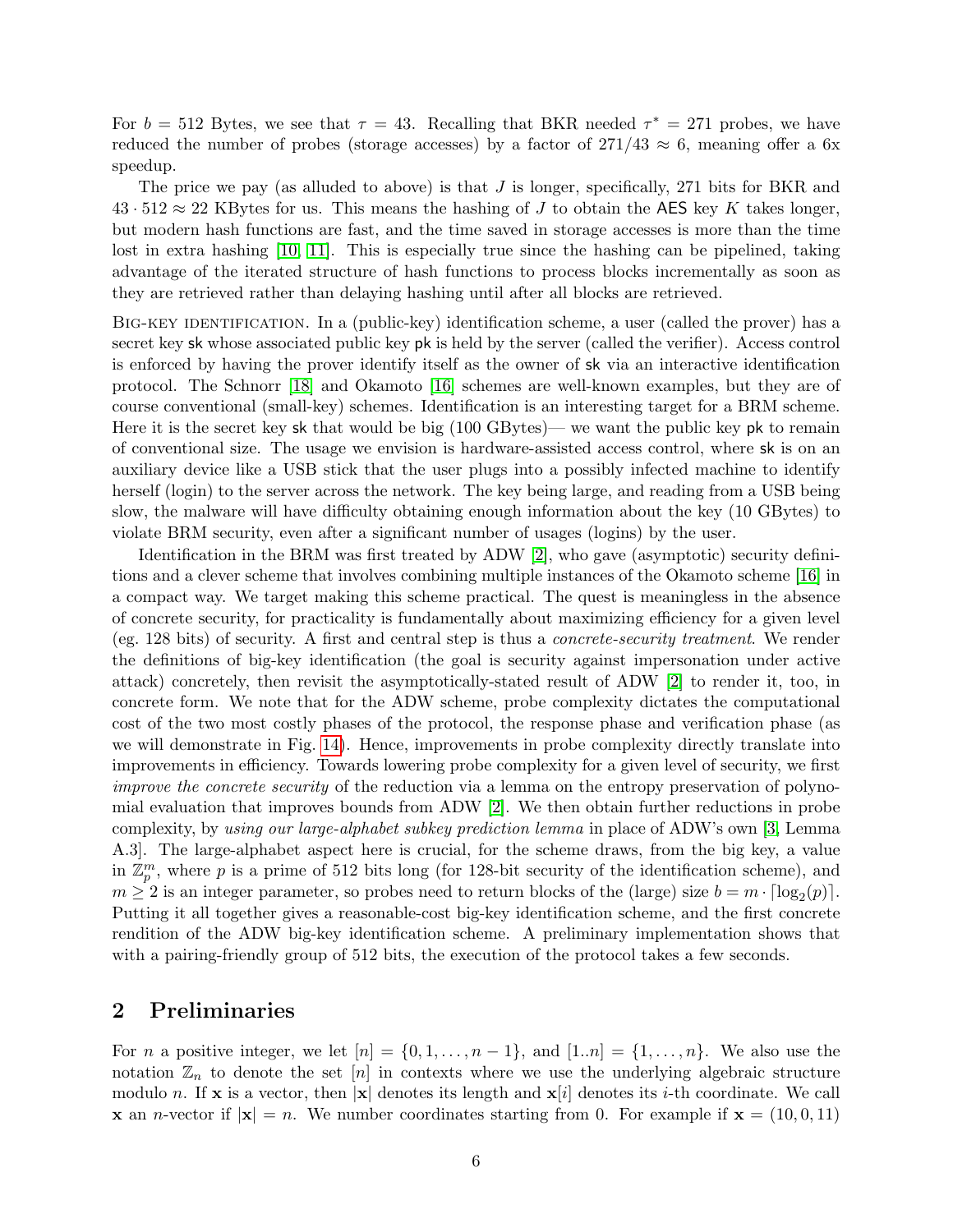<span id="page-6-0"></span>then  $|x| = 3$  and  $x[2] = 11$ . We let  $\varepsilon$  denote the empty vector, which has length 0. If  $0 \le i \le |x| - 1$ then we let  $\mathbf{x}[0..i] = (\mathbf{x}[0], \ldots, \mathbf{x}[i]),$  this being  $\varepsilon$  when  $i = 0$ . We say that x is a vector over set S if all its coordinates belong to S. We let  $S<sup>n</sup>$  denote the set of all *n*-vectors over S and we let  $S<sup>*</sup>$ denote the set of all finite-length vectors over the set S. If S is a set then  $|S|$  denotes its size. If  $\tau \leq |S|$  is a positive integer, we let  $S^{(\tau)}$  be the set of  $\tau$ -vectors over S with distinct entries. Strings are treated as the special case of vectors over  $\{0, 1\}$ . Thus, if x is a string then |x| is its length,  $x[i]$ is its *i*-th bit,  $x[0..i] = x[0]...x[i], \varepsilon$  is the empty string,  $\{0,1\}^n$  is the set of *n*-bit strings and  $\{0,1\}^*$ the set of all strings. For  $\mathbf{K} \in [q]^k$  and  $\mathbf{p} \in [k]^*$ , we let  $\mathbf{K}[\mathbf{p}] = (\mathbf{K}[\mathbf{p}[0]], \mathbf{K}[\mathbf{p}[1]], \dots, \mathbf{K}[\mathbf{p}[[\mathbf{p}]-1]])$ , this being  $\varepsilon$  when  $\mathbf{p} = \varepsilon$ .

If X is a finite set, we let  $x \leftarrow^* X$  denote picking an element of X uniformly at random and assigning it to x. Algorithms may be randomized unless otherwise indicated. Running time is worst case. If A is an algorithm, we let  $y \leftarrow A(x_1, \dots, r)$  denote running A with random coins r on inputs  $x_1, \dots$  and assigning the output to y. We let  $y \leftarrow s A(x_1, \dots)$  be the result of picking r at random and letting  $y \leftarrow A(x_1, \dots; r)$ . We let  $[A(x_1, \dots)]$  denote the set of all possible outputs of A when invoked with inputs  $x_1, \cdots$ .

We use the code-based game-playing framework  $[7]$  (see Fig. [2](#page-7-2) for an example). By  $Pr[G]$  we denote the probability that game G returns true. Uninitialized boolean variables, sets and integers are assume initialized to false, the empty set and 0, respectively.

Following  $[6]$ , our random oracle H is variable range. This means it takes two inputs, x and Rng, where the latter is a (description of) an efficiently sampleable set, and returns as output a random point in Rng. In schemes, we (implicitly or explicitly) fix a unique description for each range set that is used. For example,  $x \leftarrow s \mathsf{H}(x,[k])$  will return a random element in  $[k]$ , and  $\mathbf{p} \leftarrow s \mathsf{H}(x,[k]^{(\tau)})$ will return a random  $\tau$ -dimensional vector over [k] with distinct entries.

HAMMING BALLS. Let  $q \geq 2$  and  $n \geq 1$  be integers. We define the weight of a *n*-vector v over [q] to be

$$
w(v) = |\{i \in [n] \mid v[i] \neq 0\}|,
$$

the number of coordinates of v that are non-zero. Let  $\mathcal{K} \subseteq [q]^n$  for some integer n, we define the weight of  $K$  to be

$$
w(\mathcal{K}) = \sum_{x \in \mathcal{K}} w(x) ,
$$

the sum of weights of vectors in K. For  $0 \le r \le k$ , the q-ary hamming ball of radius r over  $[q]^k$  is the set

$$
\mathbf{B}_{q,k}(r) = \left\{ v \in [q]^k : w(v) \le r \right\}
$$

of k-vectors over [q] that have more at most r non-zero coordinates. We let  $B_{q,k}(r)$  denote the size of the set  $\mathbf{B}_{q,k}(r)$  and note that

$$
B_{q,k}(r) = \sum_{i=0}^{r} (q-1)^{i} {k \choose i}.
$$

For convenience of stating our results, we establish the following conventions: if  $r > k$  then we let  $B_{q,k}(r) = B_{q,k}(k) = q^k$ , and if  $k = 0$  then for all  $r \ge 0$  we let  $B_{q,k}(r) = 1$ . We also define the function

$$
rd_{q,k}(N) = \max\{ r \in [k+1] \, : \, B_{q,k}(r) \le N \}
$$

to return the largest radius r in the range  $0 \le r \le k$  such that the ball  $\mathbf{B}_{q,k}(r)$  has size at most N.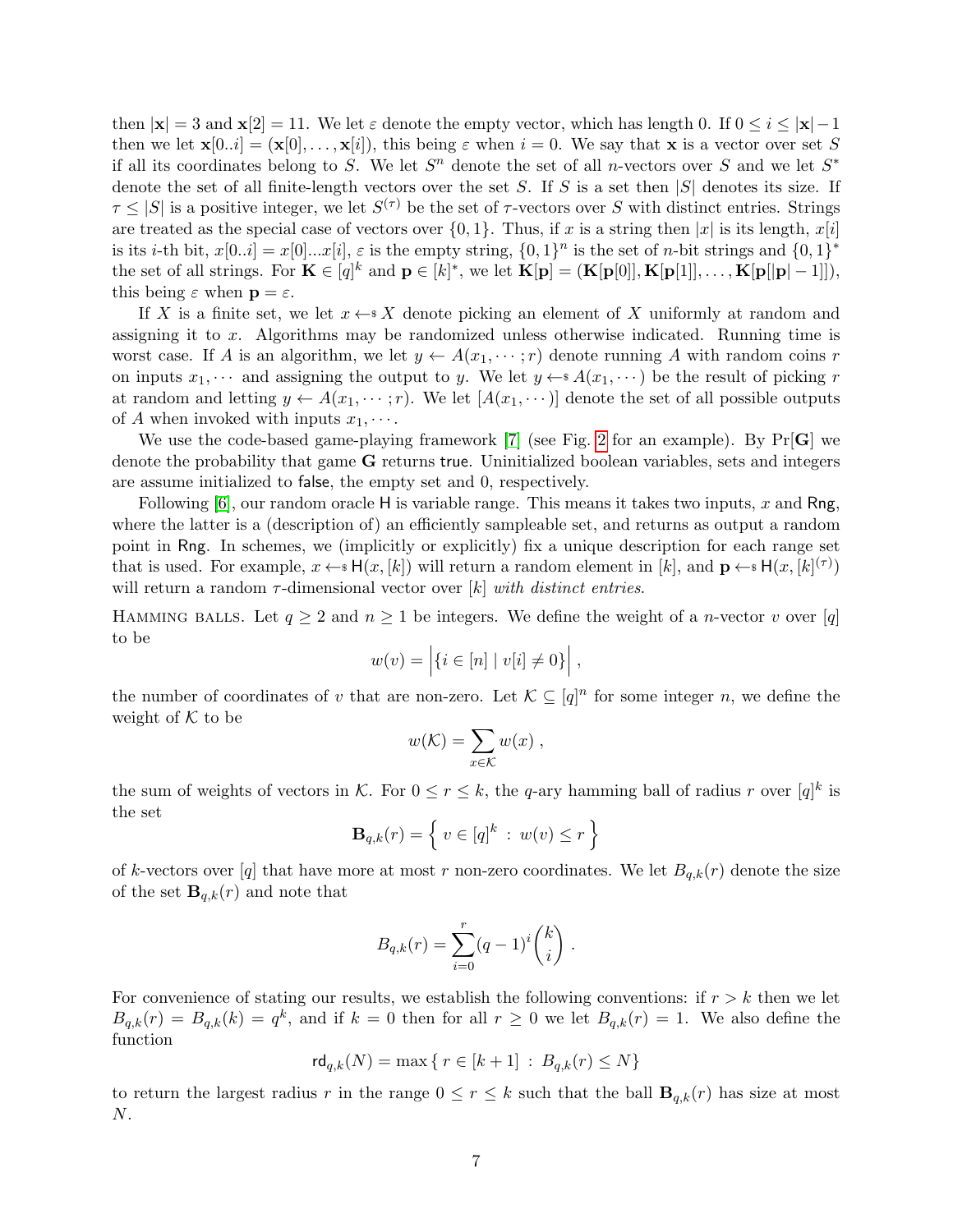|                                                                      | q > 2            |                           | : the alphabet size. A <i>block</i> is an element of [q]. |
|----------------------------------------------------------------------|------------------|---------------------------|-----------------------------------------------------------|
|                                                                      | $\boldsymbol{k}$ | $\ddot{\cdot}$            | the length in blocks of the big key                       |
|                                                                      |                  |                           | $\tau \leq k$ : the number probes into the big key K      |
| Game $\mathbf{G}^{\text{skip}}_{q,k,\tau}(\mathcal{A},\mathsf{Lk})$  | $\mathcal A$     | $\mathbb{R}^{\mathbb{Z}}$ | the adversary                                             |
| $\mathbf{K} \leftarrow s[q]^k; L \leftarrow \mathsf{Lk}(\mathbf{K})$ | Lk               | $\mathbb{C}^{\times}$     | the leakage function, Lk: $[q]^k \rightarrow [q]^{\ell}$  |
| $\mathbf{p} \leftarrow \s{k}$ $(k^{(\tau)}$                          | $\ell$           | $\div$                    | the length of the output of the leakage function,         |
| $J \leftarrow \mathcal{A}(L, \mathbf{p})$                            |                  |                           | called the leakage length, in blocks                      |
| Return $(J = K[\mathbf{p}])$                                         | $b \geq 1$       |                           | : the block length, meaning $q = 2b$ . Theorem 1 does     |
|                                                                      |                  |                           | not assume $q$ is a power of two, but it is in some       |
| Game $G_{k,\tau}^{rskp}(A, K)$                                       |                  |                           | applications.                                             |
| $K \leftarrow \mathcal{K}$                                           | L                | $\ddot{\cdot}$            | the leakage, an $\ell$ -vector over [q] returned by Lk    |
| $\mathbf{p} \leftarrow \{ [k](\tau)$                                 | $\boldsymbol{K}$ | $\ddot{\cdot}$            | the big key, a vector of length k over [q]                |
| $J \leftarrow \mathcal{A}(\mathbf{p})$                               | p                | $\ddot{\cdot}$            | the probe vector, a $\tau$ -vector over [k] all of whose  |
| Return $(J = K[\mathbf{p}])$                                         |                  |                           | coordinates are distinct                                  |
|                                                                      | $k^*$            | $\ddot{\phantom{a}}$      | the length of the big key in bits, $k^* = kb$             |
|                                                                      | $\ell^*$         | $\ddot{\cdot}$            | the length of the leakage in bits, $\ell^* = \ell b$      |
|                                                                      | $\rho$           |                           | the leakage rate, $\rho = \ell^* / k^* = \ell / k$        |

<span id="page-7-2"></span>Figure 2: Top Left: Subkey prediction game  $\mathbf{G}^{\text{skp}}_{q,k,\tau}$ . Bottom Left: Restricted subkey prediction game  $\mathbf{G}_{k,\tau}^{\text{rskp}}$  used in Section [3.3.](#page-11-0) **Right:** Summary of quantities involved.

## <span id="page-7-0"></span>3 Large-Alphabet Subkey Prediction

Here we define the subkey prediction problem parameterized by alphabet size and give our results about it.

#### <span id="page-7-1"></span>3.1 The Problem

We consider the subkey-prediction game,  $\mathbf{G}^{\text{skp}}_{q,k,\tau}(\mathcal{A}, \mathsf{Lk})$ , shown on the top left of Fig. [2.](#page-7-2) (Ignore the game below it for now.) The quantities involved in the game, as well as associated ones, are summarized on the right of the same Figure. In the game, a k-vector  $K$  over [q], called the big key, is randomly chosen from  $[q]^k$ . Then, a random  $\tau$ -vector **p** is chosen from  $[k]^{(\tau)}$ , so that its coordinates are all distinct. (Recall that  $[k]^{(\tau)}$ , the set from which **p** is selected in the game in Fig. [2,](#page-7-2) denotes the set of all  $\tau$ -vectors over [k] all of whose coordinates are distinct.) We refer to p as the probe vector. Each of its coordinates is a probe, pointing to a location in the big key. Adversary A is given the leakage  $L = Lk(K)$  and the probe vector p. Its goal is to predict (compute, output)  $\mathbf{K}[\mathbf{p}] = (\mathbf{K}[\mathbf{p}[1]], \dots, \mathbf{K}[\mathbf{p}[\tau]]),$  the  $\tau$ -vector consisting of the coordinates of  $\mathbf{K}$ selected by the coordinates of the probe vector. The adversary returns  $J$  as its guess, and the game returns true if A succeeds, meaning  $J = K[\mathbf{p}]$ . We define the following advantage metrics:

$$
\begin{aligned} \mathbf{Adv}_{q,k,\tau}^{\mathrm{skp}}(\mathcal{A},\mathsf{Lk}) &= \Pr\left[\mathbf{G}_{q,k,\tau}^{\mathrm{skp}}(\mathcal{A},\mathsf{Lk})\right],\\ \mathbf{Adv}_{q,k,\tau}^{\mathrm{skp}}(\mathsf{Lk}) &= \max_{\mathcal{A}} \mathbf{Adv}_{q,k,\tau}^{\mathrm{skp}}(\mathcal{A},\mathsf{Lk}),\\ \mathbf{Adv}_{q,k,\tau}^{\mathrm{skp}}(\ell) &= \max_{\mathsf{Lk}: [q]^k \rightarrow [q]^{\ell}} \mathbf{Adv}_{q,k,\tau}^{\mathrm{skp}}(\mathsf{Lk}). \end{aligned}
$$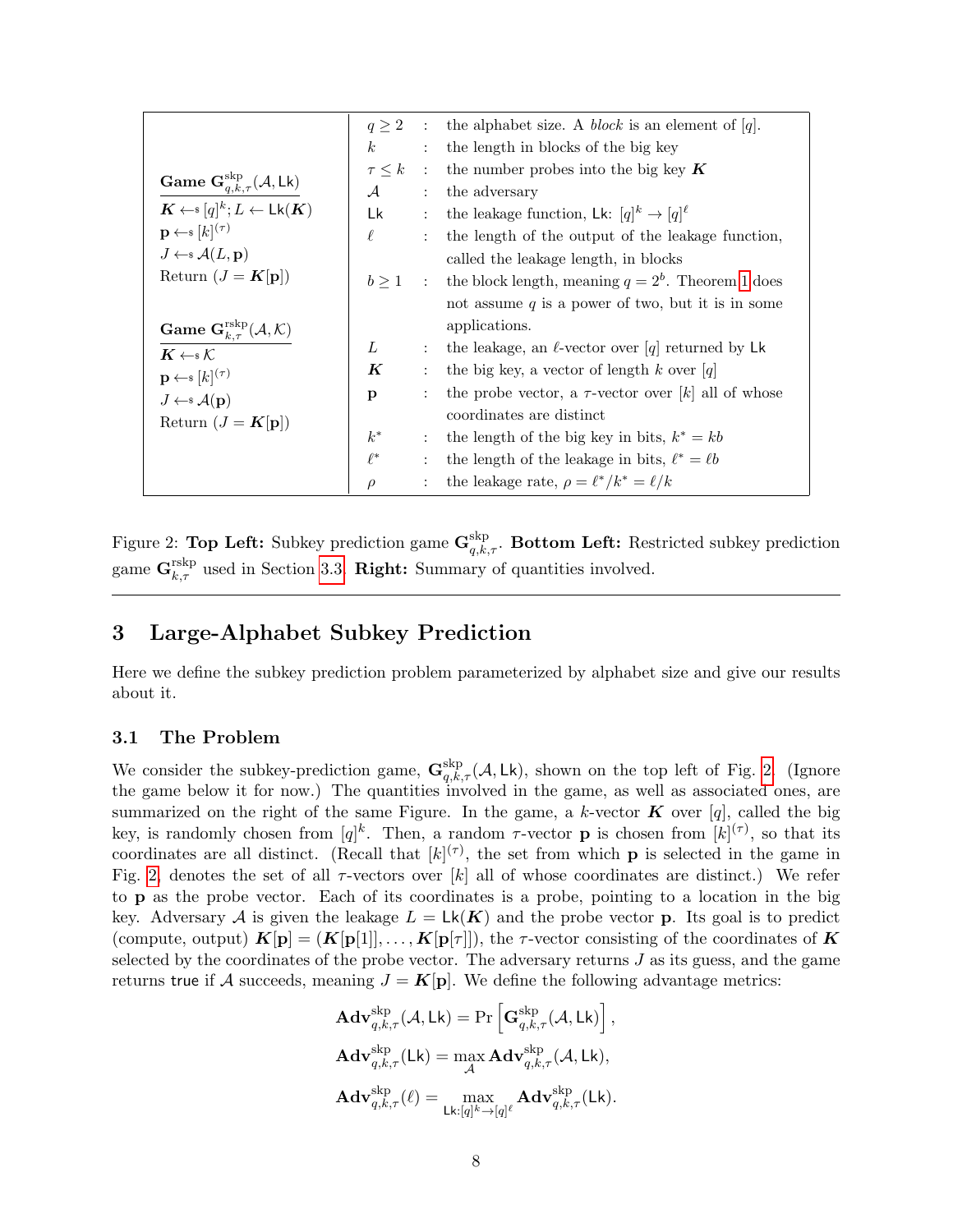<span id="page-8-4"></span>The first advantage is the probability that the game outputs true, meaning the probability that the adversary successfully returns  $K[\mathbf{p}]$ . The second advantage is obtained by maximizing the first one over all adversaries A. Note that this is well-defined since here we consider all computationally unbounded adversaries. The third advantage is obtained by maximizing the second advantage over all leakage functions Lk that output  $\ell$  blocks.

Now fix some big-key length  $k^*$  (in bits) and leakage length  $\ell^*$  (in bits). Also fix an integer s representing the desired security. For any block length  $b \ge 1$  such that b divides  $k^*$  and  $\ell^*$ , we let

<span id="page-8-2"></span>**Probes**<sub>k\*,\ell\*,s</sub>(b) = min 
$$
\{ \tau : \mathbf{Adv}_{2^b,k^*/b,\tau}^{skp}(\ell^*/b) \leq 2^{-s} \}
$$
. (3)

Here, we have set the alphabet size to  $q = 2^b$ . The length k of the big key and l of the leakage in blocks are determined, respectively, by  $k = k^*/b$  and  $\ell = \ell^*/b$ . Then, **Probes**<sub> $k^*, \ell^*, s(b)$  is the</sub> smallest number of probes  $\tau$  that will guarantee that  $\mathbf{Adv}_{q,k,\tau}^{\text{skip}}(\ell)$  is at most  $2^{-s}$ .

The subkey prediction game and problem formulated by BKR [\[4\]](#page-34-3) differs in two ways. First, they had only considered the  $q = 2$  case (that is,  $b = 1$ ) of a binary alphabet. The large alphabet aspect of our treatment refers to the fact that our alphabet size is a parameter  $q$  that we view as quite large. In some applications,  $q = 2<sup>b</sup>$  where b is the block size of our storage medium, but Theorem [1](#page-8-1) does not assume q is a power of two. The second difference with BKR [\[4\]](#page-34-3) is that their probes  $p[1], \ldots, p[\tau]$  were random and independent, so in particular two of them might be the same, but ours are random subject to being distinct. This is important towards our being able to get a provable upper bound on the subkey prediction advantage, whereas BKR were only able to get (for their setting) an estimate or approximate upper bound.

Now our goal is to upper bound, as well as possible, the subkey prediction advantage  $\mathbf{Adv}_{q,k,\tau}^{\text{skp}}(\ell)$ as a function of  $q, k, \tau, \ell$ . Thence we will obtain upper bounds on  $\mathbf{Probes}_{k^*,\ell^*,s}(b)$ .

#### <span id="page-8-0"></span>3.2 Subkey Prediction Theorem

The bound in our subkey prediction theorem is the ratio of the sizes of two  $q$ -ary hamming balls. We refer to Section [2](#page-5-0) for definitions.

<span id="page-8-1"></span>**Theorem 1** (Subkey-prediction bound). Let  $q, k, \ell, \tau$  be integers with  $q \geq 2$  and  $\ell, \tau \leq k$ . Let r be any integer in the range  $0 \le r \le \mathsf{rd}_{q,k}(q^{k-\ell})$ . Then

<span id="page-8-3"></span>
$$
\mathbf{Adv}_{q,k,\tau}^{\text{skip}}(\ell) \le \frac{B_{q,k-\tau}(r)}{B_{q,k}(r)}\,. \tag{4}
$$

The theorem allows us to pick the parameter  $r$  arbitrarily in the given range, so for the best estimates we would pick a r that minimizes the ratio. We postpone the proof to first discuss how this compares to prior work and how to use it to get numerical bounds.

COMPARISON. BKR [\[4\]](#page-34-3) give an upper bound we denote  $G_{k,\tau}^{\text{bkr}}(2^{k-\ell})$  on the subkey prediction advantage in their setting. Recall that their setting differs from ours in two ways. First,  $q = 2$  in their case. Second, in their game, the  $\tau$  probes are random and independent, while in our game they are random but distinct. Their function  $G_{k,\tau}^{\text{bkr}}(N)$  is a sum of  $\text{rd}_{2,k}(N)$  terms. It is quite complex and it is hard to estimate numerically. BKR gave a simpler expression, that approximates  $G_{k,\tau}^{\text{bkr}}(N)$ , and that they use for numerical estimates, but this expression is not an upper bound, and thus it is not clear their numerical estimates are upper bounds either. Our bound, the ratio of the sizes of two q-ary Hamming balls, is simpler than the bound of BKR (this makes crucial use of the probes being distinct), and, we will see, more analytically tractable, even when  $q = 2$ . In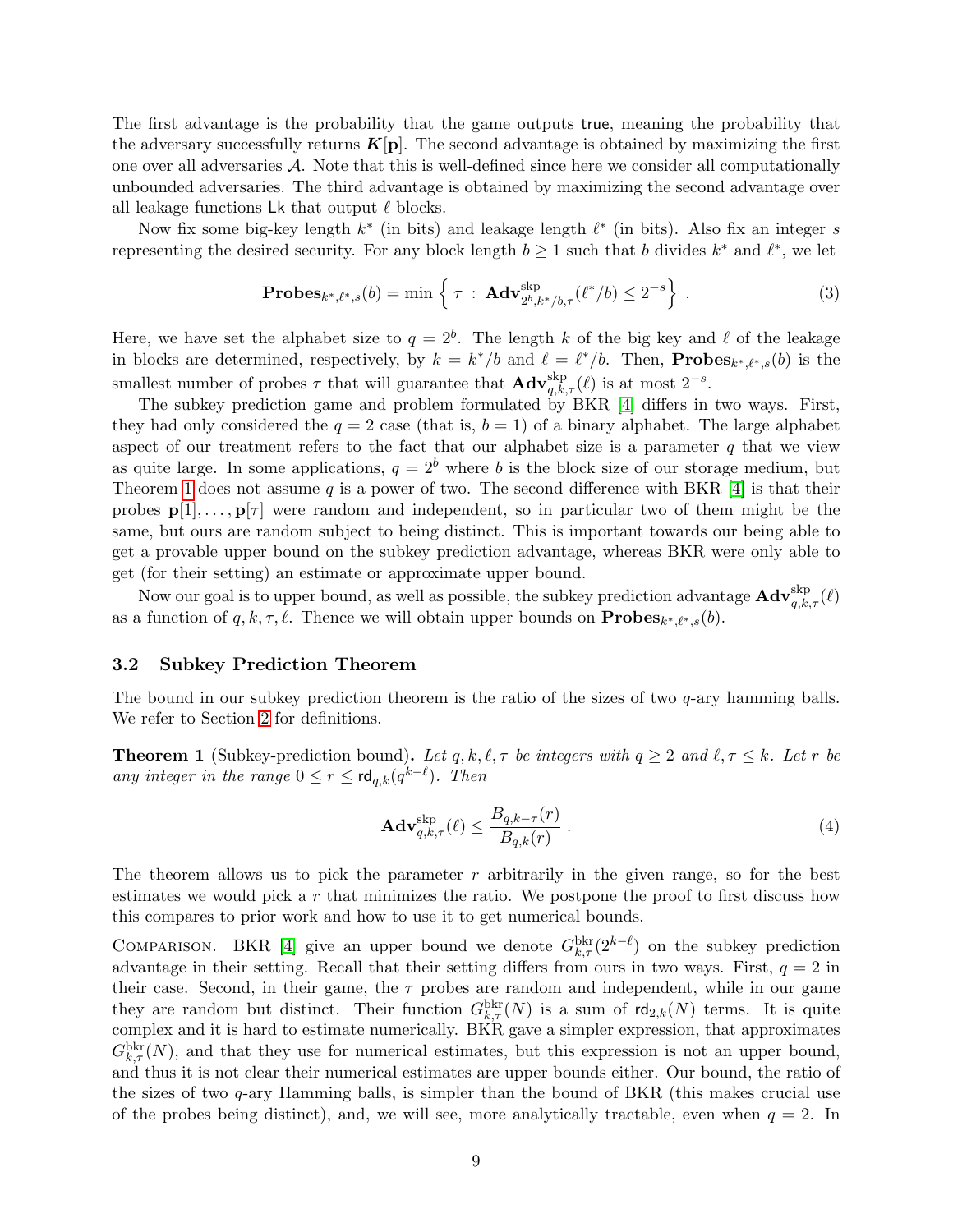particular, we are able to upper bound  $\min_r B_{q,k-\tau}(r)/B_{q,k}(r)$ , subjected to  $0 \leq r \leq \text{rd}_{q,k}(q^{k-\ell}),$ quite nicely for numerical estimates, as discussed next.

Tools for deriving numerical bounds. Theorem [1](#page-8-1) upper bounds the subkey prediction advantage as the ratio of the sizes of two hamming balls. Below, we present tools to bound this ratio. First, we need some definitions. Let  $H_2$  be the binary entropy function, defined for  $x \in [0,1]$ by  $H_2(x) = -x \log_2(x) - (1-x) \log_2(1-x)$ . We note that the value of  $x \log_q(x)$  is taken to be 0 when  $x = 0$ . This ensures that  $H_2$  is continuous over [0, 1]. More generally, for an integer  $q \ge 2$ the *q*-ary entropy function is defined for  $x \in [0, 1]$  by

$$
H_q(x) = x \log_q(q-1) - x \log_q(x) - (1-x) \log_q(1-x)
$$
  
= 
$$
\frac{H_2(x)}{\log_2(q)} + x \log_q(q-1).
$$

We note that  $H_q$  attains its maximum at  $x = 1 - 1/q$ . We define its inverse function,  $H_q^{-1} : [0, 1] \rightarrow$  $[0, 1-1/q]$  to be such that  $H_q^{-1}(H_q(x)) = x$  for any  $x \in [0, 1-1/q]$ . We define the following error function for  $q \ge 2$  and  $0 \le r \le k$ ,

$$
\epsilon(q,k,r) = \log_q(e) \left( \frac{1}{12r} + \frac{1}{12(k-r)} - \frac{1}{12k+1} \right) + \frac{1}{2} \log_q \left( \frac{2\pi r(k-r)}{k} \right). \tag{5}
$$

The following lemmas, the proofs of which are given in Appendix [A,](#page-36-0) are key to deriving numerical bounds. The first gives both upper and lower bounds on the size of a Hamming ball.

<span id="page-9-0"></span>**Lemma 2.** Let k, q, r be integers with  $q \ge 2$  and  $0 \le r \le k$ . Then,

<span id="page-9-3"></span>
$$
q^{kH_q(r/k) - \epsilon(q,k,r)} \le B_{q,k}(r) \tag{6}
$$

Additionally, if  $0 \le r \le k(1 - 1/q)$ ,

<span id="page-9-4"></span>
$$
B_{q,k}(r) \le q^{kH_q(r/k)} \tag{7}
$$

The second lemma lower bounds the value of  $\text{rd}_{q,k}(N)$ .

<span id="page-9-1"></span>**Lemma 3.** Let N, q, k be positive integers such that  $q \geq 2$  and  $N \leq q^k$ . Then,

$$
\left\lfloor H_q^{-1}\left(\frac{\log_q(N)}{k}\right) \cdot k \right\rfloor \leq \mathsf{rd}_{q,k}(N).
$$

The following provides a two-sided bound on  $H_q^{-1}$ :

<span id="page-9-2"></span>**Lemma 4.** Let  $q \ge 2$  be an integer, and  $x \in [0,1]$  a real number. Then,

$$
\min(x, 1 - \frac{1}{q}) - \frac{1}{\log_2(q)} \le H_q^{-1}(x) \le x(1 - \frac{1}{q}).
$$

These bounds are good when  $q$  is large.

DERIVING NUMERICAL BOUNDS. We now use the above to derive upper bounds for example parameter values. Let  $b \ge 1$  be a block size, so that the alphabet has size  $q = 2^b$ . Fix some big-key length k<sup>\*</sup> (in bits) and leakage length  $\ell^*$  (in bits) that are multiples of b, and let  $k = k^*/b$  and  $\ell = \ell^*/b$  be the big-key and leakage lengths, respectively, in blocks. We assume that  $\tau$  and  $\ell$  satisfy that  $\ell \geq \tau$ , as the below method only apply when this condition is met. We note that this is a reasonable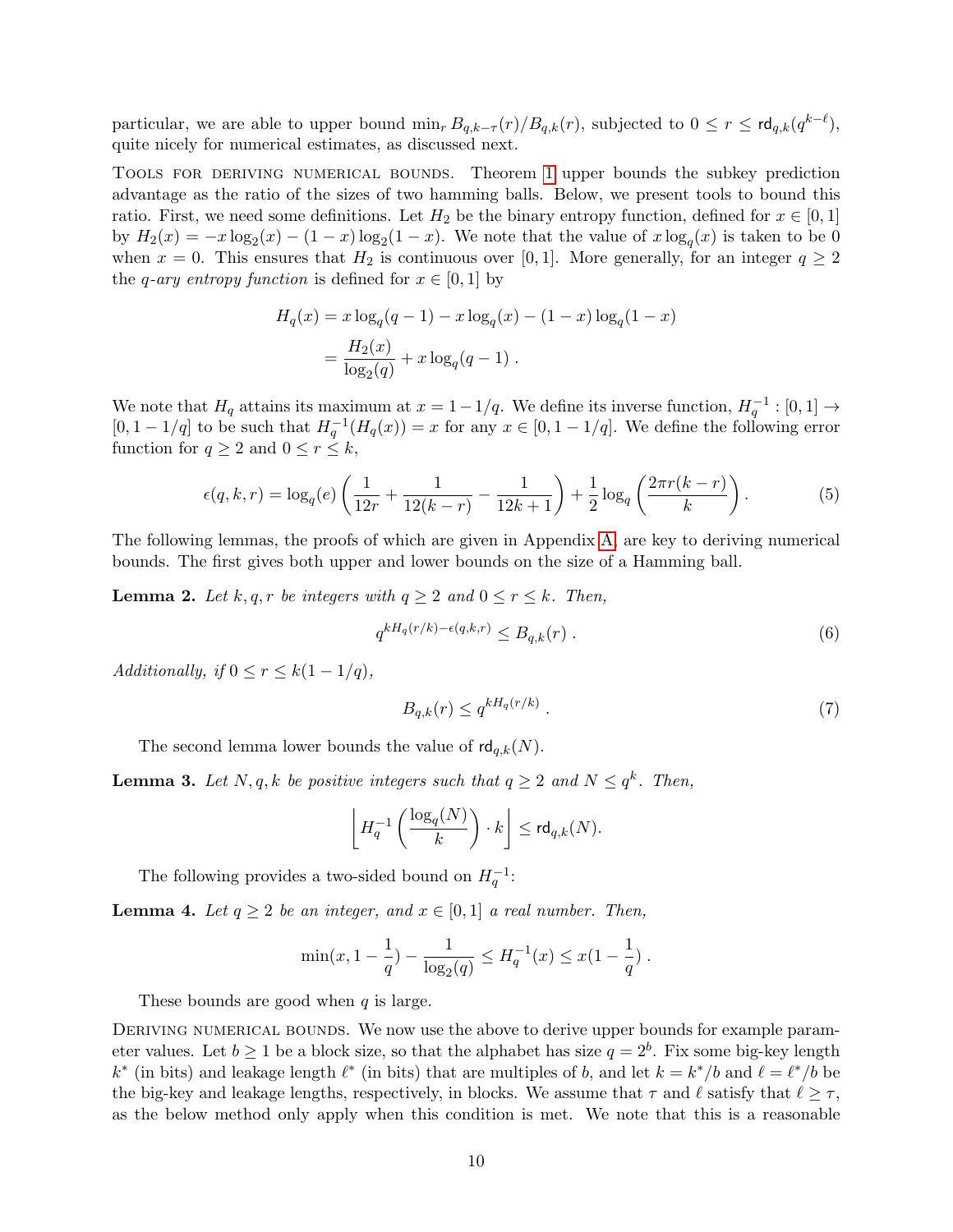assumption for practical applications, as leakage length  $\ell$  is usually large, and we are attempting to keep the probe complexity,  $\tau$ , small. Now, suppose we have obtained some integer value r such that: (1)  $r \leq \mathsf{rd}_{q,k}(q^{k-\ell})$  and (2)  $0 \leq r \leq (k-\tau)(1-1/q)$ . Then, we use Equation [\(6\)](#page-9-3) to lower bound  $B_{q,k}(r)$ . Given condition (2), we can use Equation [\(7\)](#page-9-4) to upper bound the quantity  $B_{q,k-\tau}(r)$ . This results in an upper bound, denoted RatioBound<sub>q,k, $\ell, \tau(r)$ </sub>, for the ratio  $B_{q,k-\tau}(r)/B_{q,k}(r)$ :

RatioBound<sub>q,k,\tau</sub>(r) = 
$$
\frac{q^{(k-\tau)H_q(r/(k-\tau))}}{q^{kH_q(r/k)-\epsilon(q,k,r)}}.
$$

Note that in the above expression, the terms  $H_q(r/(k-\tau))$ ,  $H_q(r/k)$  and  $\epsilon(q, k, r)$  can be computed numerically for any given value of  $q, k, \tau$  and r. Hence, deriving numerical upper bound for the ratio  $B_{q,k-\tau}(r)/B_{q,k}(r)$  amounts to obtaining a value r satisfying the two conditions given above. We take r to be  $r_{q,k,\ell}$ , defined as

$$
r_{q,k,\ell} = \left\lfloor H_q^{-1}(\frac{k-\ell}{k}) \cdot k \right\rfloor.
$$

Here, we assume that a method of obtaining numerical lower bounds for  $H_q^{-1}(x)$  $H_q^{-1}(x)$  $H_q^{-1}(x)$  is available<sup>1</sup>. We now check the two conditions required. For condition (1), we know that  $r_{q,k,\ell} \leq \mathsf{rd}_{q,k}(q^{k-\ell})$  by Lemma [3](#page-9-1) (taking  $N = q^{k-\ell}$ ). For condition (2), note that by Lemma [4](#page-9-2) and the assumption that  $\ell \geq \tau$ ,

$$
H_q^{-1}(\frac{k-\ell}{k}) \le \frac{k-\ell}{k}(1-1/q) \le \frac{k-\tau}{k}(1-1/q).
$$

Hence,

$$
r_{q,k,\ell} = \left\lfloor H_q^{-1}\left(\frac{k-\ell}{k}\right) \cdot k \right\rfloor \le (k-\tau)(1-1/q) .
$$

We consider the quantity

$$
\overline{\mathbf{Adv}}_{q,k,\tau}^{\text{skp}}(\ell) = \text{RatioBound}_{q,k,\ell,\tau}(r_{q,k,\ell}) . \tag{8}
$$

We note that since  $r = r_{q,k,\ell}$  satisfies condition (1) and (2), by Theorem [1](#page-8-1) and above analysis,

$$
\mathbf{Adv}_{q,k,\tau}^{\mathrm{skp}}(\ell) \leq \frac{B_{q,k-\tau}(r_{q,k,\ell})}{B_{q,k}(r_{q,k,\ell})} \leq \overline{\mathbf{Adv}}_{q,k,\tau}^{\mathrm{skp}}(\ell) .
$$

Hence,  $\overline{\mathbf{Adv}}_{q,k,\tau}^{\text{skp}}(\ell)$  is an upper bound for  $\mathbf{Adv}_{q,k,\tau}^{\text{skp}}(\ell)$ . Now, given a particular desired security level, s, we want to find the smallest  $\tau$  such that  $\overline{\mathbf{Adv}}_{q,k,\tau}^{\text{skp}}(\ell) \leq 2^{-s}$ . We let

$$
\overline{\mathbf{Probes}}_{k^*,\ell^*,b}(s) = \min\left\{\tau \in [k+1] : \overline{\mathbf{Adv}}_{q,k,\tau}^{\text{skp}}(\ell) \leq 2^{-s}\right\}.
$$

Note that this is similar to the definition of  $\mathbf{Probes}_{k^*,\ell^*,b}(s)$  (Equation [\(3\)](#page-8-2)), only that  $\mathbf{Adv}_{q,k,\tau}^{\text{skp}}(\ell)$ is replaced with  $\overline{\mathbf{Adv}}_{q,k,\tau}^{\text{skip}}(\ell)$ . Thence,

$$
\mathbf{Probes}_{k^*,\ell^*,b}(s) \leq \overline{\mathbf{Probes}_{k^*,\ell^*,b}}(s) \tag{9}
$$

We note that **Probes**<sub> $k^*,\ell^*,b(s)$  can be computed numerically by iteratively incrementing  $\tau$  and</sub> computing  $\overline{\mathbf{Adv}}_{q,k,\tau}^{skip}(\ell)$ . Fig. [1](#page-3-0) shows values of  $\overline{\mathbf{Probes}}_{k^*,\ell^*,b}(s)$  for various practical values of  $k^*$ ,  $\ell^*, b$  and s.

PLOTS. For the left plot, we fix the following:

<span id="page-10-0"></span><sup>&</sup>lt;sup>1</sup>For example, this is available in mathematical software **Sage**. Also, when  $q$  is large, Lemma [4](#page-9-2) provides a good lower bound for  $H_q^{-1}$  that is easily computed numerically.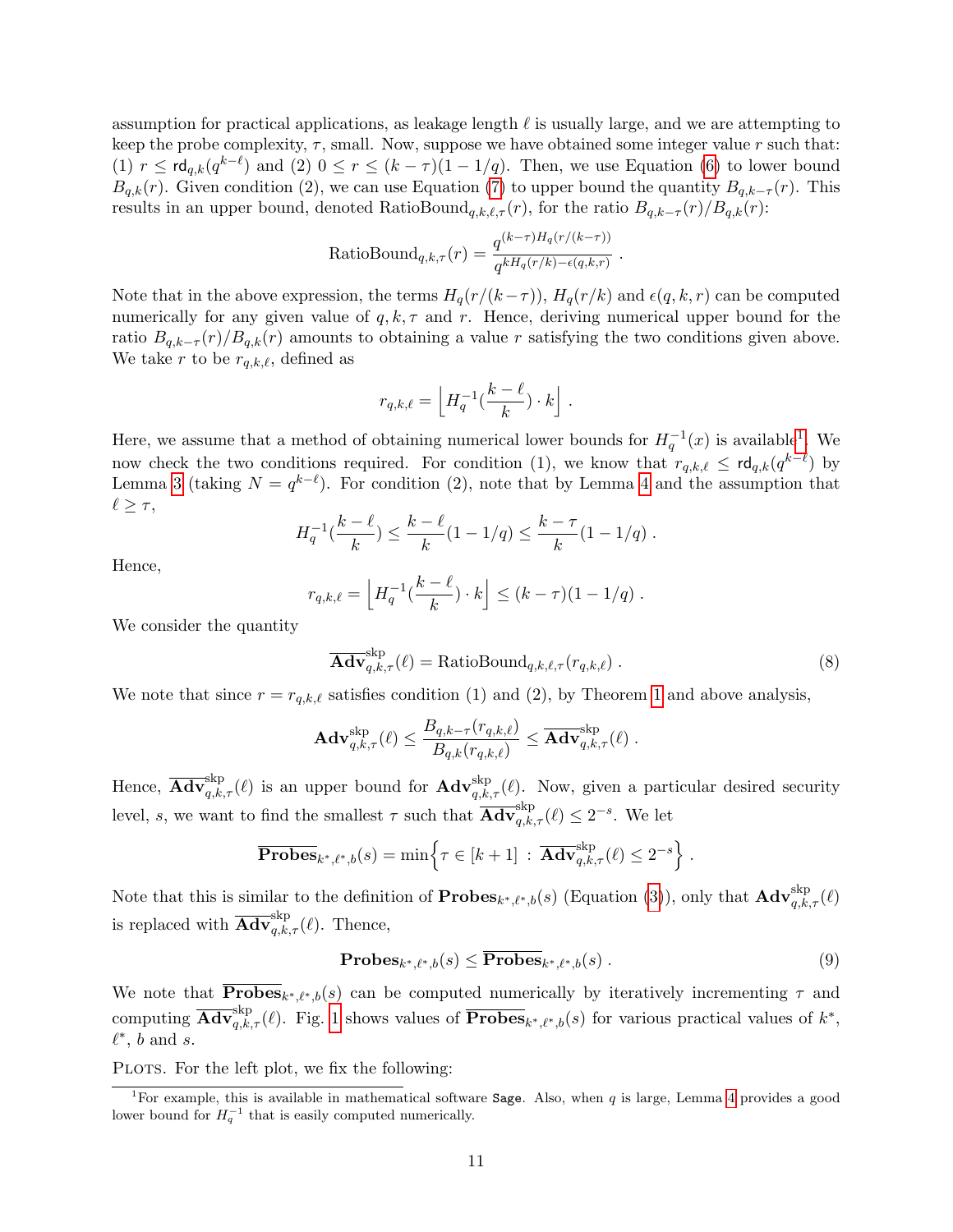<span id="page-11-2"></span>

<span id="page-11-1"></span>Figure 3: Fix the big key length  $k^*$  to be 100 GBytes. The left graph plots (an upper bound on) **Probes**<sub>k<sup>\*</sup>, $\rho k^*$ ,128(32) as a function of the leakage rate  $\rho$ . The right graph plots (a lower bound on)</sub>  $-\log_2(\mathbf{Adv}_{2^{32},k,47}^{\text{skp}}(\rho k))$  as a function of  $\rho$ , where  $k = k^*/32$ .

- Blocksize  $b = 32$  bits, so that  $q = 2^{32}$ .
- Leakage length  $\ell^* = 8 \cdot 10^{10}$  bits = 10 GBytes, so that  $\ell = \ell^*/32$ .
- Desired security level  $s = 128$  bits.

The left graph in Fig. [3](#page-11-1) plots  $\mathbf{Probes}_{\ell^*/\rho,\ell^*,b}(s)$ , upper bound for  $\mathbf{Probes}_{\ell^*/\rho,\ell^*,s}(b)$ , as a function of the leakage rate  $\rho$ . The left plot shows that the number of probes needed to maintain s bits of security increases faster once the leakage rate goes over 50%. Hence, for applications, it may be beneficial to use big keys that are big enough so that the leakage rate can be assumed to be less than 50%. For example, if 10 GBytes is the leakage bound, one might, for efficiency, target big key of size at least 20 GBytes.

For the right plot, we fix the following

- Blocksize  $b = 32$  bits, so that  $q = 2^{32}$ .
- Big key length  $k^* = 8 \cdot 10^{11}$  bits = 100 GBytes, so that  $k = k^*/32$ .
- Number of probes  $\tau = 47$ .

The number 47 has been chosen because, as per Fig. [1,](#page-3-0) it ensures  $\mathbf{Adv}_{q,k,\tau}^{\text{skp}}(k/10) \leq 2^{-128}$ . Now with  $b, k^*, \tau$  (and thus also q, k) fixed, the right graph plots  $-\log_2(\overline{\mathbf{Adv}}_{q,k,\tau}^{\text{skp}} \rho \cdot k)$ , lower bound for  $-\log_2(\mathbf{Adv}_{q,k,\tau}^{\text{skp}}(\rho \cdot k))$ , as a function of leakage rate  $\rho$ . The right plot in Fig. [3](#page-11-1) demonstrates that, even though a scheme is designed for  $10\%$  leakage, security degrades gradually as the leakage rate goes over 10%.

#### <span id="page-11-0"></span>3.3 Proof of Theorem [1](#page-8-1)

We follow the framework of the proof of BKR [\[4\]](#page-34-3).

RESTRICTED SUBKEY PREDICTION. The proof involves consideration of a simpler game, called the restricted subkey prediction game, denoted  $\mathbf{G}^{\text{rskp}}$  and shown on the right in Fig. [2.](#page-7-2) Game  $\mathbf{G}^{\text{rskp}}$  is similar to game  $\mathbf{G}^{\text{skp}}$ , except that there is no leakage function Lk and leakage L. Instead, the big key K is drawn from a restricted subset  $\mathcal{K} \subseteq [q]^k$  of big keys. We define the following advantage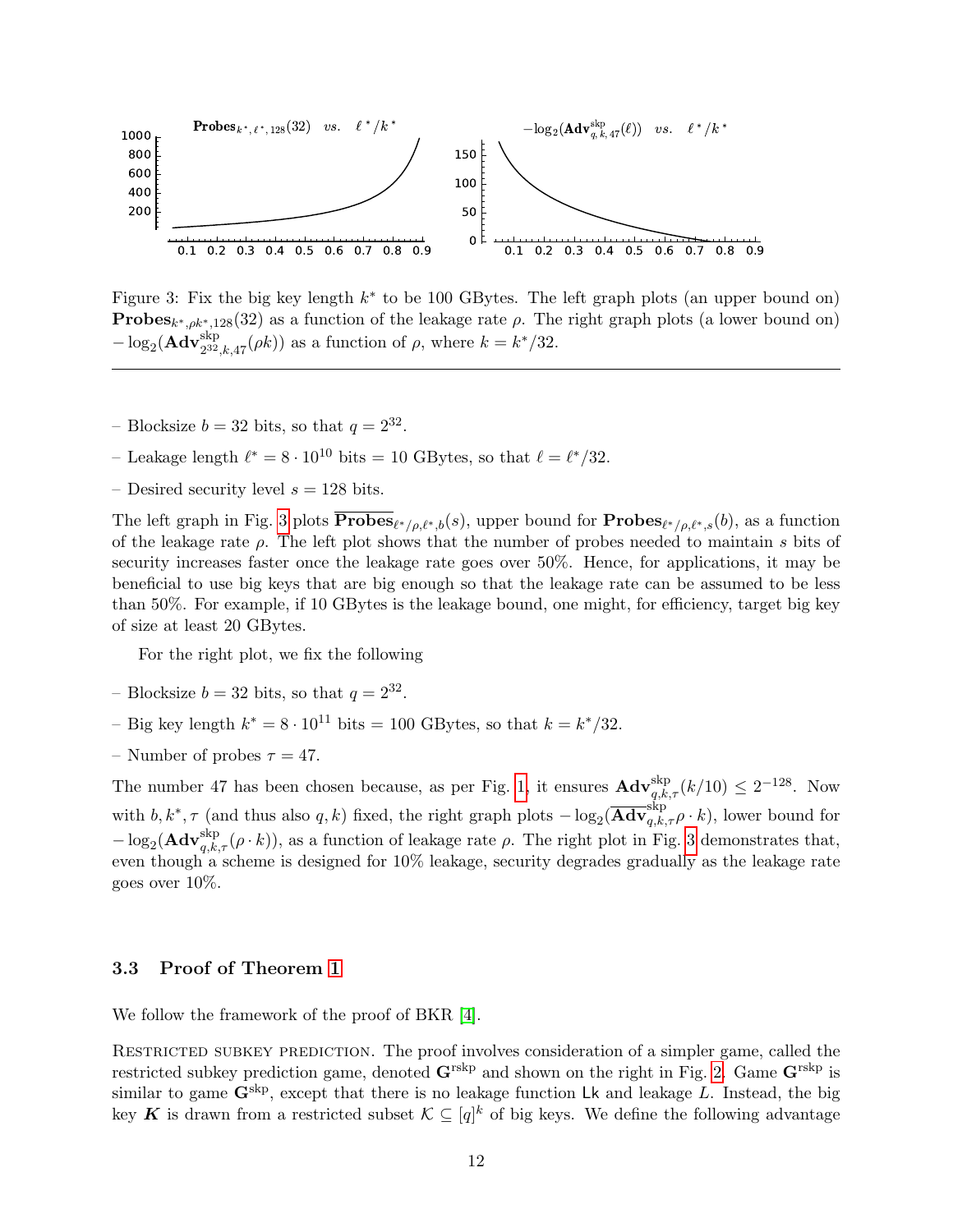metrics:

$$
\begin{aligned} &\mathbf{Adv}_{k,\tau}^{\text{rskp}}(\mathcal{A},\mathcal{K}) = \Pr\left[\mathbf{G}_{k,\tau}^{\text{rskp}}(\mathcal{A},\mathcal{K})\right],\\ &\mathbf{Adv}_{k,\tau}^{\text{rskp}}(\mathcal{K}) = \max_{\mathcal{A}} \mathbf{Adv}_{k,\tau}^{\text{rskp}}(\mathcal{A},\mathcal{K}),\\ &\mathbf{Adv}_{q,k,\tau}^{\text{rskp}}(N) = \max_{\mathcal{K}\subseteq [q]^k,|\mathcal{K}|=N} \mathbf{Adv}_{k,\tau}^{\text{rskp}}(\mathcal{K}). \end{aligned}
$$

The first advantage is the probability that the game outputs true, meaning the probability that the adversary successfully returns  $K[\mathbf{p}]$ . The second advantage is obtained by maximizing the first one over all adversaries  $A$ . The third advantage is obtained by maximizing the second advantage over all sets  $\mathcal{K} \subseteq [q]^k$  that have size N. We note that the first two advantages do not have q in the subscript, which is due to the fact that  $K$  encodes the value of q.

MONOTONE SETS. Let x, x' be vectors in  $[q]^k$ . We say that x dominates x', or x' is dominated by x, written  $x' \leq x$ , if  $x'$  can be obtained by changing non-zero coordinates of x to 0. We let

$$
DS_{q,k}(x) = \{x' \in [q]^k : x' \le x\}
$$

be the set of all x' dominated by x. A set  $\mathcal{K} \subseteq [q]^k$  is monotone if

$$
\bigcup_{x\in\mathcal{K}}\text{DS}_{q,k}(x)\subseteq\mathcal{K}.
$$

That is, if  $x \in \mathcal{K}$ , and x' is dominated by x, then  $x' \in \mathcal{K}$ . For example, a Hamming ball in  $[q]^k$ , of any radius, is a monotone set.

SOME NOTATION. For integers  $x, \tau \geq 0$ , we let

<span id="page-12-0"></span>
$$
x_{(\tau)} = \prod_{i=0}^{\tau-1} (x - i) = \prod_{j=x-\tau+1}^{x} j.
$$
 (10)

Notice that  $x_{(\tau)} = 0$  if  $\tau > x$ . This can be seen because, if  $\tau > x$ , then, in the second product above, the starting value for j is  $\leq 0$ , and since  $x \geq 0$ , this means the term  $j = 0$  is included in the product. Also when  $\tau = 0$ , the product has zero terms, and hence by convention takes value 1, meaning  $x_{(0)} = 1$  for all  $x \ge 0$ . We use below the notation from Equation [\(10\)](#page-12-0).

For a nonempty  $\mathcal{K} \subseteq [q]^k$ , we define the function

<span id="page-12-1"></span>
$$
g_{k,\tau}(\mathcal{K}) = \frac{1}{|\mathcal{K}|} \sum_{x \in \mathcal{K}} \frac{(k - w(x))_{(\tau)}}{k_{(\tau)}}.
$$
\n(11)

The following lemma says that if  $K$  is monotone, then the restricted subkey prediction advantage for big keys drawn from  $K$  can be expressed *exactly*, and in particular by the function of Equation [\(11\)](#page-12-1).

<span id="page-12-2"></span>**Lemma 5.** Let  $q, \tau, k$  be positive integers such that  $\tau \leq k$  and  $q \geq 2$ . Let  $\mathcal{K} \subseteq [q]^k$  be a non-empty monotone set. Then,

$$
\mathbf{Adv}_{k,\tau}^{\mathrm{rskp}}(\mathcal{K}) = g_{k,\tau}(\mathcal{K}).
$$

*Proof (of Lemma [5\)](#page-12-2).* Let  $\mathcal{A}_0$  be the adversary that, on input **p**, always returns the all-0  $\tau$ -vector. We claim that this adversary maximizes the advantage, meaning

$$
\mathbf{Adv}_{k,\tau}^{\mathrm{rskp}}(\mathcal{K}) = \mathbf{Adv}_{k,\tau}^{\mathrm{rskp}}(\mathcal{K}, \mathcal{A}_0) .
$$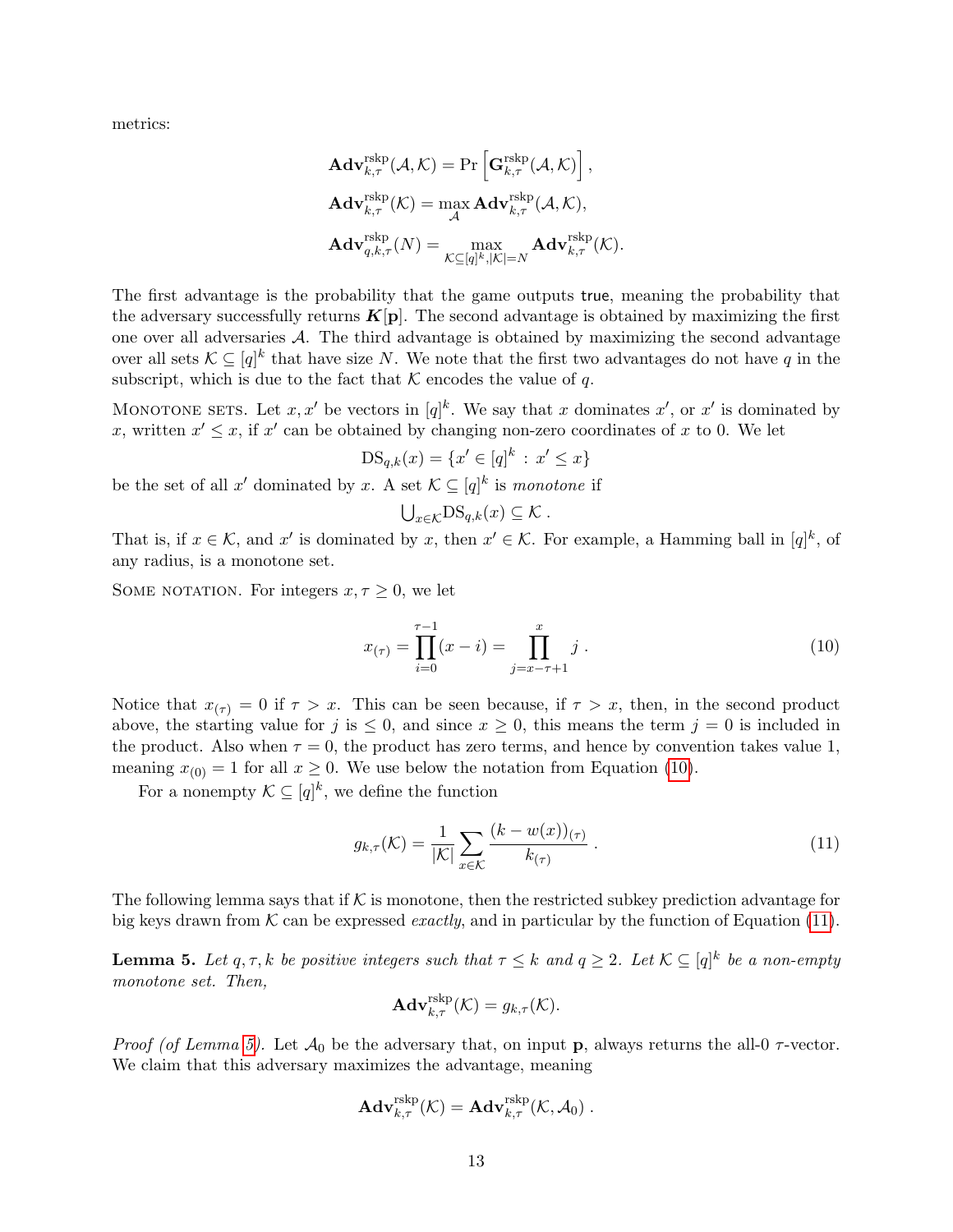<span id="page-13-3"></span>This follows from the assumption that K is monotone. Now, we compute the advantage of  $\mathcal{A}_0$ . For  $\mathbf{K} \in [q]^k$ , let  $\mathbf{Z}(\mathbf{K})$  denote the set of all  $p \in [k]^{(\tau)}$  such that  $\mathbf{K}[p] = (0, \ldots, 0)$ . We have

$$
\mathbf{Adv}_{k,\tau}^{\mathrm{rskp}}(\mathcal{K},\mathcal{A}_0) = \frac{1}{|\mathcal{K}|} \sum_{\mathbf{K}\in\mathcal{K}} \frac{|Z(\mathbf{K})|}{|[k]^{(\tau)}|} = \frac{1}{|\mathcal{K}|} \sum_{\mathbf{K}\in\mathcal{K}} \frac{(k-w(\mathbf{K}))_{(\tau)}}{k_{(\tau)}} = g_{k,\tau}(\mathcal{K}) .
$$

We say that a set  $\mathcal{K} \subseteq [q]^k$  is sandwiched between hamming balls if

$$
B_{q,k}(r) \subseteq \mathcal{K} \subset B_{q,k}(r+1)
$$

for  $r = \mathsf{rd}_{q,k}(|\mathcal{K}|)$ . For N an integer such that  $1 \leq N \leq q^k$ , we define

<span id="page-13-1"></span>
$$
G_{q,k,\tau}(N) = \frac{1}{N} \sum_{i=0}^{\text{rd}_{q,k}(N)} (q-1)^i \binom{k}{i} \frac{(k-i)_{(\tau)}}{k_{(\tau)}} + \left(1 - \frac{B_{q,k}(\text{rd}_{q,k}(N))}{N}\right) \frac{(k - (\text{rd}_{q,k}(N) + 1))_{(\tau)}}{k_{(\tau)}}. (12)
$$

The following says that if K is monotone and sandwiched between Hamming balls, then the restricted subkey prediction advantage for big keys drawn from  $K$  can be expressed *exactly*, and in particular by the function of Equation [\(12\)](#page-13-1).

<span id="page-13-2"></span>**Lemma 6.** Let  $q, \tau, k$  be positive integers such that  $\tau \leq k$  and  $q \geq 2$ . Let  $\mathcal{K} \subseteq [q]^k$  be a non-empty monotone set that is also sandwiched between hamming balls, i.e.  $\mathbf{B}_{q,k}(r) \subseteq \mathcal{K} \subset \mathbf{B}_{q,k}(r+1)$  for  $r = \mathsf{rd}_{q,k}(|\mathcal{K}|)$ . Then

$$
\mathbf{Adv}_{k,\tau}^{\mathrm{rskp}}(\mathcal{K})=G_{q,k,\tau}(|\mathcal{K}|)\ .
$$

*Proof (of Lemma [6\)](#page-13-2).* Let  $N = |\mathcal{K}|$ . By Lemma [5,](#page-12-2) we have

$$
\mathbf{Adv}_{k,\tau}^{\mathrm{skip}}(\mathcal{K}) = \frac{1}{N} \sum_{x \in \mathcal{K}} \frac{(k - w(x))_{(\tau)}}{k_{(\tau)}}.
$$

Since  $\mathbf{B}_{q,k}(r) \subseteq \mathcal{K} \subset \mathbf{B}_{q,k}(r+1)$ . This means  $\mathbf{B}_{q,k}(i) \subseteq \mathcal{K}$  for  $i = 0, \ldots, r$ , and  $\mathcal{K}$  contains  $N - B_{q,k}(r)$  vectors of weight  $r + 1$ . Thus, the above equals

$$
\frac{N - B_{q,k}(r)}{N} \frac{(k - r - 1)_{(\tau)}}{k_{(\tau)}} + \frac{1}{N} \sum_{i=0}^{r} (q - 1)^i {k \choose i} \frac{(k - i)_{(\tau)}}{k_{(\tau)}} = G_{q,k,\tau}(N)
$$

as claimed.

Next, we show that monotone sets sandwiched between Hamming balls are the extremal cases for the restricted subkey prediction game, meaning that they maximize the restricted subkey prediction advantage. The following is analogous to [\[4,](#page-34-3) Lemmas 6,8]. We streamline their analysis and extend it to large alphabets.

<span id="page-13-0"></span>**Lemma 7.** Let q, k, N be positive integers. Suppose  $q \geq 2$ ,  $N \leq q^k$  and  $\tau \leq k$ . Then, there is a non-empty monotone set  $\mathcal{K} \subseteq [q]^k$  of size N such that

$$
\mathbf{Adv}_{q,k,\tau}^{\text{rskp}}(N) = \mathbf{Adv}_{k,\tau}^{\text{rskp}}(\mathcal{K}) .
$$

Additionally, K is also sandwiched between hamming balls, i.e. for  $r = \text{rd}_{q,k}(N)$ ,

$$
\mathbf{B}_{q,k}(r) \subseteq \mathcal{K} \subset \mathbf{B}_{q,k}(r+1) .
$$

 $\Box$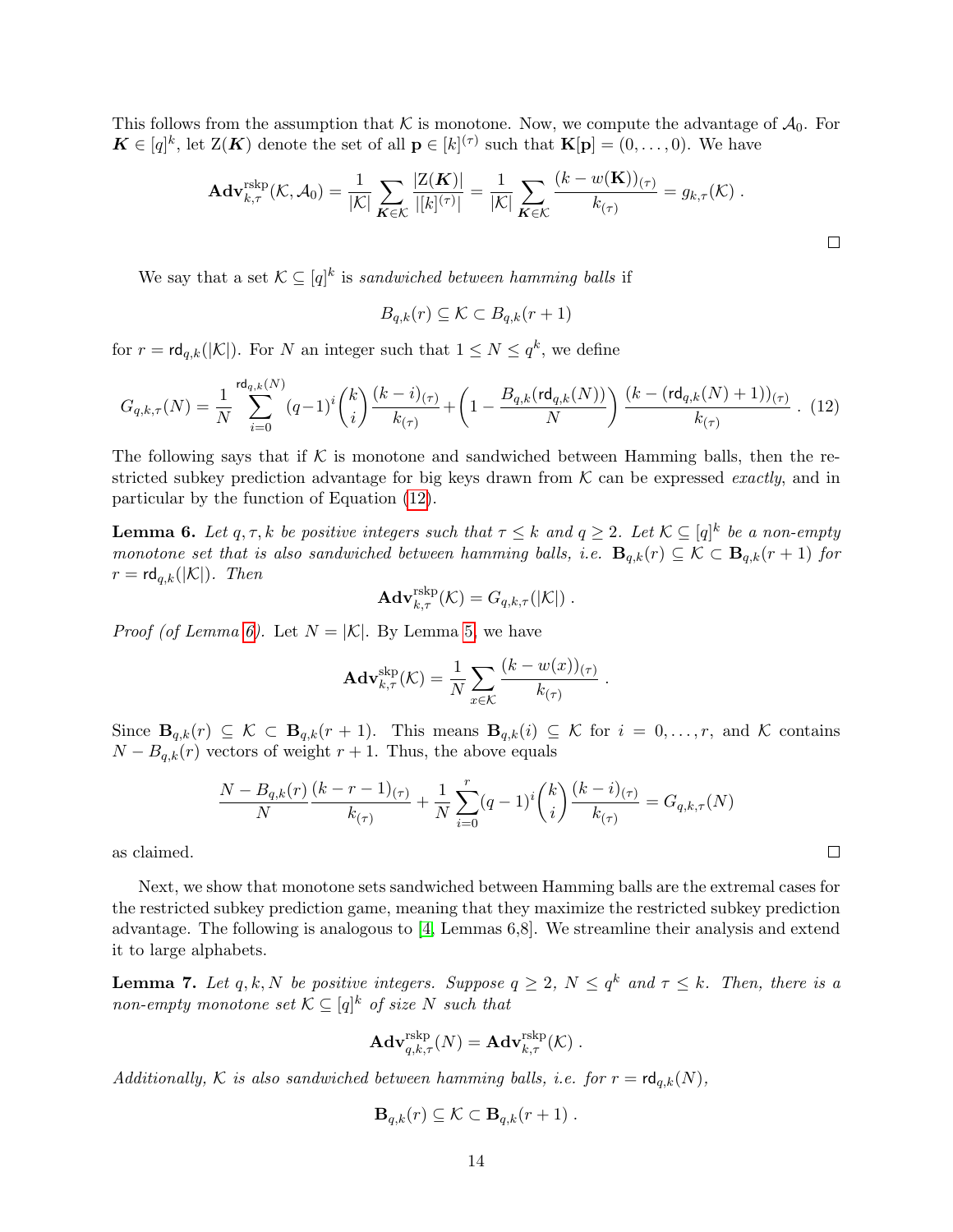The proof of Lemma [7](#page-13-0) is deferred to Section [3.3.1.](#page-15-0) As a direct corollary of Lemma [6](#page-13-2) and Lemma [7,](#page-13-0) we get the following result.

<span id="page-14-4"></span>**Corollary 8.** Let  $q, \tau, k$  be positive integers such that  $\tau \leq k$  and  $q \geq 2$ . Then,

$$
\mathbf{Adv}_{q,k,\tau}^{\text{rskp}}(N) = G_{q,k,\tau}(N) \,. \tag{13}
$$

Hence, from this point on, we identify the two functions  $\mathbf{Adv}_{q,k,\tau}^{\text{rskip}}(\cdot)$  and  $G_{q,k,\tau}(\cdot)$ . Next, we observe a useful property of  $G_{q,k,\tau}(N)$ . In particular, it is decreasing in the domain  $[1..q^k]$ .

<span id="page-14-0"></span>**Lemma 9.** Let  $q, \tau, k$  be positive integers such that  $\tau \leq k$  and  $q \geq 2$ . Let i, j be integers such that  $1 \leq i \leq j \leq q^k$ . Then,

$$
G_{q,k,\tau}(i) \geq G_{q,k,\tau}(j) .
$$

We proceed to relate the restricted subkey-prediction game to the subkey-prediction game via the lemma below.

<span id="page-14-1"></span>**Lemma 10.** Let  $\ell, q, k, \tau$  be integers such that  $0 \leq \ell \leq k$ ,  $q \geq 2$ , and  $1 \leq \tau \leq k$ . Then,

$$
\mathbf{Adv}_{q,k,\tau}^{\rm skp}(\ell) \leq \mathbf{Adv}_{q,k,\tau}^{\rm rskp}(q^{k-\ell})\;.
$$

The proofs of Lemma [9](#page-14-0) and Lemma [10](#page-14-1) are deferred to Section [3.3.2.](#page-17-0) Finally, we give a way to bound the expression  $G_{q,k,\tau}(N)$ . In particular, we show that it is at most the ratio of two hamming balls of the same radius  $\mathsf{rd}_{q,k}(N)$ ; one with dimension  $k - \tau$  and one with dimension k. Recall that BKR did not give concrete numerical upper bounds for their subkey-prediction advantage, only estimates. Due to assuming the uniqueness of probes, we are able to simplify our expression  $G_{q,k,\tau}(N)$ . In particular, we note that for non-negative integers  $k, i, \tau$  such that  $i, \tau \leq k$ ,

<span id="page-14-3"></span>
$$
\binom{k}{i}\frac{(k-i)_{(\tau)}}{k_{(\tau)}} = \frac{k_{(i)}}{i_{(i)}} \cdot \frac{(k-i)_{(\tau)}}{k_{(\tau)}} = \frac{(k-\tau)_{(i)}}{i_{(i)}} = \binom{k-\tau}{i}.\tag{14}
$$

This property allows us to prove the following lemma.

<span id="page-14-2"></span>**Lemma 11.** Let  $N, q, k, \tau, r$  be positive integers such that  $q \geq 2$ ,  $N \leq q^k$ ,  $\tau \leq k$  and  $r \leq \text{rd}_{q,k}(N)$ . Then

$$
G_{q,k,\tau}(N) \le \frac{B_{q,k-\tau}(r)}{B_{q,k}(r)}.
$$

Proof (of Lemma [11\)](#page-14-2). By Lemma [9,](#page-14-0)

$$
G_{q,k,\tau}(N) \le G_{q,k,\tau}(B_{q,k}(r)).
$$

By Equation [\(12\)](#page-13-1) and Equation [\(14\)](#page-14-3),

$$
G_{q,k,\tau}(B_{q,k}(r)) \le \frac{1}{B_{q,k}(r)} \sum_{i=0}^{\text{rd}_{q,k}(B_{q,k}(r))} (q-1)^i {k \choose i} \frac{(k-i)_{(\tau)}}{k_{(\tau)}}
$$

$$
= \frac{1}{B_{q,k}(r)} \sum_{i=0}^r (q-1)^i {k-\tau \choose i}
$$

$$
= \frac{B_{q,k-\tau}(r)}{B_{q,k}(r)}.
$$

 $\Box$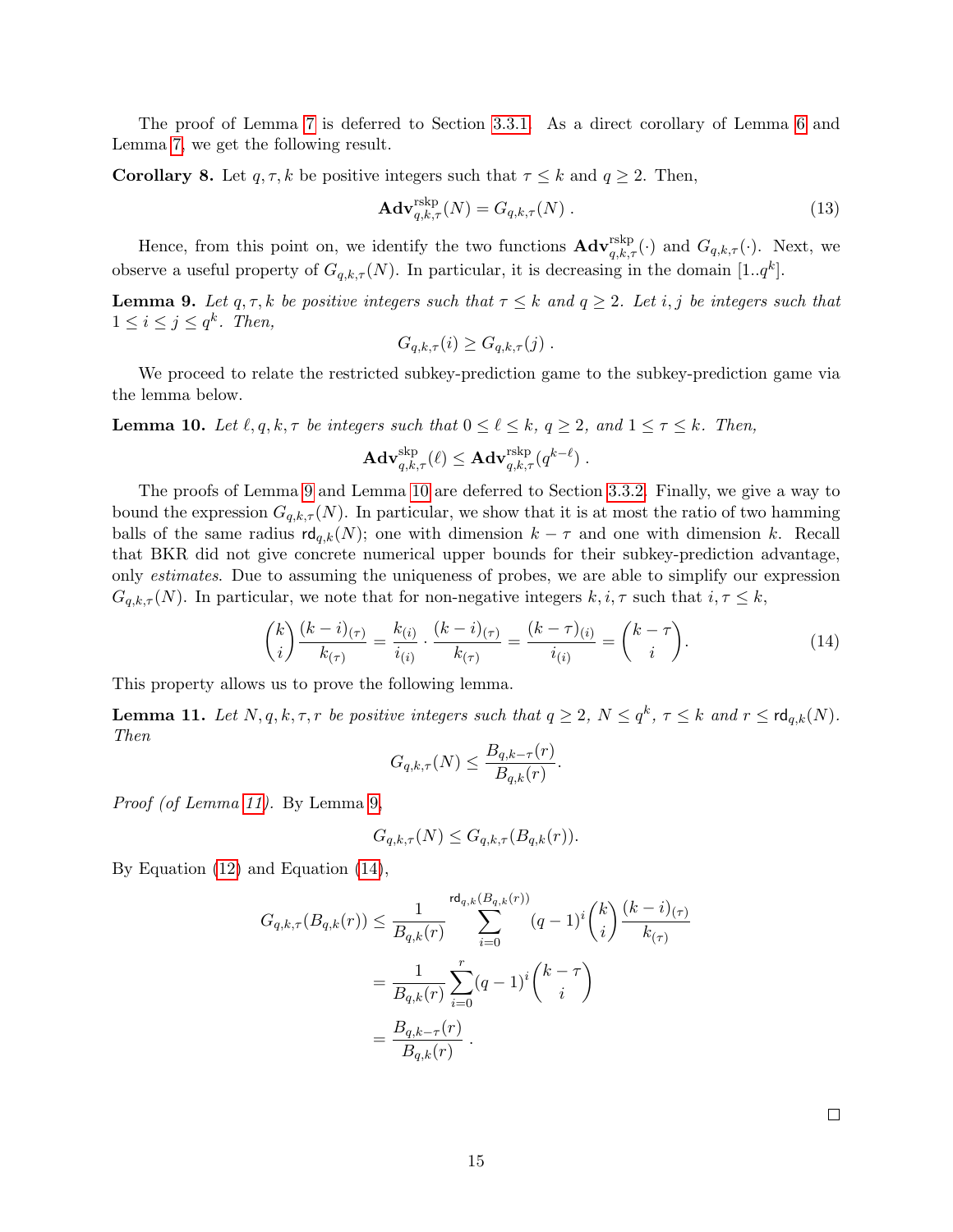The proof of Theorem [1](#page-8-1) follows directly.

*Proof.* (of Theorem [1\)](#page-8-1). Note that when  $r = 0$ , Equation [\(4\)](#page-8-3) is trivially true. Hence, we let  $r \leq$  $\mathsf{rd}_{q,k}(N)$  be a positive integer. Then,

$$
\mathbf{Adv}_{q,k,\tau}^{\text{skip}}(l) \leq \mathbf{Adv}_{q,k,\tau}^{\text{rskip}}(q^{k-l})
$$
 (Lemma 10)  

$$
= G_{q,k,\tau}(q^{k-l})
$$
 (Corollary 8)  

$$
\leq \frac{B_{q,k-\tau}(r)}{B_{q,k}(r)}.
$$
 (Lemma 11)

 $\Box$ 

#### <span id="page-15-0"></span>3.3.1 Proof of Lemma [7](#page-13-0)

Proof (of Lemma [7\)](#page-13-0). Let

$$
\mathcal{T} = \Big\{ \mathcal{K} \subseteq [q]^k \, : \, |\mathcal{K}| = N \text{ and } \mathbf{Adv}_{k,\tau}^{\text{rskp}}(\mathcal{K}) = \mathbf{Adv}_{q,k,\tau}^{\text{rskp}}(N) \Big\}.
$$

Let  $\mathcal{K} \in \mathcal{T}$  be the minimal weight element, i.e. the element  $\mathcal{K} \in \mathcal{T}$  that minimizes the value  $w(\mathcal{K}) = \sum_{x \in \mathcal{K}} w(x)$ . We will show that  $\mathcal{K}$  is a set satisfying the properties claimed in the lemma. We will prove the two properties separately, namely that K is monotone and  $B_{q,k}(r) \subseteq K \subset B_{q,k}(r+1)$ . We first claim that K is monotone. The idea is to define a "shifting" operation for any set  $K' \subseteq [q]^k$ at a coordinate to increase  $\mathbf{Adv}_{k,\tau}^{\text{rskp}}(\mathcal{K}')$  while decreasing  $w(\mathcal{K}')$ . Seeking a contradiction, suppose K is not monotone. Without loss of generality, suppose that for all pairs of  $x \in \mathcal{K}$  and  $y \notin \mathcal{K}$  such that  $y \leq x$ , we have that x and y differ only in the first component. We build another set K' with the following properties.

- 1.  $|K'| = |K|$
- 2.  $w(\mathcal{K}') \leq w(\mathcal{K})$
- $\mathbb{E} \text{Ad}\mathbf{v}_{k,\tau}^{\text{rskip}}(\mathcal{K}')\geq \mathbf{Ad}\mathbf{v}_{k,\tau}^{\text{rskip}}(\mathcal{K}).$

We first explain briefly explain the construction of  $K'$  on the high level before giving the formal construction. Let  $z \in [q]^{k-1}$ . We will attempt to "swap" vectors of the form  $\alpha || z$ , for  $\alpha \in [q]$ , in and out of K. The swapping is done in two cases. We define  $D_z$  to contain the  $\alpha$ 's such that  $\alpha || z \in \mathcal{K}$ . First, if  $0 \in D_z$  or  $D_z = \emptyset$ , no swapping will be done. Second, if  $0 \notin D_z$  and  $D_z \neq \emptyset$ , then we will do the following. Let  $\beta = \max D_z$ . We will remove the element  $\beta || z$  from K and add the element 0||z to K. After such operations are done for all  $z \in [q]^{k-1}$ , the resulting set will be K'. Formally, the construction of K' is given below. K' is constructed from K via the function  $\phi: [q]^k \to [q]^k$ , which is defined relative to the set B (set A is used in the later analysis). Sets A and B partition the set of strings of length  $k - 1$ . Set A consists of z's such that no swapping will be done. Set B consists of z's such that swapping will be done. The formal definition for  $A, B, \phi$ , and K' is as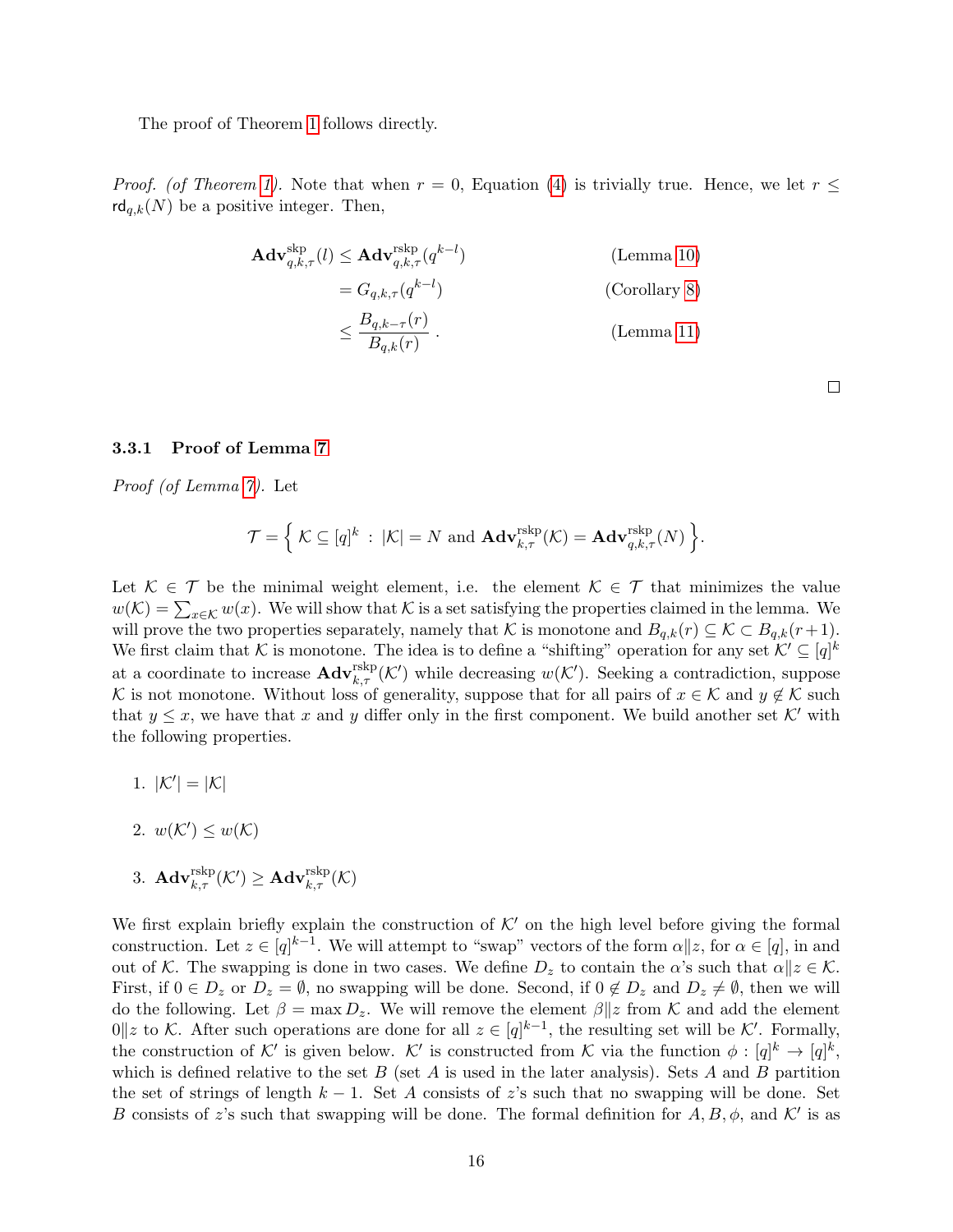follows:

$$
A = \left\{ z \in [q]^{k-1} : 0 \in D_z \text{ or } D_z = \emptyset \right\},
$$
  
\n
$$
B = \left\{ z \in [q]^{k-1} : 0 \notin D_z \text{ and } D_z \neq \emptyset \right\},\
$$
  
\n
$$
\phi(\alpha || z) = \begin{cases} 0 || z & \text{if } z \in B \text{ and } \alpha = \max D_z \\ (\max D_z) || z & \text{if } z \in B \text{ and } \alpha = 0 \\ \alpha || z & \text{otherwise} \end{cases}
$$
  
\n
$$
\mathcal{K}' = \left\{ \phi(x) : x \in \mathcal{K} \right\}.
$$

By construction, we note that the swapping operation preserves the size of the set and only decreases its overall weight. Hence,  $|K'| = |K|$  and  $w(K') \leq w(K)$ . It remains to show property (3). Let A be an adversary such that  $\mathbf{Adv}_{k,\tau}^{\text{rskip}}(\mathcal{A},\mathcal{K}) = \mathbf{Adv}_{k,\tau}^{\text{rskip}}(\mathcal{K})$ . Consider the adversary  $\mathcal{A}'$  that behaves exactly as  $A$  with the exception that it always guess 0 for the first position. More precisely,  $A'$ does the following.

$$
\frac{\text{Adversary }\mathcal{A}'((s_1,\ldots,s_{\tau}))}{J' \leftarrow \mathcal{A}((s_1,\ldots,s_{\tau}))} \n\text{For } i \leftarrow 1,\ldots,\tau \text{ do} \n\text{If } s_i = 1 \text{ then } J'[i] \leftarrow 0 \n\text{Return } J'
$$

Let  $P(\cdot)$  denote the probability function in game  $\mathbf{G}_{k,\tau}^{\text{rskip}}(\mathcal{A},\mathcal{K})$  and  $P'(\cdot)$  the probability function in  ${}_{k,\tau}^{\text{rskp}}(\mathcal{A},\mathcal{K})$  and  $F$ game  $\mathbf{G}_{k,\tau}^{\text{rskp}}(\mathcal{A}',\mathcal{K}')$ . We now define three events for both games  $\mathbf{G}_{k,\tau}^{\text{rskp}}(\mathcal{A},\mathcal{K}),\mathbf{G}_{k,\tau}^{\text{rskp}}(\mathcal{A}',\mathcal{K}'),$  where  $z \in [q]^{k-1}.$ 

WIN: The game returns true

\n
$$
\begin{aligned}\n\text{ONE:} \quad & \text{I} \in \{s_1, \ldots, s_\tau\} \\
& \text{s}_z: \quad (\mathbf{K}[1..k] = z), \text{ ONE and } (\forall i, s_i \neq 1: J'[i] = \mathbf{K}[s_i])\n\end{aligned}
$$

Note that  $P(\text{ONE}) = P'(\text{ONE})$ , and  $P(\text{WIN}|\neg \text{ONE}) = P'(\text{WIN}|\neg \text{ONE})$ . We claim that  $P(\text{WIN}|\text{ONE}) \le$  $P'(\text{WIN} \mid \text{ONE})$ . If so we have

$$
\mathbf{Adv}_{k,\tau}^{\text{rskip}}(\mathcal{A},\mathcal{K}) = P(\text{WIN})
$$
  
=  $P(\text{WIN} | \text{ONE}) \cdot P(\text{ONE}) + P(\text{WIN} | \neg \text{ONE}) \cdot P(\neg \text{ONE})$   
=  $P(\text{WIN} | \text{ONE}) \cdot P'(\text{ONE}) + P'(\text{WIN} | \neg \text{ONE}) \cdot P'(\neg \text{ONE})$   
 $\leq P'(\text{WIN} | \text{ONE}) \cdot P'(\text{ONE}) + P'(\text{WIN} | \neg \text{ONE}) \cdot P'(\neg \text{ONE})$   
=  $P'(\text{WIN}) = \mathbf{Adv}_{k,\tau}^{\text{rskip}}(\mathcal{A}',\mathcal{K}')$ .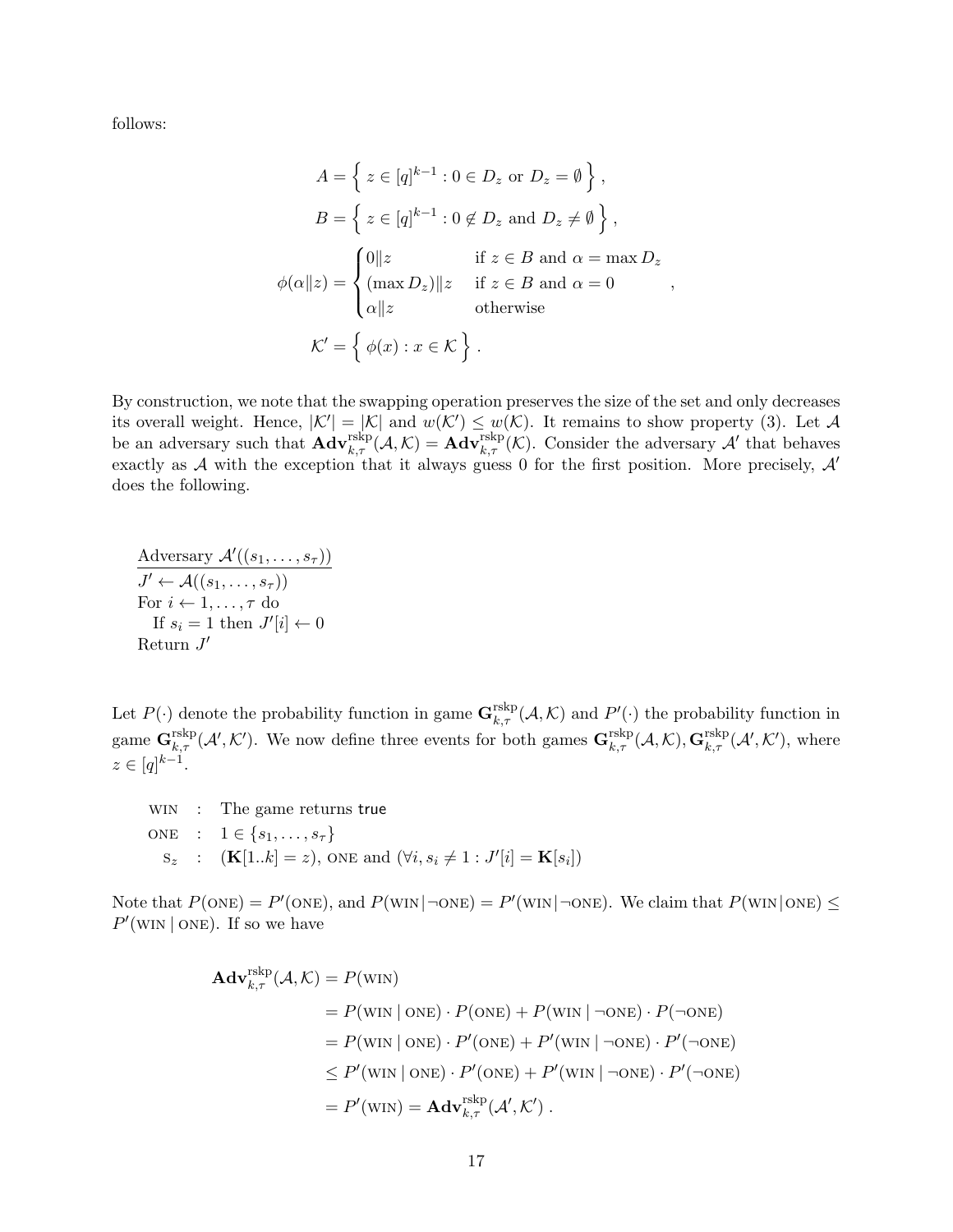So now we need to show that  $P(\text{WIN} \mid \text{ONE}) \le P'(\text{WIN} \mid \text{ONE})$ . We have

$$
P(\text{WIN} \mid \text{ONE}) = \sum_{z \in [q]^{k-1}} P(\text{WIN} \mid S_z) \cdot P(S_z)
$$

$$
= \sum_{z \in [q]^{k-1}} P(\text{WIN} \mid S_z) \cdot P'(S_z) \tag{15}
$$

<span id="page-17-2"></span><span id="page-17-1"></span>
$$
\leq \sum_{z \in [q]^{k-1}} P'(\text{WIN} \mid S_z) \cdot P'(S_z) \tag{16}
$$

$$
= P'(\text{win} | \text{one}) .
$$

Equation [\(15\)](#page-17-1) is true because  $P(S_z) = P'(S_z)$  for all  $z \in [q]^{k-1}$ , since the swapping operation do not change the last  $k - 1$  component of any vector. Next, we argue the validity of Equation [\(16\)](#page-17-2). Let  $z \in [q]^{k-1}$  such that  $P(S_z) \neq 0$  (and hence  $P'(S_z) \neq 0$ ), which means that there is some  $\alpha \in [q]$  such that  $\alpha || z \in \mathcal{K}$ . For any  $z \in [q]^{k-1}$ , consider the sets  $U_z = \{ \alpha \in [q] : \alpha || z \in \mathcal{K} \}$  and  $V_z = \{ \alpha \in [q] : \alpha || z \in \mathcal{K}' \}.$  Note that  $P(\text{WIN} \mid s_z) \leq 1/|U_z|$  and  $P'(\text{WIN} \mid s_z) \leq 1/|V_z|$ . Additionally, we note that  $|U_z| = |V_z|$ , and  $V_z$  always contains 0. Since A' always guess 0 for the first component, we have  $P'(\text{WIN} \mid \text{s}_z) = 1/|V_z|$ . Therefore,

$$
P(\text{WIN} | \text{S}_z) \le \frac{1}{|U_z|} = \frac{1}{|V_z|} = P'(\text{WIN} | \text{S}_z).
$$

Next, we show that  $K$  must be sandwiched between two hamming balls. We first claim that  $\mathbf{B}_{q,k}(r) \subseteq \mathcal{K}$ . Seeking a contradiction, suppose that  $\mathbf{B}_{q,k}(r) \not\subseteq \mathcal{K}$ . Let x' be a point in  $\mathbf{B}_{q,k}(r) \setminus \mathcal{K}$ of minimal Hamming weight. Let x be a point in  $\mathcal{K} \setminus \mathbf{B}_{q,k}(r)$  of maximal Hamming weight. We claim that  $w(x) > w(x')$ , otherwise  $B_{q,k}(r) \subseteq K$ . Let K' be obtained by removing x from K and then adding x', i.e.  $\mathcal{K}' = (\mathcal{K} \setminus \{x\}) \cup \{x'\}.$  Because x' was minimal in Hamming weight and x was maximal in Hamming weight, the set  $K'$  continues to be monotone, and it has size N. Also  $g_{k,\tau}(\mathcal{K}) < g_{k,\tau}(\mathcal{K}')$  because  $w(x) > w(x')$ . Hence, by Lemma [5](#page-12-2)

$$
\mathbf{Adv}_{k,\tau}^{\mathrm{rskp}}(\mathcal{K}) = g_{k,\tau}(\mathcal{K}) < g_{k,\tau}(\mathcal{K}') = \mathbf{Adv}_{q,k,\tau}^{\mathrm{rskp}}(\mathcal{K}') \ .
$$

This contradicts the assumption that  $\mathbf{Adv}_{q,k,\tau}^{\text{rskp}}(N) = \mathbf{Adv}_{k,\tau}^{\text{rskp}}(\mathcal{K})$ . Hence, it must be that  $\mathbf{B}_{q,k}(r) \subseteq$ K. Now suppose  $\mathcal{K} \not\subseteq \mathbf{B}_{q,k}(r+1)$ . Let  $x'$  be a point in  $\mathbf{B}_{q,k}(r+1) \setminus \mathcal{K}$ . Such a point exists because we know that  $N < B_{q,k}(r+1)$ . It must be that  $w(x') = r+1$  since  $\mathbf{B}_{q,k}(r) \subseteq \mathcal{K}$ . Let x be a point in  $\mathcal{K} \setminus \mathbf{B}_{q,k}(r+1)$  of maximal Hamming weight. Note that  $w(x) > r+1 = w(x')$ . Let  $\mathcal{K}'$ be obtained by removing x from K and then adding x', meaning  $\mathcal{K}' = (\mathcal{K} \setminus \{x\}) \cup \{x'\}.$  The set K' continues to be monotone, and it has size N. Also  $g_{k,\tau}(\mathcal{K}) < g_{k,\tau}(\mathcal{K}')$  because  $w(x) > w(x')$ . Hence, by Lemma [5,](#page-12-2)

$$
\mathbf{Adv}_{k,\tau}^{\mathrm{rskp}}(\mathcal{K}) = g_{k,\tau}(\mathcal{K}) < g_{k,\tau}(\mathcal{K}') = \mathbf{Adv}_{k,\tau}^{\mathrm{rskp}}(\mathcal{K}').
$$

This contradicts the assumption that  $\mathbf{Adv}_{q,k,\tau}^{\text{rskp}}(N) = \mathbf{Adv}_{k,\tau}^{\text{rskp}}(\mathcal{K})$ . Hence, it must be that  $\mathcal{K} \subset$  ${\bf B}_{q,k}(r+1).$ 

#### <span id="page-17-0"></span>3.3.2 Proof of Lemma [9](#page-14-0) and Lemma [10](#page-14-1)

To prove Lemma [9](#page-14-0) and Lemma [10,](#page-14-1) we recall the notion of *discrete concavity*. Suppose F:  $[1..M] \rightarrow$ R. We say that F is concave if  $F(a+1) - F(a) \leq F(b+1) - F(b)$  for all  $a, b \in [1..M]$  satisfying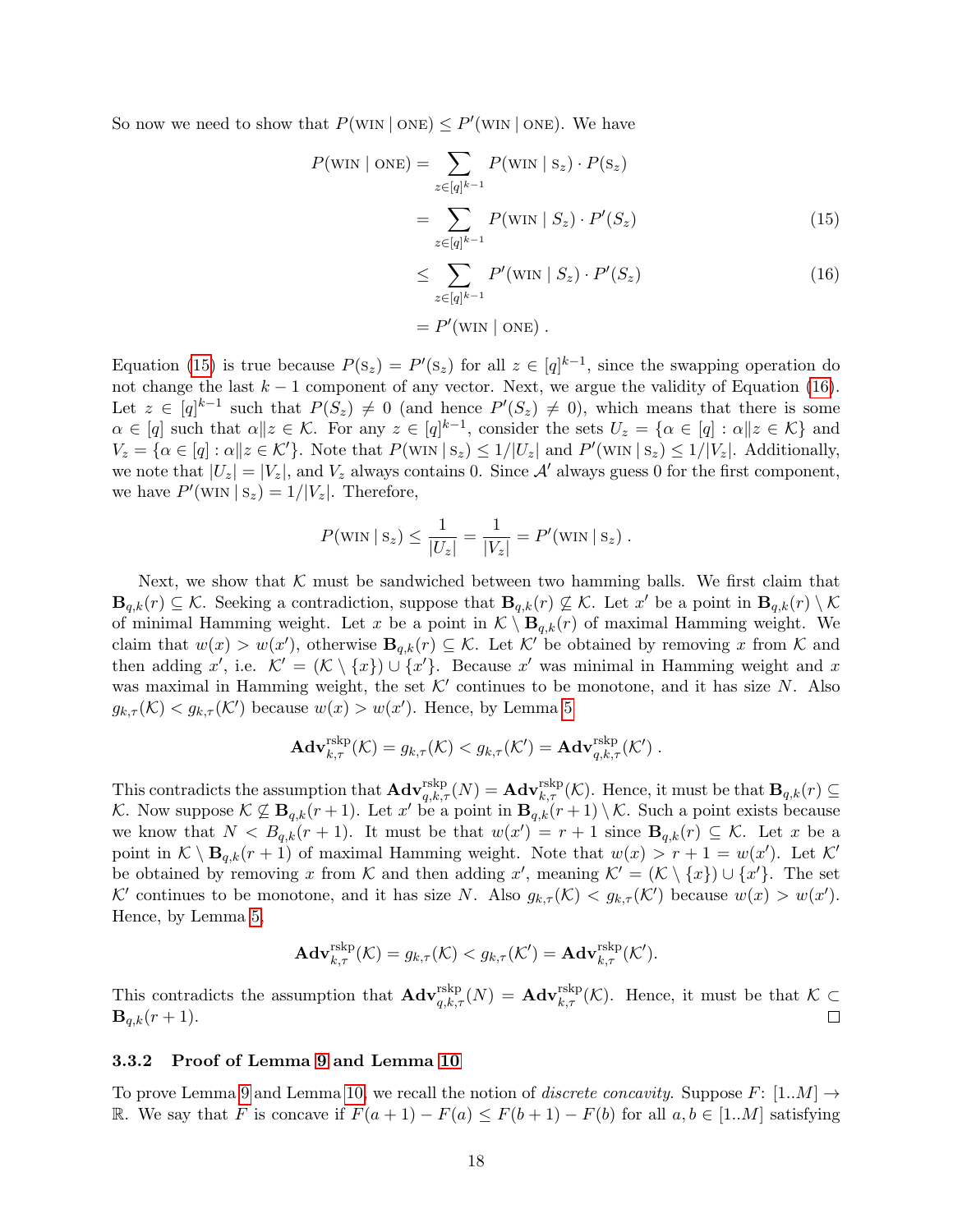<span id="page-18-2"></span> $a \geq b$ . Now suppose  $t, m$  are integers with  $1 \leq m \leq t$ . Then we let

$$
S(M, m, t) = \left\{ (x_1, \ldots, x_m) \in [1..M]^m : x_1 + \cdots + x_m = t \right\}.
$$

Define  $F^m$ :  $[1..M]^m \to \mathbb{R}$  by  $F^m(x_1,...,x_m) = F(x_1) + \cdots + F(x_m)$ . We use the following lemma proved by [\[4\]](#page-34-3).

<span id="page-18-1"></span>**Lemma 12** ([\[4\]](#page-34-3)). Suppose F:  $[1..M] \to \mathbb{R}$  is concave. Suppose  $1 \leq m \leq t$  are integers such that m divides t and  $t/m \in [1..M]$ . Then

$$
\max_{(x_1,\ldots,x_m)\in S(M,m,t)} F^m(x_1,\ldots,x_m) = m \cdot F(t/m) \quad \Box
$$

<span id="page-18-0"></span>**Lemma 13.** The function,  $F_{q,k,\tau} : [1..q^k] \to \mathbb{R}$ , defined below, is concave.

$$
F_{q,k,\tau}(N) = \frac{N}{q^k} \cdot \mathbf{Adv}_{q,k,\tau}^{\text{rskp}}(N).
$$

*Proof.* Let  $N_0, N_1$  be two integers such that  $q^k \ge N_0 \ge N_1 \ge 1$ . Consider, for  $i = 0, 1$ ,

$$
\Delta_i = F_{q,k,\tau}(N_i + 1) - F_{q,k,\tau}(N_i),
$$

For  $i = 0, 1$ , we let  $r_i$  be defined as follows. If  $N_i = B_{q,k}(r)$  for some r, then we take  $r_i$  to be the value such that  $B_{q,k}(r_i) = N_i$ . Otherwise, we let  $r_i = \mathsf{rd}_{q,k}(N_i) + 1$ . Note that we can now express  $\Delta_i$  in terms of  $r_i$  as follow (via Equation [\(12\)](#page-13-1)),

$$
\Delta_i = q^k \cdot \frac{(k - r_i)_{(\tau)}}{k_{(\tau)}}.
$$

Since  $N_0 \ge N_1$ , we note that  $r_0 \ge r_1$ . Therefore, we have  $\Delta_0 \le \Delta_1$  and that  $F_{q,k,\tau}$  is concave.  $\Box$ 

We first prove Lemma [9](#page-14-0) using Lemma [13.](#page-18-0)

Proof (of Lemma [9\)](#page-14-0). Note that,

$$
G_{q,k,\tau}(N) = \frac{q^k \cdot F_{q,k,\tau}(N)}{N}.
$$

We let  $\Delta_i = q^k \cdot F_{q,k,\tau}(i+1) - q^k \cdot F_{q,k,\tau}(i)$  for all  $i = 0, \ldots, q^k - 1$ . We define  $\Delta_0 = q^k \cdot F_{q,k,\tau}(1) =$  $q^k \cdot G_{q,k,\tau}(1)$ . Hence, by construction  $G_{q,k,\tau}(i) = (\sum_{j=0}^{i-1} \Delta_i)/i$ . Note that since  $F_{q,k,\tau}(\cdot)$  is concave in the domain  $[1..q^k]$ , the sequence  $\Delta_1, \ldots, \Delta_{q^k-1}$  is non-increasing, meaning that  $\Delta_i \geq \Delta_j$  whenever  $1 \leq i \leq j \leq q^k - 1$ . Additionally, we check that  $\Delta_0 = q^k$  and  $\Delta_1 \leq q^k$ , hence  $\Delta_0 \geq \Delta_1$ . Therefore, the partial averages of the sequence  $\Delta_0, \ldots, \Delta_{q^k-1},$ 

$$
\left(\sum_{j=0}^{i-1} \Delta_j\right) / i = G_{q,k,\tau}(i) ,
$$

is non-increasing as claimed.

Lastly, we prove Lemma [10](#page-14-1) using Lemma [12](#page-18-1) and [13.](#page-18-0)

 $\Box$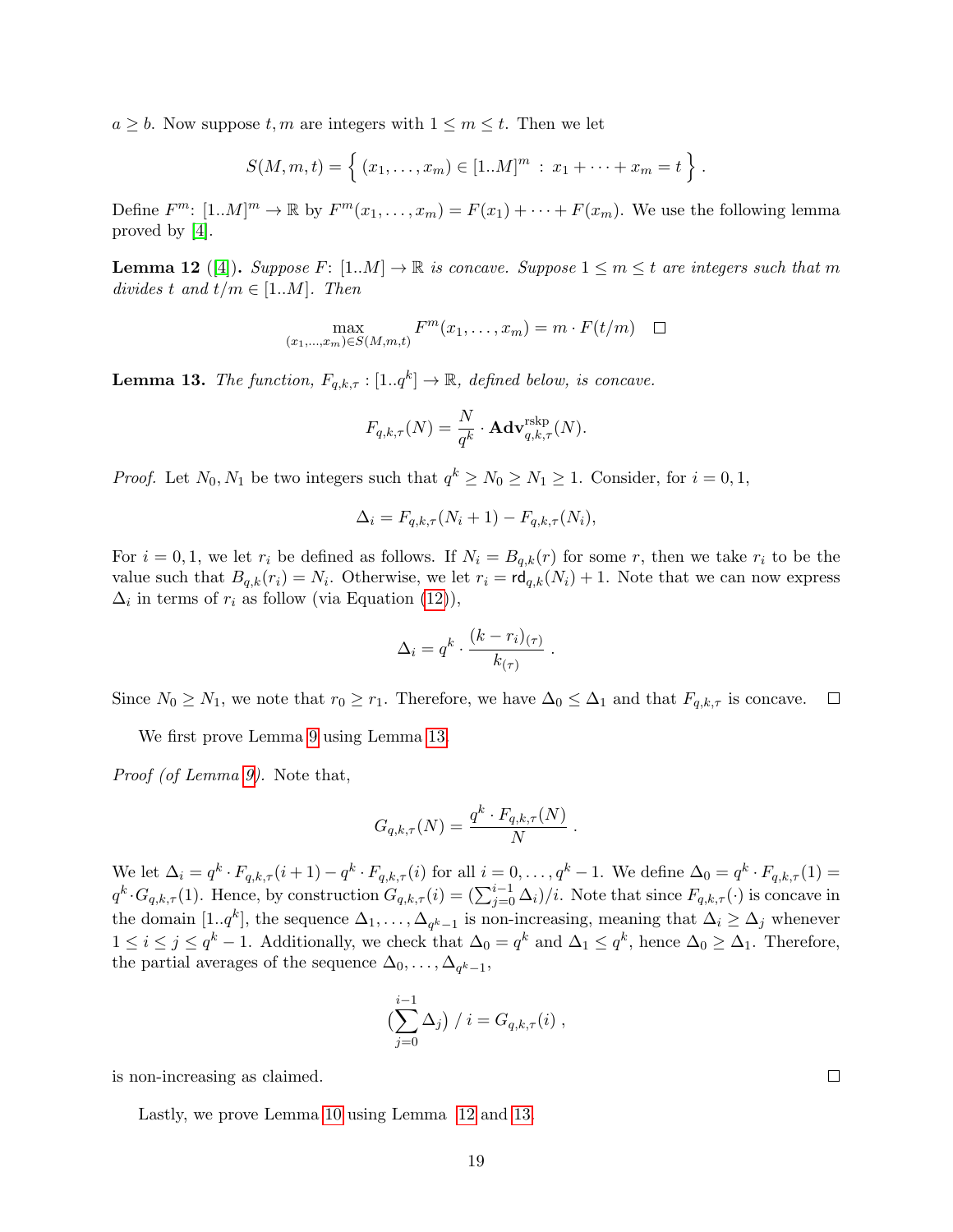| Game $\mathbf{G}_{q,k,\tau,t}^{\text{mcskp}}(\mathcal{A},\mathsf{Lk})$              |
|-------------------------------------------------------------------------------------|
| $\mathbf{K} \leftarrow$ s [q] <sup>k</sup> ; $L \leftarrow \mathsf{Lk}(\mathbf{K})$ |
| For $i \in [t]$ do $\mathbf{p}_i \leftarrow s [k]^{(\tau)}$                         |
| $J \leftarrow \mathcal{A}(L, \mathbf{p}_0, \dots, \mathbf{p}_{t-1})$                |
| Return $(\exists i \in [t] : J = K[\mathbf{p}_i])$                                  |

<span id="page-19-4"></span><span id="page-19-3"></span>Figure 4: Multi-challenge subkey prediction game  $\mathbf{G}_{q,k,\tau,t}^{\text{mcskp}}$ .

*Proof (of Lemma [10\)](#page-14-1).* Let  $M = q^k$ ,  $m = q^{\ell}$  and  $t = q^k$ . We note that the leakage function Lk :  $[q]^k \to [q]^{\ell}$  defines a partition of  $[q]^k$  into  $q^{\ell}$  sets, with each set being  $\mathsf{Lk}^{-1}(L)$  for some  $L \in [q]^{\ell}$ . Hence, we can expand  $\Pr[\mathbf{G}^{\text{skip}}_{q,k,\tau}(\mathcal{A}, \mathsf{Lk})]$  by conditioning on the value of L. Suppose  $[q]^\ell = \{L_1, \ldots, L_m\}$ . We let  $N_i = |\mathsf{Lk}^{-1}(L_i)|$ . We derive

$$
\mathbf{Adv}_{q,k,\tau}^{\text{skp}}(\ell)
$$
\n
$$
= \max_{\mathsf{L}\mathsf{k}} \left( \sum_{L} \frac{|\mathsf{L}\mathsf{k}^{-1}(L)|}{q^k} \cdot \max_{\mathcal{A}} \Pr[\mathbf{G}_{q,k,\tau}^{\text{skp}}(\mathcal{A}, \mathsf{L}\mathsf{k}) | \mathsf{L}\mathsf{k}(\mathbf{K}) = L] \right)
$$
\n
$$
= \max_{\mathsf{L}\mathsf{k}} \left( \sum_{L} \frac{|\mathsf{L}\mathsf{k}^{-1}(L)|}{q^k} \cdot \mathbf{Adv}_{k,\tau}^{\text{rskp}}(\mathsf{L}\mathsf{k}^{-1}(L)) \right)
$$
\n
$$
\leq \max_{(N_1, \dots, N_m) \in S(M, m, t)} \sum_{i=1}^m F_{q,k,\tau}(N_i)
$$
\n
$$
= \max_{(N_1, \dots, N_m) \in S(M, m, t)} F_{q,k,\tau}^m(N_1, \dots, N_m)
$$
\n
$$
= m \cdot F_{q,k,\tau}(2^{k-\ell})
$$
\n
$$
= m \cdot \int_{q,k-\ell}^{q-\ell} \cdot \mathbf{Adv}^{\text{rskp}}(q^{k-\ell}) = \mathbf{Adv}^{\text{rskp}}(q^{k-\ell})
$$
\n(17)

<span id="page-19-1"></span>
$$
= m \cdot \frac{q^{\epsilon}}{q^k} \cdot \mathbf{Adv}_{q,k,\tau}^{\text{rskip}}(q^{k-\ell}) = \mathbf{Adv}_{q,k,\tau}^{\text{rskip}}(q^{k-\ell}). \tag{18}
$$

Equation [\(17\)](#page-19-1) is justified since  $F_{q,k,\tau}$  is concave and  $t/m = 2^{k-\ell}$ . Equation [\(18\)](#page-19-2) is by definition of F and because  $m = q^{\ell}$ .  $\Box$ 

#### <span id="page-19-0"></span>3.4 Multi-challenge Subkey Prediction

Here, we present an extension of  $\mathbf{G}^{\text{skp}}_{q,k,\tau}$  with multiple challenges,  $\mathbf{G}^{\text{mcskp}}_{q,k,\tau,t}$  (Fig. [4\)](#page-19-3), the multi-challenge subkey prediction game. Note that [\[4\]](#page-34-3) considers the multi-challenge version directly. However, we only need this extension in the proof of Theorem [15.](#page-21-0)

Let  $q, k, \tau, t, \ell$  be positive integers such that  $q \geq 2, k \geq \tau, k \geq \ell, t \geq 1$ . We define the following advantages associated with the game  $\mathbf{G}_{q,k,\tau,t}^{\text{mcsky}}$ , analogously to the advantages associated with  $\mathbf{G}_{q,k,\tau}^{\text{sky}}$ .

<span id="page-19-2"></span>
$$
\begin{aligned} &\mathbf{Adv}_{q,k,\tau,t}^{\mathrm{mcskp}}(\mathcal{A},\mathsf{Lk})=\Pr\left[\mathbf{G}_{q,k,\tau,t}^{\mathrm{mcskp}}(\mathcal{A},\mathsf{Lk})\right],\\ &\mathbf{Adv}_{q,k,\tau,t}^{\mathrm{mcskp}}(\mathsf{Lk})=\max_{\mathcal{A}}\mathbf{Adv}_{q,k,\tau,t}^{\mathrm{skp}}(\mathcal{A},\mathsf{Lk}),\\ &\mathbf{Adv}_{q,k,\tau,t}^{\mathrm{mcskp}}(\ell)=\max_{\mathsf{Lk}: [q]^k\rightarrow [q]^{\ell}}\mathbf{Adv}_{q,k,\tau,t}^{\mathrm{mcskp}}(\mathsf{Lk}). \end{aligned}
$$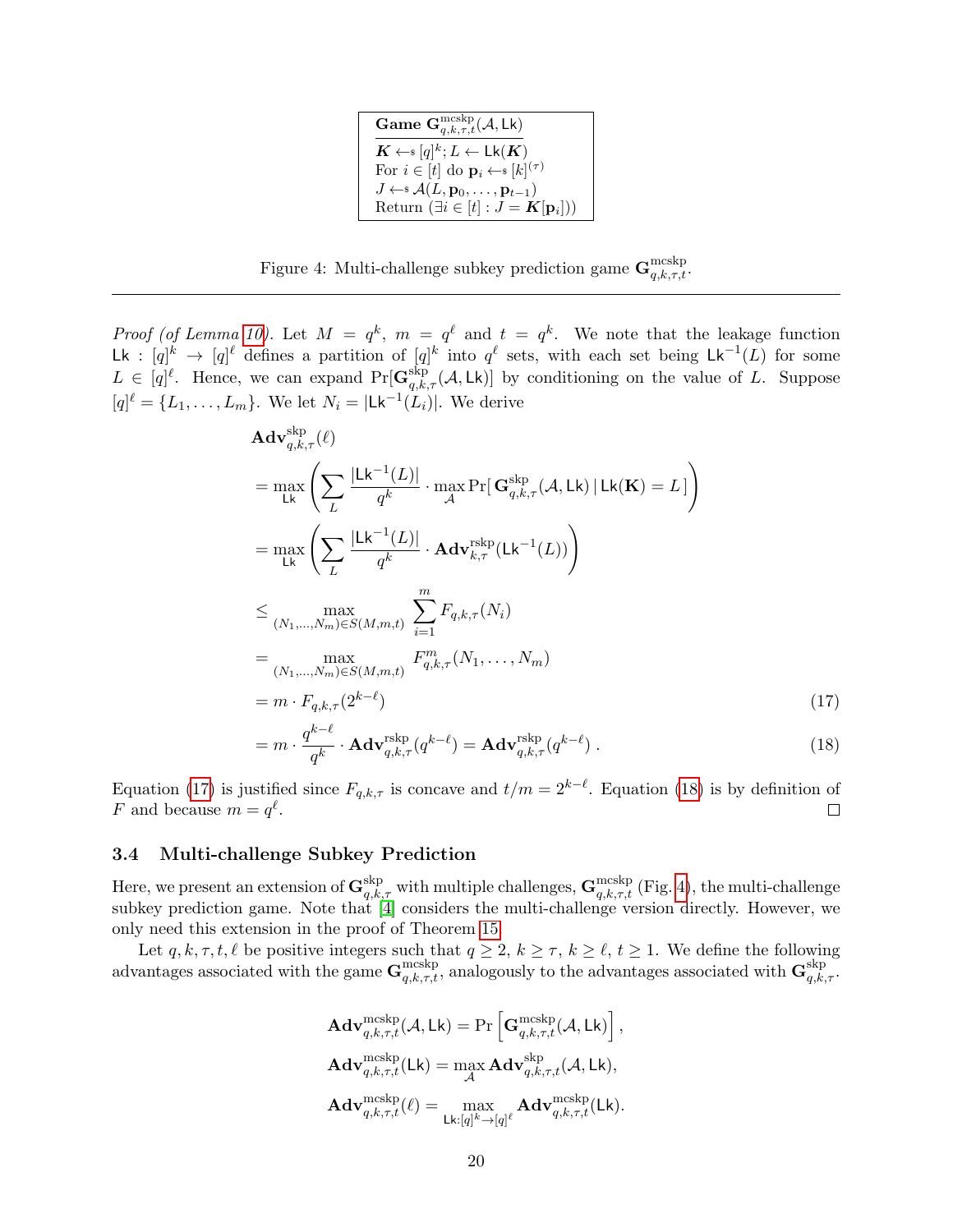<span id="page-20-3"></span>

| Game $\mathbf{G}_{\mathsf{KEY}}^{\text{key}}(\mathcal{A})$  | ROR()                                                    |
|-------------------------------------------------------------|----------------------------------------------------------|
| $b \leftarrow \{0,1\}; \mathbf{K} \leftarrow \{q\}^k$       | $R \leftarrow \{0,1\}^r$                                 |
| $(Lk, \sigma) \leftarrow s \mathcal{A}^{H}()$               | If $(b = 0)$ then $K \leftarrow \{0,1\}^{\kappa}$        |
| $L \leftarrow Lk^{\mathsf{H}}(\mathbf{K})$                  | Else $K \leftarrow \text{KEY}^{\text{H}}(\mathbf{K}, R)$ |
| $b' \leftarrow \mathcal{A}^{\text{ROR},\text{H}}(L,\sigma)$ | Return $(R, K)$                                          |
| Return $(b' = b)$                                           | H(x, Rng)                                                |
|                                                             | If not $T[x, Rng]$ then $T[x, Rng] \leftarrow$ Rng       |
|                                                             | Return $T[x, n]$                                         |

<span id="page-20-1"></span>Figure 5: Game for defining the security of a big-key key encapsulation algorithm KEY:  $\{0,1\}^k$  ×  ${0,1}^r \rightarrow {0,1}^{\kappa}.$ 

<span id="page-20-2"></span>**Lemma 14.** Let q, k,  $\tau$ , t be positive integers such that  $q \geq 2$ ,  $k \geq \tau$ ,  $k \geq \ell$ ,  $t \geq 1$ . Then,

$$
\mathbf{Adv}_{q,k,\tau,t}^{\rm mcskp}(\ell) \leq t \cdot \mathbf{Adv}_{q,k,\tau}^{\rm skp}(\ell) \enspace .
$$

*Proof.* Let  $L\mathbf{k}: [q]^k \to [q]^{\ell}$  be any leakage function. Let A be a  $\mathbf{G}_{q,k,\tau,t}^{\text{mcshp}}$  adversary. We construct  $\mathbf{G}^{\text{skp}}_{q,k,\tau}$  adversary  $\mathcal{A}'$  such that

$$
\mathbf{Adv}_{q,k,\tau}^{\text{skip}}(\mathcal{A}',\mathsf{Lk}) \geq \frac{1}{t} \cdot \mathbf{Adv}_{q,k,\tau,t}^{\text{mcskp}}(\mathcal{A},\mathsf{Lk}) ,
$$
\n(19)

which implies the lemma by maximizing over all  $A$  and Lk.  $A'$  is defined as follows.

Adversary  $\mathcal{A}'(L, \mathbf{p}')$  $j \leftarrow \{[t]; \, \mathbf{p}_j \leftarrow \mathbf{p}^\prime$ For  $i \in [t] - \{j\}$  do  $\mathbf{p}_i \leftarrow [k]^{(\tau)}$  $J' \leftarrow \mathcal{A}(L, \mathbf{p}_0, \dots, \mathbf{p}_{t-1})$ Return  $J'$ 

Let  $E_1$  be the event that A succeed in the game  $\mathbf{G}_{q,k,\tau}^{\text{skp}}(\mathcal{A}', \mathsf{Lk})$ , i.e.  $J' = \mathbf{K}[\mathbf{p}_{\alpha}]$  for some  $\alpha \in [t]$ . Note that  $\alpha$  is random variable that is well-defined given  $E_1$  (in case  $J' = \mathbf{K}[\mathbf{p}_{\alpha}]$  for multiple  $\alpha \in [t],$ we can take the smallest one). We note that since  $A'$  simulates the multi-challenge game for  $A$ perfectly,  $Pr[E_1] = \mathbf{Adv}_{q,k,\tau,t}^{\text{mcskp}}(\mathcal{A}, \mathsf{Lk})$ . Let  $E_2 \subseteq E_1$  be the event that  $\mathcal{A}'$  also guesses the correct  $\alpha$ , i.e.  $j = \alpha$  in the game  $\mathbf{G}_{q,k,\tau,t}^{\text{mcskp}}(\mathcal{A}', \mathsf{Lk})$ . We note that  $\Pr[E_2] = \frac{1}{t} \cdot \Pr[E_1]$ , since j is independently uniform in [t] and the distribution of  $(\mathbf{p}_0, \ldots, \mathbf{p}_{t-1})$  does not depend on the value of j. Notice that  $\mathbf{Adv}_{q,k,\tau}^{\mathrm{skp}}(\mathcal{A}',\mathsf{Lk}) \geq \Pr[E_2] = \frac{1}{t} \cdot \Pr[E_1] = \frac{1}{t} \cdot \mathbf{Adv}_{q,k,\tau,t}^{\mathrm{mcskp}}(\mathcal{A},\mathsf{Lk}).$  $\Box$ 

## <span id="page-20-0"></span>4 Big-Key Symmetric Encryption

In [\[4\]](#page-34-3), Big-Key symmetric encryption schemes are constructed modularly from Big-Key encapsulation schemes. In this section, we present a block-based big key encapsulation scheme that is more efficient than achieved previously.

Key Encapsulation Schemes. A (symmetric, Big-Key) encapsulation schemes, on input a big key K and a random string R, returns a (short) key K. The string R encapsulates the short key K in the sense that any party holding the big key  $\bf{K}$  can derive K from R. The security of a key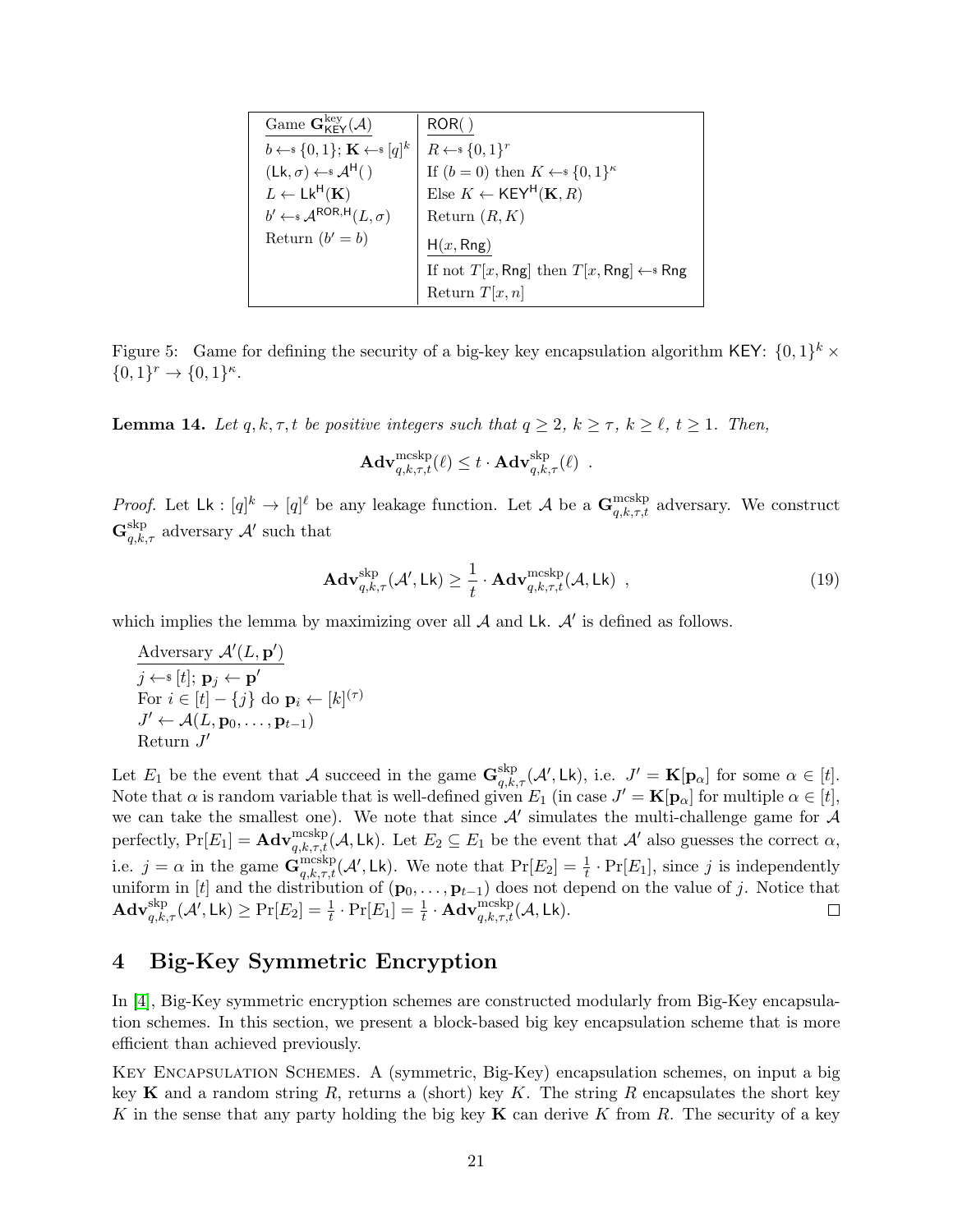| Algorithm $\mathsf{XKEY}_{q,k,\kappa,\tau,r}^{\mathsf{H}}(\mathbf{K},R) \ // \ \mathbf{K} \in [q]^k,  R  = r$                             |
|-------------------------------------------------------------------------------------------------------------------------------------------|
| $\mathbf{p} \leftarrow \mathsf{H}(R, [k]^{(\tau)}); J \leftarrow \mathbf{K}[\mathbf{p}]; K \leftarrow \mathsf{H}(R  J, \kappa);$ Return K |

<span id="page-21-3"></span><span id="page-21-2"></span>Figure 6: Encapsulation algorithm XKEY. Given a length-k big-key K and a length-r selector R, the algorithm returns a length- $\kappa$  subkey K. The value  $\tau$  specifies the number of unique probes used.

encapsulation schemes is captured by  $\mathbf{G}_{\mathsf{KEY}}^{\text{key}}(\mathcal{A})$  (Fig. [5\)](#page-20-1). In this game, a big key **K** is randomly sampled. The goal of the two-stage adversary  $A$  is to guess whether the real-or-random oracle, ROR, is returning real keys, derived using key encapsulation scheme KEY from randomly sampled R, or randomly sampled keys that is independent of R. In its first stage,  $\mathcal A$  gets access to H and chooses a leakage function Lk and state  $\sigma$ . Next, the game computes  $L \leftarrow \mathsf{Lk}^{\mathsf{H}}(\mathbf{K})$  and run the second stage of A with inputs  $L, \sigma$  and oracles ROR and H. A wins the game if it successfully guesses the bit b. We define the following advantage of  $A$  against key encapsulation scheme KEY

$$
\mathbf{Adv}_{\mathsf{KEY}}^{\mathrm{key}}(\mathcal{A}) = 2 \cdot \Pr\left[\mathbf{G}_{\mathsf{KEY}}^{\mathrm{key}}(\mathcal{A})\right] - 1 ~.
$$

Our construction. Our random oracle model construction is given in Fig. [6.](#page-21-2)

<span id="page-21-0"></span>**Theorem 15.** Let  $k, b, \kappa, \tau, r \ge 1$  be integers. Let  $q = 2^b$ . Let  $\text{KEY} = \text{XKEY}_{q,k,\kappa,\tau,r}$  be the big-key encapsulation scheme associated to them as per Fig. [6.](#page-21-2) Let  $A$  be an adversary making at most t queries to its ROR oracle and leaking  $\ell \cdot b$  bits. Assume the number of H queries made by A in its first stage, plus the number made by the oracle leakage function Lk that it outputs in this stage, is at most  $q_1$ , and the number of H queries made by A in its second stage is at most  $q_2$ . Then

$$
\mathbf{Adv}_{\mathsf{KEY}}^{\text{key}}(\mathcal{A}) \ \leq \ q_2 \cdot t \cdot \mathbf{Adv}_{q,k,\tau}^{\text{skip}}(\ell) + \frac{t \cdot (2q_1 + t - 1)}{2^{r+1}} \,. \tag{20}
$$

The proof of Theorem [15](#page-21-0) is deferred to Section [4.1.](#page-21-1)

Sampling unique probes. In XKEY, we have outsourced the sampling of the unique probes to the variable-range random oracle. We note that sampling from  $[k]^{(\tau)}$  can be done via rejection sampling efficiently. For example, per Lemma [20](#page-39-0) in Appendix [B,](#page-38-0) it holds with all but  $2^{-3\tau}$  probability that  $4\tau$  samples from [k] contains  $\tau$  unique probes (hence for parameters involved in Fig. [1,](#page-3-0) the failure probability is less than  $2^{-129}$  since  $\tau \ge 43$ ).

SYMMETRIC ENCRYPTION SCHEMES. To obtain a (big-key) symmetric encryption scheme, one can plug our XKEY construction directly into the (big-key) symmetric encryption scheme (in Fig. [7\)](#page-22-0) by BKR. For security, we omit the details here and appeal to [\[4,](#page-34-3) Theorem 13].

EFFICIENCY. Let  $k^* = 8 \cdot 10^{11} = 100$  GBytes, and  $\ell^* = 10$  GBytes. Using  $b = 8 \cdot 512 = 512$  Bytes, our XKEY makes roughly the same number of H queries compared to [\[4\]](#page-34-3) but makes significantly less access into the big key  $\mathbf{K}$  (43 vs. 271, Fig. [1\)](#page-3-0). In practical instantiations where  $\mathbf{K}$  is stored on slow storage medium (e.g. hard disk), this translate to 6x improvement in efficiency.

#### <span id="page-21-1"></span>4.1 Proof of Theorem [15](#page-21-0)

*Proof (of Theorem [15\)](#page-21-0).* Consider the games,  $\mathbf{G}_0, \ldots, \mathbf{G}_3$  defined in Fig. [8.](#page-22-1) Let  $KEY = XKEY_{q,k,\kappa,\tau,r}$ . We note that game  $\mathbf{G}_0$ , with the boxed code included, simulates the game  $\mathbf{G}_{\mathsf{KEY}}^{\text{key}}(\mathcal{A})$  exactly for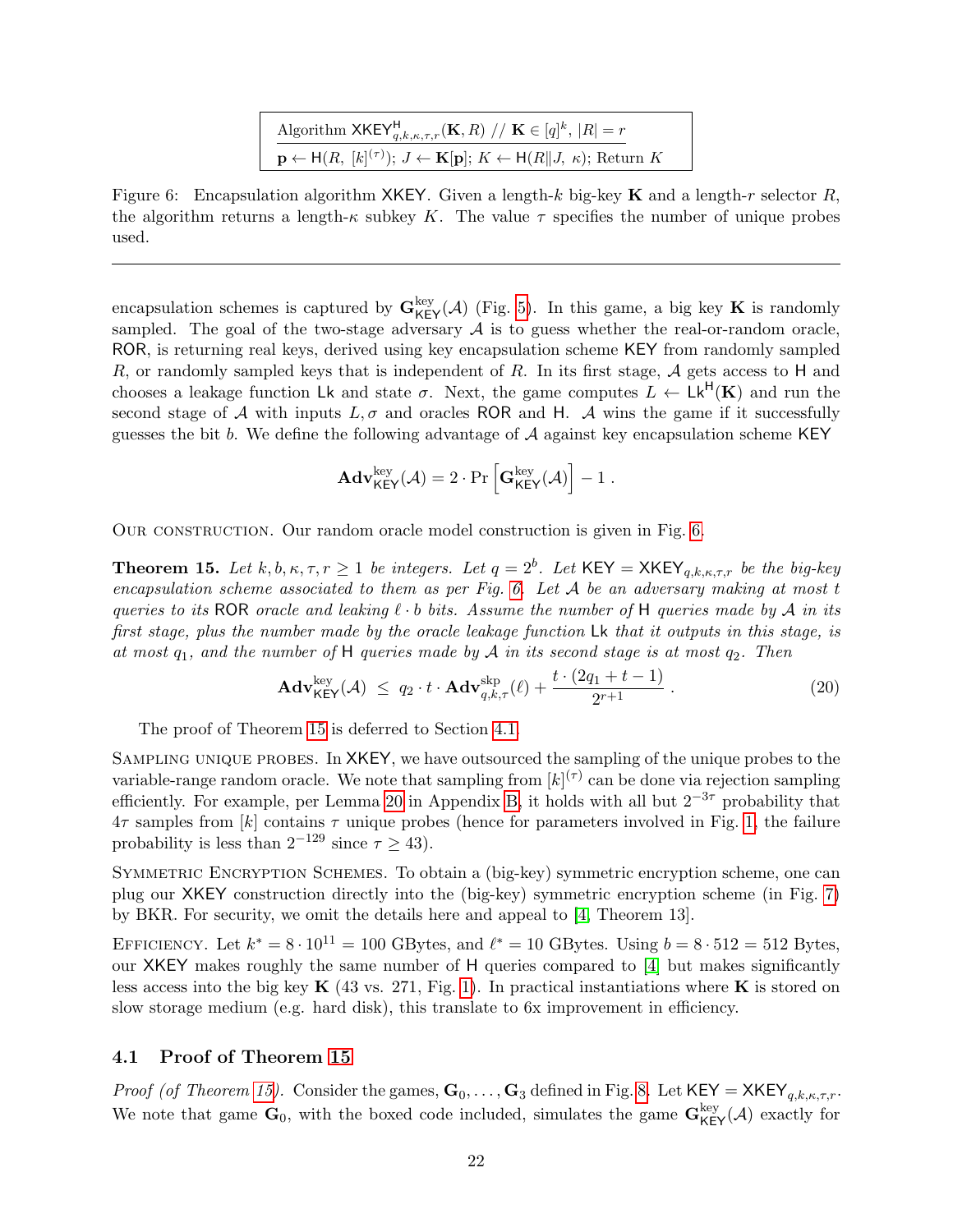<span id="page-22-3"></span>

| Algorithm $\mathsf{SE}.\mathsf{Enc}^{\mathsf{H}}(\mathbf{K},M)$                | Algorithm $\mathsf{SE}.\mathsf{Dec}^\mathsf{H}(\mathbf{K},M)$                                                                                                                              |
|--------------------------------------------------------------------------------|--------------------------------------------------------------------------------------------------------------------------------------------------------------------------------------------|
| $R \leftarrow \{0,1\}^r$ ; $K \leftarrow \text{KEY}^{\text{H}}(\mathbf{K}, R)$ | $\left  \begin{array}{l} (R,C) \leftarrow \overline{C} \\ K \leftarrow \mathsf{KEY}^{\mathsf{H}}({\mathbf K},R) \\ M \leftarrow \mathsf{SE}.\mathsf{Dec}(K,C) \end{array} \right. \right.$ |
| $C \leftarrow \mathsf{SE}.\mathsf{Enc}(K,M);\overline{C} \leftarrow (R,C)$     |                                                                                                                                                                                            |
| Return $\overline{C}$                                                          |                                                                                                                                                                                            |
|                                                                                | Return $M$                                                                                                                                                                                 |

<span id="page-22-0"></span>Figure 7: Big-Key Symmetric Encryption Scheme [\[4,](#page-34-3) Section 5], SE, using a standard symmetric key encryption scheme SE and a key encapsulation mechanism KEY.

| Game $\mathbf{G}_0 \mid \mathbf{G}_1$                                                                                                   | Game $\boxed{\textbf{G}_2}$ $\textbf{G}_3$                                                                                             |
|-----------------------------------------------------------------------------------------------------------------------------------------|----------------------------------------------------------------------------------------------------------------------------------------|
| $\mathbf{K} \leftarrow s [q]^k$                                                                                                         | $\mathbf{K} \leftarrow s [q]^k$                                                                                                        |
| For $j \leftarrow 1, \ldots, t$ do                                                                                                      | For $i \leftarrow 1, \ldots, t$ do                                                                                                     |
| $R[j] \leftarrow \{0,1\}^r$ ; $K[j] \leftarrow \{0,1\}^{\kappa}$                                                                        | $R[j] \leftarrow \{0,1\}^r$ ; $K[j] \leftarrow \{0,1\}^{\kappa}$                                                                       |
| $P[j] \leftarrow \{k\}^{(\tau)}$                                                                                                        | $P[j] \leftarrow s [k]^{(\tau)}$                                                                                                       |
| For $i \leftarrow 1, \ldots, t$ do                                                                                                      | stage $\leftarrow$ 1; (Lk, $\sigma$ ) $\leftarrow$ s $\mathcal{A}^{H_1}$ (); $L \leftarrow$ s Lk <sup>H<sub>1</sub></sup> ( <b>K</b> ) |
| If $R[i] = R[j]$ then                                                                                                                   | stage $\leftarrow$ 2; $b' \leftarrow \mathcal{A}^{\text{ROR},H_1}(\sigma, L)$                                                          |
| bad $\leftarrow$ true; $\overline{K[j] \leftarrow K[i]}$                                                                                | Return $(b' = 1)$                                                                                                                      |
| stage $\leftarrow$ 1; (Lk, $\sigma$ ) $\leftarrow$ s $\mathcal{A}^{H_0}$ (); $L \leftarrow$ s Lk <sup>H</sup> <sup>0</sup> ( <b>K</b> ) | $H_1(x, Rng)$                                                                                                                          |
| stage $\leftarrow$ 2; $b' \leftarrow \mathcal{A}^{\text{ROR},\text{H}_0}(\sigma,L)$                                                     | If not $T[x, Rng]$ then                                                                                                                |
| Return $(b' = 1)$                                                                                                                       | $T[x, Rng] \leftarrow$ Rng                                                                                                             |
| $H_0(x, Rng)$                                                                                                                           | If stage = 2 then For $j \in [t]$ do                                                                                                   |
| If not $T[x, Rng]$ then                                                                                                                 | If $x = R[j]$ and Rng = $[k]^{(\tau)}$ then                                                                                            |
| $T[x, Rng] \leftarrow$ Rng                                                                                                              | $T[x, Rng] \leftarrow P[i]$                                                                                                            |
| If stage = 1 then For $j \in [t]$ do                                                                                                    | If $x = R[j]$ , $J[j]$ and Rng = $\{0,1\}^{\kappa}$ then                                                                               |
| If $x = R[j]$ and Rng = $[k]^{(\tau)}$ then                                                                                             | bad $\leftarrow$ true; $\overline{T[x,\text{Rng}] \leftarrow K[j]}$                                                                    |
| bad $\leftarrow$ true; $ T[x, \text{Rng}] \leftarrow P[j] $                                                                             | Return $T[x, Rng]$                                                                                                                     |
| If $x = R[j]   J[j]$ and Rng = $\{0,1\}^{\kappa}$ then                                                                                  |                                                                                                                                        |
| bad $\leftarrow$ true; $\boxed{T[x,\mathsf{Rng}] \leftarrow K[j]}$                                                                      | ROR()                                                                                                                                  |
| If stage = 2 then For $j \in [t]$ do                                                                                                    | $j \leftarrow j + 1$ ; Return $(R[j], K[j])$                                                                                           |
| If $x = R[j]$ and Rng = $[k]^{(\tau)}$ then                                                                                             |                                                                                                                                        |
| $T[x, Rng] \leftarrow P[i]$                                                                                                             |                                                                                                                                        |
| If $x = R[j]$ , If $j$ and Rng = $\{0,1\}^{\kappa}$ then                                                                                |                                                                                                                                        |
| $T[x, Rng] \leftarrow K[i]$                                                                                                             |                                                                                                                                        |
| Return $T[x, Rng]$                                                                                                                      |                                                                                                                                        |

<span id="page-22-1"></span>Figure 8: Games  $\mathbf{G}_0, \ldots, \mathbf{G}_3$ . All games share the same procedure ROR shown on the bottom of the middle column.

 $b = 1$  case and outputs true when A outputs 1. Similarly, we note that  $\mathbf{G}_3$ , without the boxed code, simulates the game  $\mathbf{G}_{\mathsf{KEY}}^{\text{key}}(\mathcal{A})$  exactly for  $b=0$  case and outputs true when  $\mathcal{A}$  outputs 1. Hence,

<span id="page-22-2"></span>
$$
\mathbf{Adv}_{\mathsf{KEY}}^{\text{key}}(\mathcal{A}) = \Pr[\mathbf{G}_0] - \Pr[\mathbf{G}_3] . \tag{21}
$$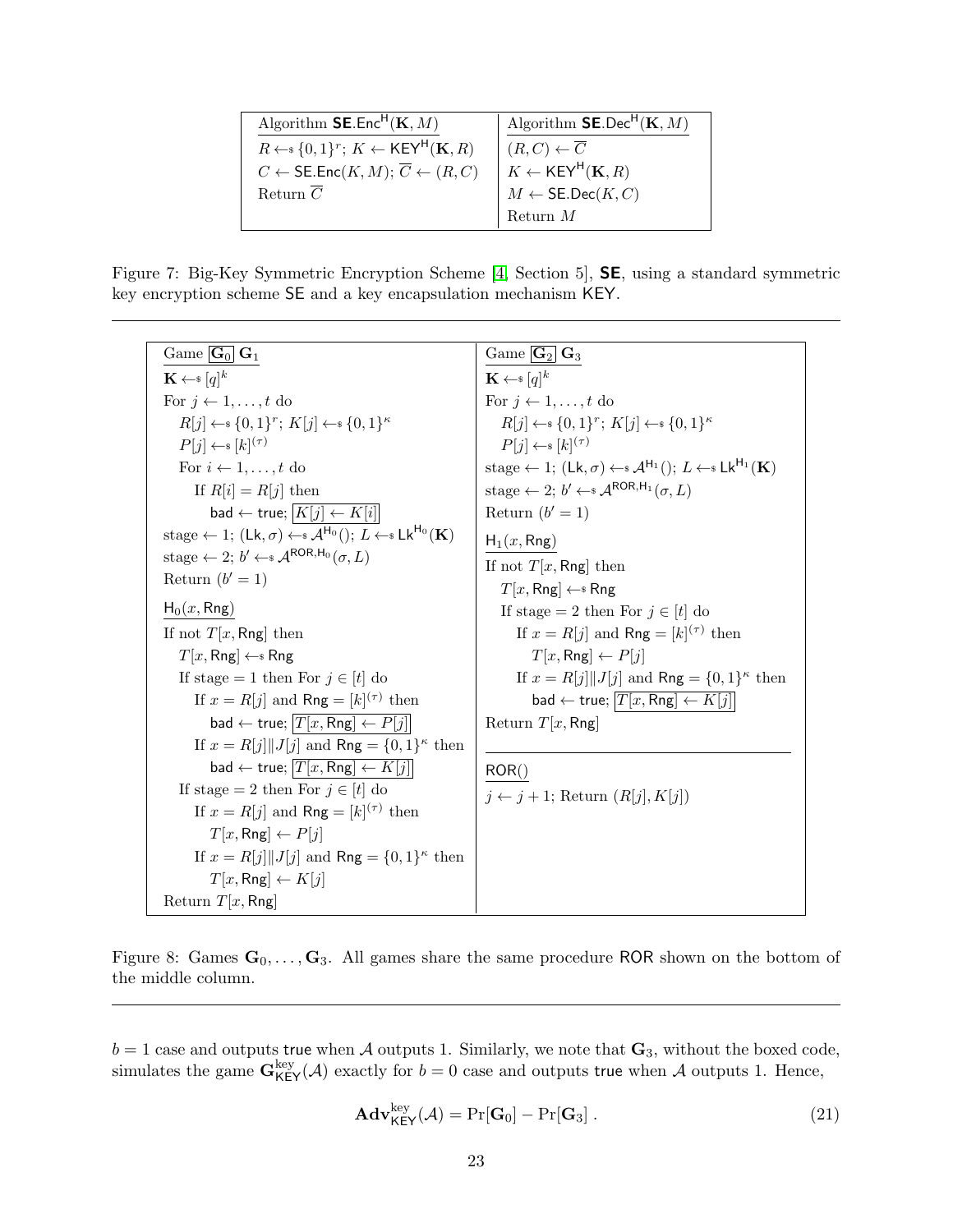<span id="page-23-5"></span>

| Game $\mathbf{G}_4$                                                                                                                    | $H_2(x, Rng)$                                            |
|----------------------------------------------------------------------------------------------------------------------------------------|----------------------------------------------------------|
| $\mathbf{K} \leftarrow s [q]^k$                                                                                                        | If not $T_0[x, Rng]$ then                                |
| For $i \leftarrow 1, \ldots, t$ do                                                                                                     | $T_0[x, \text{Rng}] \leftarrow \text{Rng}$               |
| $R[j] \leftarrow \{0,1\}^r$ ; $K[j] \leftarrow \{0,1\}^{\kappa}$                                                                       | If stage = 2 then For $j \in [t]$ do                     |
| $P[j] \leftarrow \{k\}^{(\tau)}$                                                                                                       | If $x = R[j]$ and Rng = $[k]^{(\tau)}$ then              |
| stage $\leftarrow$ 1; (Lk, $\sigma$ ) $\leftarrow$ s $\mathcal{A}^{H_2}$ (); $L \leftarrow$ s Lk <sup>H<sub>2</sub></sup> ( <b>K</b> ) | $T_0[x, \text{Rng}] \leftarrow P[j]$                     |
| stage $\leftarrow$ 2; $b' \leftarrow \mathcal{A}^{\text{ROR},H_2}(\sigma, L)$                                                          | If $x = R[j]    J[j]$ and Rng = $\{0, 1\}^{\kappa}$ then |
| Return $(b' = 1)$                                                                                                                      | $bad \leftarrow true$                                    |
|                                                                                                                                        | Return $T_0[x, Rng]$                                     |
| ROR()                                                                                                                                  |                                                          |
| $j \leftarrow j + 1$ ; Return $(R[j], K[j])$                                                                                           |                                                          |

<span id="page-23-3"></span>Figure 9: Game  $\mathbf{G}_4$ . Note that  $T_0$  is a table obtained via coin-fixing.

| Adversary $\mathcal{B}(L, \mathbf{p}_0, \ldots, \mathbf{p}_{t-1})$ | $H_3(x, Rng)$                               |
|--------------------------------------------------------------------|---------------------------------------------|
| $i \leftarrow 0$ ; For $j \in [t]$ do                              | If not $T_0[x, Rng]$ then                   |
| $R[j] \leftarrow \{0,1\}^r$                                        | $T_0[x, Rng] \leftarrow$ Rng                |
| $P[j] \leftarrow \mathbf{s} \mathbf{p}_i$                          | If stage = 2 then For $j \in [t]$ do        |
| $b' \leftarrow \mathcal{A}'^{ROR,H_3}(L)$                          | If $x = R[j]$ and Rng = $[k]^{(\tau)}$ then |
| $\alpha \leftarrow s [i]$                                          | $T_0[x, \text{Rng}] \leftarrow P[j]$        |
| Return $J_{\alpha}$                                                | If Rng = $\{0,1\}^{\kappa}$ then            |
|                                                                    | $R_i  J_i \leftarrow x; i \leftarrow i+1$   |
| ROR()                                                              | Return $T_0[x, Rng]$                        |
| $j \leftarrow j + 1$ ; Return $(R[j], K[j])$                       |                                             |

<span id="page-23-4"></span>Figure 10: Subkey prediction adversary B.

We will proceed to bound  $Pr[G_0]$ . Note that  $G_0$  and  $G_1$  are identical-until-bad. Hence, via the Fundamental Lemma of Game Playing [\[7\]](#page-35-8)

$$
Pr[\mathbf{G}_0] = Pr[\mathbf{G}_1] + (Pr[\mathbf{G}_0] - Pr[\mathbf{G}_1])
$$
  
\n
$$
\leq Pr[\mathbf{G}_1] + Pr[\mathbf{G}_1 \text{ sets bad}].
$$
\n(22)

<span id="page-23-0"></span>Next, we claim that

<span id="page-23-1"></span>
$$
\Pr[\mathbf{G}_1 \text{ sets bad}] \le \frac{t(t-1)}{2^{r+1}} + \frac{t \cdot q_1}{2^r} \,. \tag{23}
$$

First, there is at most  $t(t-1)/2^{r+1}$  probability of collision in the r-bit values  $R[1], \ldots, R[t]$  by the birthday bound. Next,  $H_0$  sets bad only when stage = 1, and there are exactly  $q_1$  H<sub>0</sub>-queries when stage = 1. We note that each  $H_0$ -query when stage = 1 has at most  $t/2^r$  probability of setting bad since there are at most t distinct values for  $R[1], \ldots, R[t]$ .

<span id="page-23-2"></span>We proceed to bound  $Pr[G_1]$ . We note that  $G_2$ , with the boxed code included, is equivalent to  $\mathbf{G}_1$ . Furthermore,  $\mathbf{G}_3$ , without the boxed code, is identical to  $\mathbf{G}_2$  until bad is set. Hence,

$$
Pr[\mathbf{G}_1] = Pr[\mathbf{G}_2] = Pr[\mathbf{G}_3] - (Pr[\mathbf{G}_2] - Pr[\mathbf{G}_3])
$$
  
\n
$$
\leq Pr[\mathbf{G}_3] + Pr[\mathbf{G}_3 \text{ sets bad}].
$$
\n(24)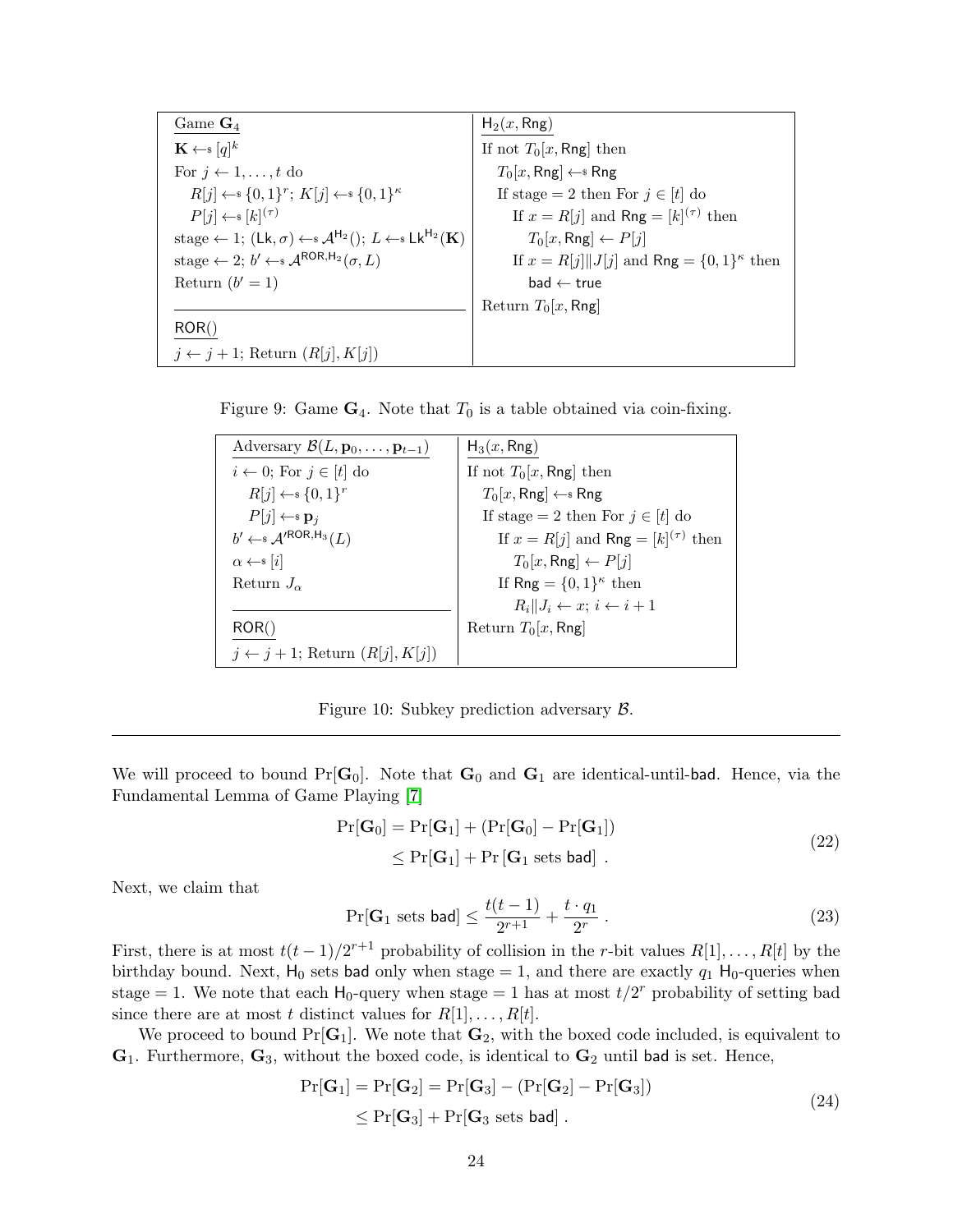Lastly, we claim that

<span id="page-24-1"></span>
$$
\Pr[\mathbf{G}_3 \text{ sets bad}] \le q_2 \cdot t \cdot \mathbf{Adv}_{q,k,\tau}^{\text{skp}}(\ell) ,
$$
\n(25)

Notice that the theorem follows from Equations  $(21), (22), (23), (24),$  $(21), (22), (23), (24),$  $(21), (22), (23), (24),$  $(21), (22), (23), (24),$  $(21), (22), (23), (24),$  $(21), (22), (23), (24),$  $(21), (22), (23), (24),$  $(21), (22), (23), (24),$  and  $(25)$ . It remains to show Equation [\(25\)](#page-24-1). The justification of Equation [\(25\)](#page-24-1) involves two step. First, we argue that there is some fixing of the coins of  $A, H_1, Lk$ , which results in a deterministic leakage function  $Lk'$ , and adversary  $\mathcal{A}'$ , and partial H table  $T_0$  such that

$$
Pr[G_3 \text{ sets bad}] \le Pr[G_4 \text{ sets bad}], \qquad (26)
$$

where  $G_4$  is given in Fig. [9.](#page-23-3) Next, we show that

<span id="page-24-2"></span>
$$
\Pr[\mathbf{G}_4 \text{ sets bad}] \le q_2 \cdot \mathbf{Adv}_{q,k,\tau,t}^{\text{mcskp}}(\mathcal{B}, \mathsf{Lk}') \le q_2 \cdot t \cdot \mathbf{Adv}_{q,k,\tau}^{\text{skp}}(\ell) ,
$$
\n(27)

by constructing a multi-challenge subkey prediction adversary  $\mathcal{B}$ , which is given in Fig. [10.](#page-23-4)  $\mathcal{B}$  will embed the probes given,  $\mathbf{p}_0, \ldots, \mathbf{p}_{t-1}$  into the H response and run  $\mathcal{A}'$ . It will guess, at random, one of the H queries of A' of the form  $(R||J, \{0,1\}^{\kappa})$ . Hence, if  $G_4$  sets bad, then with at least  $\frac{1}{q_2}$ probability,  $\beta$  succeeds. The second part of Equation [\(27\)](#page-24-2) follows from Lemma [14.](#page-20-2) This justifies Equation [\(25\)](#page-24-1) and concludes the proof of the theorem.

 $\Box$ 

## <span id="page-24-0"></span>5 Big-Key Identification

IDENTIFICATION SCHEMES. An identification scheme ID specifies the following:

- Via prm  $\leftarrow$  ID.Pg, parameter generation algorithm ID.Pg generates parameter prm, which is a common input to all other algorithms.
- Via (sk, vk, hlp)  $\leftarrow$  ID.Kg(prm), key generation algorithm ID.Kg is run by the prover to generate secret key sk, corresponding verification key vk and a string hlp called the help string. The last is information that, conceptually, can be viewed as part of the public verification key vk, meaning public and available to the adversary, but to keep the verification key small, hlp is stored by the prover along with sk.
- Via (com, st)  $\leftarrow$  ID.Com(prm), commitment algorithm ID.Com is run by the prover to generate its first message com, called the commitment, along with state information st that it saves.
- Via chl ←  $\{0,1\}^{|D.Chl|}$ , the verifier generates a random challenge chl to return to the prover.
- Via  $\mathsf{rsp} \leftarrow \mathsf{ID}.\mathsf{Rsp}(\mathsf{prm},\mathsf{hlp},\mathsf{sk},\mathsf{st},\mathsf{chl})$ , deterministic response algorithm ID.Rsp is run by the prover to generate its response rsp.
- Via  $d$  ← ID.Vrf(prm, vk, com, chl, rsp), deterministic decision algorithm ID.Vrf returns a boolean decision d for the verifier to accept or reject.

In the ROM, algorithms may have oracle access to the random oracle H. This syntax is nonasymptotic, in that there is no explicit security parameter. Correctness requires that

 $Pr[Execute_{ID}(prm, vk, sk, hlp)] = 1$ 

for all prm  $\in$  [ID.Pg] and (sk, vk, hlp)  $\in$  [ID.Kg(prm)], where

Game  $Execute_{ID}(prm, vk, sk, hlp)$  $(\textsf{com}, \textsf{st}) \leftarrow \textsf{s} \textsf{ID}.\textsf{Com}(\textsf{prm})$  $\mathsf{chl} \leftarrow \mathsf{s}\{0,1\}^{\mathsf{ID}.\mathsf{Chl}}$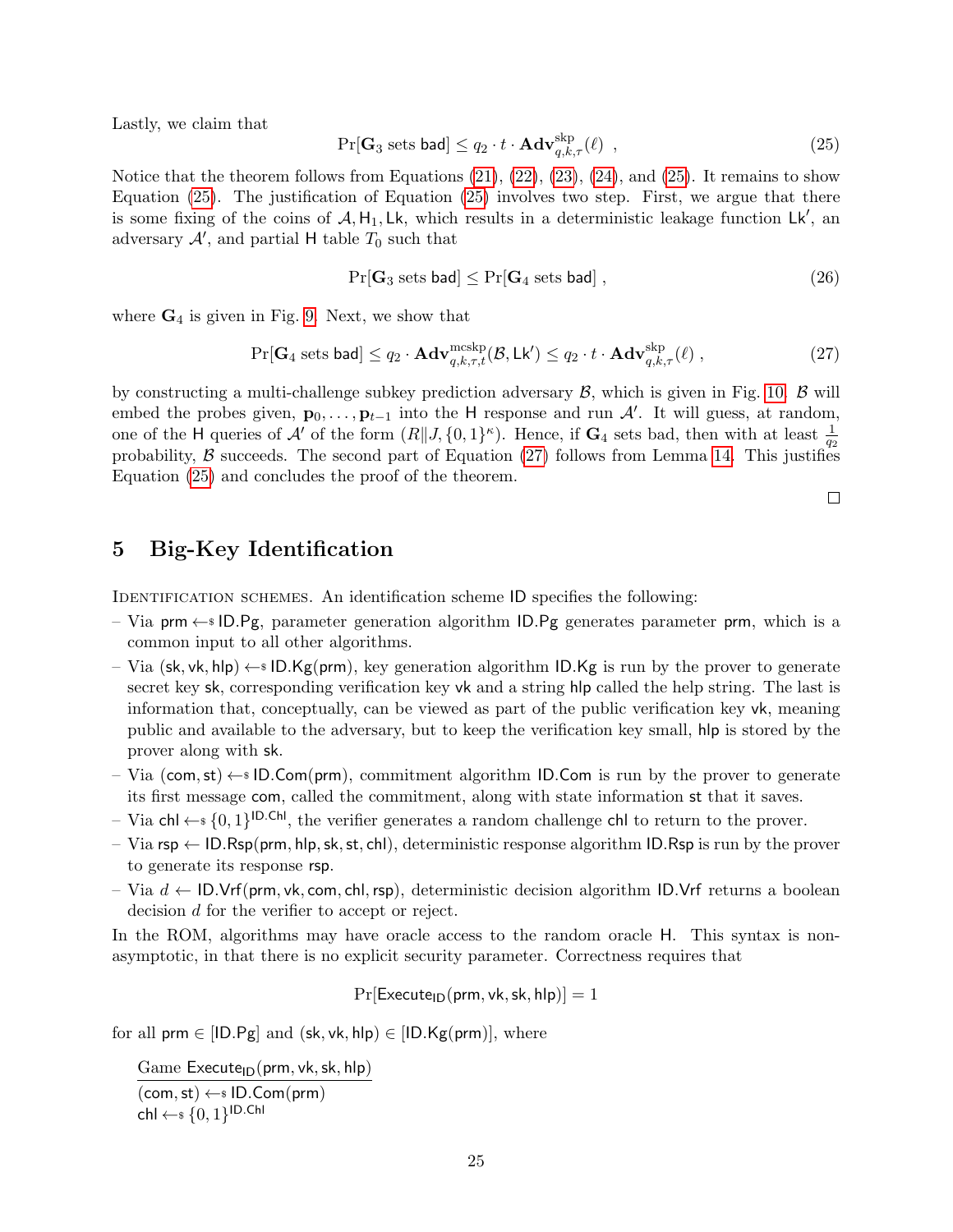<span id="page-25-1"></span>

| Game $\mathbf{G}_{\mathsf{ID}\ \ell}^{\mathrm{imp}}(\mathcal{A})$                                      | Prover(i, args)                                                                                                                    |
|--------------------------------------------------------------------------------------------------------|------------------------------------------------------------------------------------------------------------------------------------|
| prm $\leftarrow$ ID.Pg; $s \leftarrow 0$                                                               | If $\mathsf{pst}[i] = \perp \mathsf{then} \quad \mathsf{//} \quad \mathsf{Commit}$                                                 |
| $(\mathsf{sk}, \mathsf{vk}, \mathsf{hlp}) \leftarrow \mathsf{s} \mathsf{ID}.\mathsf{Kg}(\mathsf{prm})$ | $(\mathsf{pcom}[i], \mathsf{pst}[i]) \leftarrow \{ \mathsf{s} \mid \mathsf{D}.\mathsf{Com}(\mathsf{prim}) \; : \; \mathsf{return}$ |
| st $\leftarrow$ <i>s</i> A. Setup <sup>Leak<sub>ℓ</sub>, Prover, H<sub>(prm, vk, hlp)</sub></sup>      | pcom[i]                                                                                                                            |
| $(\text{com}, \text{st}') \leftarrow \text{A}.\text{Com}^H(\text{st});$                                | If $prsp[i] = \perp$ then // Response                                                                                              |
| chl $\leftarrow$ $\{0,1\}^{ D.Chl }$                                                                   | $prsp[i] \leftarrow s ID.Rsp^H(prm, hlp, sk, pst[i], args)$                                                                        |
| $rsp \leftarrow * A.Rsp^H(prm, hlp, sk, st', chl)$                                                     | Return $prsp[i]$                                                                                                                   |
| $d \leftarrow s \text{ ID.Vrf}^H(\text{prm}, \text{vk}, \text{com}, \text{chl}, \text{rsp})$           | Return $\perp$                                                                                                                     |
| Return $d$                                                                                             |                                                                                                                                    |
|                                                                                                        | H(x, Rng)                                                                                                                          |
| Leak $_{\ell}(f)$                                                                                      | If $T[x, Rng] = \perp$ then $T[x, Rng] \leftarrow$ Rng                                                                             |
| $L \leftarrow s f(\mathsf{sk})$ ; $s \leftarrow s +  L $                                               | Return $T[x, Rng]$                                                                                                                 |
| If $s \leq \ell$ then return L else return $\perp$                                                     |                                                                                                                                    |
|                                                                                                        |                                                                                                                                    |

<span id="page-25-0"></span>Figure 11: Game defining security of identification scheme ID under pre-impersonation leakage.

 $rsp \leftarrow ID.Rsp(prm, hlp, sk, st, chl)$  $d \leftarrow \text{ID.Vrf(prm, vk, com, chl, rsp)}$ Return d

SECURITY OF IDENTIFICATION SCHEMES. We give definitions allowing concrete-security assessments. The core definition is that of adversary advantage. The notion captured is security against impersonation under active attack [\[14,](#page-35-10) [5\]](#page-35-11) in the further presence of leakage on the secret key [\[2\]](#page-34-1).

Let ID be an identification scheme. Let  $\ell$  be an integer representing a bound (in bits) on the leakage. Let A be an *impersonation adversary*, made up of component algorithms  $\mathcal{A}$ . Setup, A.Com, and A.Rsp. We associate to these the game of Fig. [11.](#page-25-0) First, the parameters and keys are generated. Next, A.Setup is run with access to a leakage oracle Leak<sub> $\ell$ </sub> a prover oracle Prover and the random oracle H. The leakage oracle takes input a function Lk from the adversary and returns leakage  $L = Lk(\text{sk})$ . This oracle can be called adaptively and any number of times, its code ensuring that the total number of bits returned to the adversary does not exceed  $\ell$ . The prover oracle allows an active attack in which the adversary, playing the role of a dishonest verifier, can generate prover instances and interact with them. The commitment and state of instance i are produced by the game and stored as  $\mathsf{pcom}[i]$  and  $\mathsf{pst}[i]$ , respectively. If instance i has been activated, meaning  $\mathsf{pst}[i] \neq \bot$ , then the adversary can submit, via args, a challenge of its choice. and obtain response  $prsp[i]$ . After exiting this setup phase, the adversary turns into a dishonest prover, aiming to convince the honest verifier to accept. It produces its commitment via A.Com, receives a random challenge chl, and produces its response via A.Rsp. The game returns the boolean decision d of the verifier's decision function. We define the leakage impersonation advantage of  $\mathcal A$ against ID to be

$$
\mathbf{Adv}_{\mathsf{ID},\ell}^{\mathrm{imp}}(\mathcal{A})=\mathrm{Pr}\left[\mathbf{G}_{\mathsf{ID},\ell}^{\mathrm{imp}}(\mathcal{A})\right].
$$

GROUPS. We fix a *bilinear group description*  $\mathcal{G} = (G, G_T, g, \mathbf{e}, p)$ , where  $-p \geq 3$  is a prime number that will be the order of the groups –  $G, G_T$  are (cyclic) groups of order p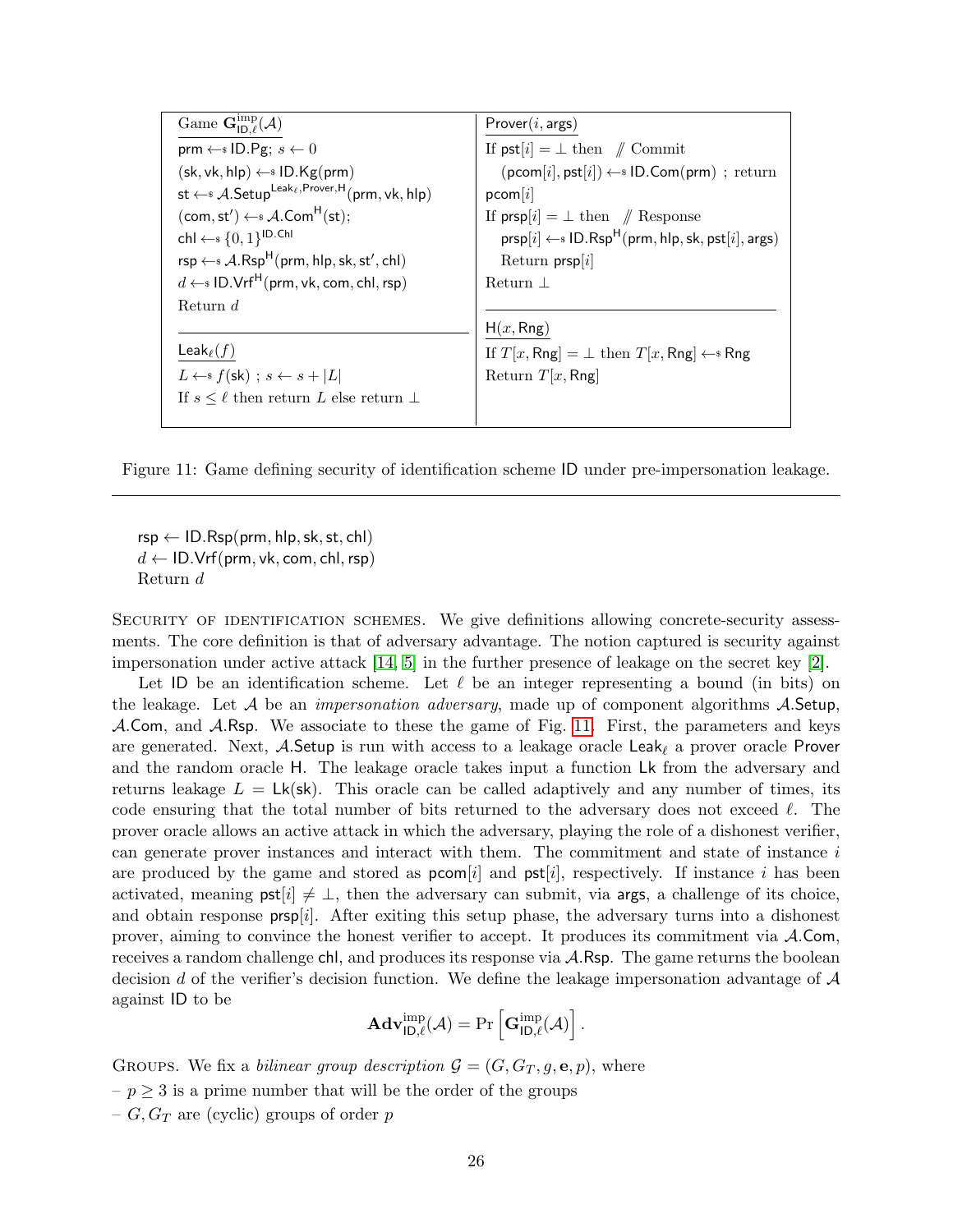<span id="page-26-1"></span>

| Game $\mathbf{G}_G^{\{\rm cdh}}(\mathcal{A})$                                 | Game $\mathbf{G}_{n,m,k,\tau}^{\text{pskp}}(\mathcal{A}, \mathsf{Lk})$                                     |
|-------------------------------------------------------------------------------|------------------------------------------------------------------------------------------------------------|
| $(G, G_T, g, \mathbf{e}, p) \leftarrow \mathcal{G}$                           | For $i \in [k]$ do $\textsf{sk}[i] \leftarrow \mathbb{Z}_n^m$                                              |
| $x, y \leftarrow s [p]$ ; $h \leftarrow s \mathcal{A}(\mathcal{G}, g^x, g^y)$ | $\mathbf{p} \leftarrow \{ [k]^{(\tau)} \colon e \leftarrow \{ \mathbb{Z}_n \}$                             |
| Return $(h = g^{xy})$                                                         | For $j \in [m]$ do                                                                                         |
|                                                                               | $\mathsf{sk}^*[j] = \sum_{i=0}^{\tau-1} (\mathsf{sk}[\mathbf{p}[i]][j]) e^i$                               |
| Game $\mathbf{G}_{\mathcal{G}}^{\mathrm{dl}}(\mathcal{A})$                    | $L \leftarrow Lk(\mathsf{sk}); \overline{\mathsf{sk}} \leftarrow \mathsf{s} \mathcal{A}(\mathbf{p}, e, L)$ |
| $(G, G_T, g, \mathbf{e}, p) \leftarrow \mathcal{G}$                           | Return ( $sk^* = \overline{sk}$ ).                                                                         |
| $x \leftarrow s [p]$ ; $x' \leftarrow s \mathcal{A}(\mathcal{G}, g^x)$        |                                                                                                            |
| Return $(x = x')$                                                             |                                                                                                            |

<span id="page-26-0"></span>Figure 12: Left: Games  $\mathbf{G}_{\mathcal{G}}^{\text{cdh}}$  and  $\mathbf{G}_{\mathcal{G}}^{\text{dl}}$  defining the security of CDH and DL problems in  $\mathcal{G}$ . **Right:** Game  $\mathbf{G}_{p,m,k,\tau}^{\text{pskp}}(\mathcal{A}, \mathsf{Lk})$ . Where  $\mathsf{Lk}: [q]^k \to [q]^{\ell}$  is a leakage function.  $[k]^{(\tau)}$  contains the set of  $\tau$ -dimensional vectors over  $[k]$  with distinct entries.

 $-g \in G$  is a generator of G

 $-$  e :  $G \times G \rightarrow G_T$  is an efficiently computable, non-degenerate bilinear map. This means that (1)  $e(g^a, g^b) = \mathbf{e}(g, g)^{ab}$  for all  $a, b \in [p]$ , and (2)  $\mathbf{e}(g, g)$  is not the identity element of  $G_T$ .

We will base security on the assumed hardness of the CDH (Computational Diffie-Hellman) and DL (Discrete Logarithm) problems in G. The definitions are based on games  $\mathbf{G}^{\text{cdh}}$  and  $\mathbf{G}^{\text{dl}}$  in Fig. [12,](#page-26-0) associated to  $G$  and an adversary  $A$ . We define the following CDH and DL advantages:

$$
\mathbf{Adv}_{\mathcal{G}}^{\text{cdh}}(\mathcal{A}) = \Pr[\mathbf{G}_{\mathcal{G}}^{\text{cdh}}(\mathcal{A})]
$$

$$
\mathbf{Adv}_{\mathcal{G}}^{\text{dl}}(\mathcal{A}) = \Pr[\mathbf{G}_{\mathcal{G}}^{\text{dl}}(\mathcal{A})].
$$

Hardness of CDH of course implies hardness of DL. Quantitatively, given  $A$ , one can construct  $A'$ with similar running time such that

$$
\mathbf{Adv}_{\mathcal{G}}^{\mathrm{dl}}(\mathcal{A}) \leq \mathbf{Adv}_{\mathcal{G}}^{\mathrm{cdh}}(\mathcal{A}').
$$

ADW IDENTIFICATION SCHEME. We present a variant of ADW's identification scheme  $[2]$ , which uses a random oracle to derive the challenges (as considered in [\[2\]](#page-34-1) without analysis). The scheme  $ID = ADW[\mathcal{G}, k, m, \tau, r]$  is parameterized by a bilinear group description  $\mathcal{G}$  and positive integers k,  $m, \tau, r$ . We require that  $m \geq 2$  and  $k \geq \tau \geq 1$ . Here k is the number of blocks of the secret key, where each block is an m-dimensional vector over  $\mathbb{Z}_p$ , and  $\tau$  is the number of probes that algorithms make into the secret key. The parameter  $r$  determines the challenge length, meaning we set  $|D-ch| = r$ . The algorithms  $|D.Pg, ID.Kg, ID.Com, ID.Rsp, ID.Vrf$  are given in Fig. [13.](#page-27-0)

Intuitively, the scheme consists of k generalized Okamoto identification scheme [\[16,](#page-35-7) [2\]](#page-34-1), and one instance of BLS signature scheme [\[8\]](#page-35-12). Each block of the secret key (in  $\mathbb{Z}_p^m$ ) is a secret key for a generalized Okamoto identification scheme of dimension m. The public keys,  $pk[0], \ldots, pk[k-1]$ , of the k Okamoto's identification schemes, are signed using the BLS signature scheme under signing key s, yielding signatures  $\sigma[0], \ldots, \sigma[k-1]$ . The public verification key of the identification scheme, consists only of the verification key, vk, of the BLS signature scheme. During identification, a random  $\tau$  instances out of k instances is chosen (via H by the verifier) and compressed via polynomial evaluation to sk<sup>\*</sup>,  $pk^*$ , and  $\sigma^*$  by the prover. During response phase, the prover, in addition to answering the challenge from the Okamoto identification scheme, needs to transmit  $pk^*$  and  $\sigma^*$  to the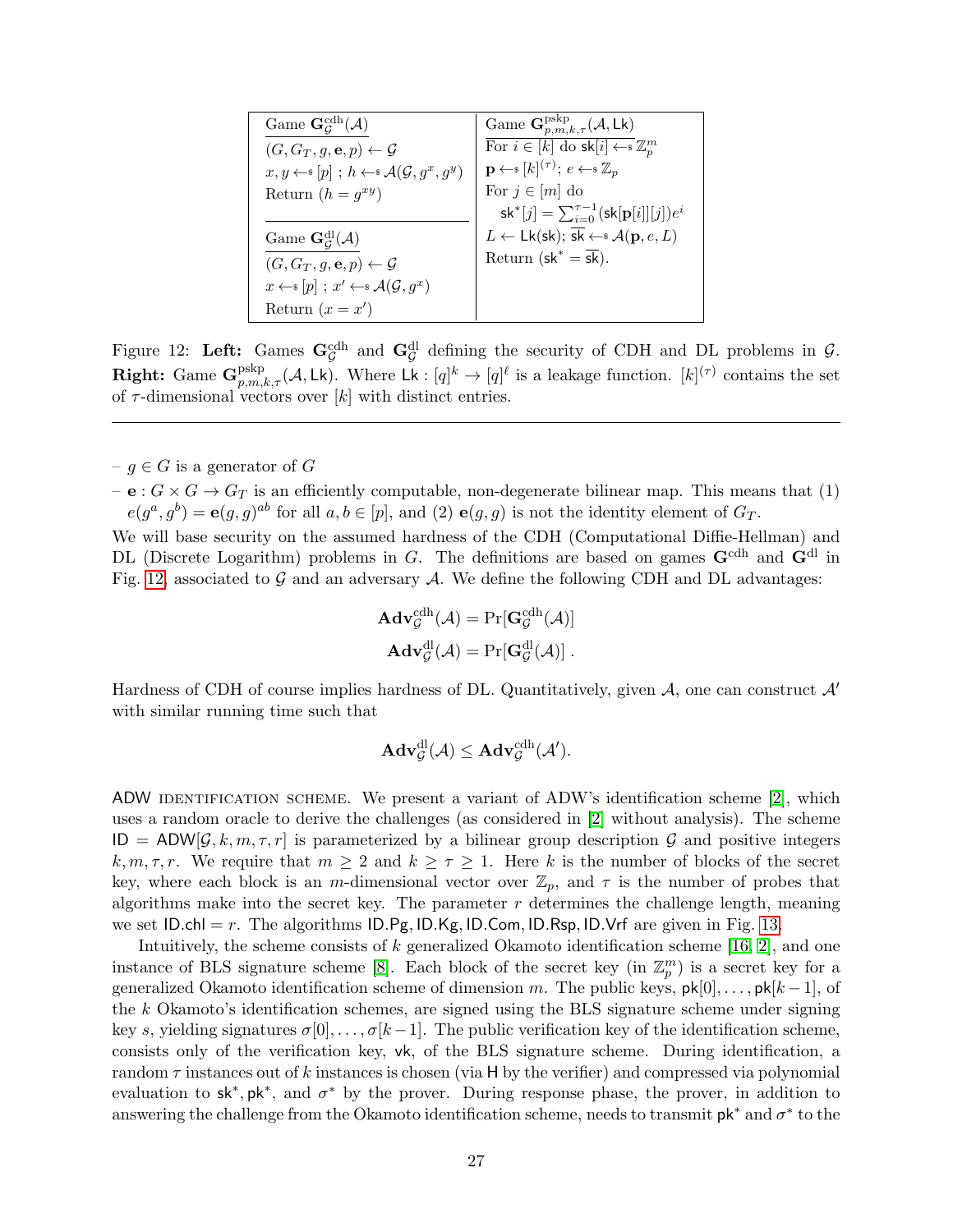| ID.Pg()                                                                 | ID.Com(prm)                                                                          | Derive <sup>H</sup> $(R)$                                                                              |
|-------------------------------------------------------------------------|--------------------------------------------------------------------------------------|--------------------------------------------------------------------------------------------------------|
| For $i \in [m]$ do $g_i \leftarrow s G$                                 | $y \leftarrow \in (\mathbb{Z}_p)^m$                                                  | $\mathbf{p} \leftarrow \mathsf{H}(R,[k]^{(\tau)})$                                                     |
| Return $(g_0, \ldots, g_{m-1})$                                         | $a \leftarrow \mathbb{S} \prod_{i=0}^{m-1} g_i^{y[j]}$                               | $e \leftarrow * H(0  R, [p]); c^* \leftarrow * H(1  R, [p])$                                           |
|                                                                         | Return $(a, y)$                                                                      | Return $(p, e, c^*)$                                                                                   |
|                                                                         |                                                                                      |                                                                                                        |
| ID.Kg <sup>H</sup> (prm)                                                | $ID.RspH(prm, hlp, sk, st, chl)$                                                     | $ID.VrfH(prm, vk, com, chl, rsp)$                                                                      |
| $s \leftarrow \mathbb{Z}_p$ ; vk $\leftarrow g^s$                       | $(\mathbf{p}, e, c^*) \leftarrow$ Derive <sup>H</sup> (chl)                          | $a \leftarrow$ com                                                                                     |
| For $i \in [k]$ do                                                      | For $j \in [m]$ do                                                                   | $(\mathbf{p}, e, c^*) \leftarrow$ Derive <sup>H</sup> (chl)                                            |
| $\mathsf{sk}[i] \leftarrow \{(\mathbb{Z}_p)^m\}$                        | $\mathsf{sk}^*[j] \leftarrow \sum_{i=0}^{\tau-1} (\mathsf{sk}[\mathbf{p}[i]][j])e^i$ | $(\mathsf{pk}^*, \sigma^*, z) \leftarrow \mathsf{rsp}$                                                 |
| $\mathsf{pk}[i] \leftarrow \prod_{j=0}^{m-1} (g_i)^{\mathsf{sk}[i][j]}$ | $\mathsf{pk}^* \leftarrow \prod_{i=0}^{\tau-1} \mathsf{pk}[\mathbf{p}[i]]^{e^i}$     | $A \leftarrow (\prod_{i=0}^{m-1} g_i^{z[i]} = a(\mathsf{pk}^*)^{c^*})$                                 |
| $\sigma[i] \leftarrow \{ \mathsf{H}(i, G) \mathsf{pk}[i] \}^s$          | $\sigma^* \leftarrow \prod_{i=0}^{\tau-1} \sigma[\mathbf{p}[i]]^{e^i}$               | $h_1 \leftarrow e(\mathsf{pk}^* \prod_{i=0}^{\tau-1} \mathsf{H}(\mathbf{p}[i], G)^{e^i}, \mathsf{vk})$ |
| $hlp \leftarrow (pk, \sigma)$                                           | For $j \in [m]$ do                                                                   | $h_2 \leftarrow \mathbf{e}(\sigma^*, q)$                                                               |
| Return (sk, vk, hlp)                                                    | $z \leftarrow y[j] + c^* \cdot$ sk <sup>*</sup> [j]                                  | $B \leftarrow (h_1 = h_2)$                                                                             |
|                                                                         | Return ( $pk^*, \sigma^*, z$ )                                                       | Return $(A \wedge B)$                                                                                  |

<span id="page-27-0"></span>Figure 13: Algorithms of identification scheme  $ID = ADW[G, k, m, \tau, r]$  associated to bilinear group description  $\mathcal{G} = (G, G_T, g, e, p)$  and parameters  $k, m, \tau, r$  satisfying  $m \geq 2$  and  $k \geq \tau \geq 1$ . Here H is a variable range function, meaning  $H(\cdot, Rng)$  returns outputs in the set (described by) Rng. In addition, algorithms Kg, Com, Rsp, Vrf also takes prm as argument.

verifier. We note that the signing key, s, of the underlying signature scheme must not be visible to the attacker. This signing key is simply be discarded after Kg. (However, we note that, as ADW has pointed out, there are advanced uses of this key such as updating the big secret key.) The correctness of  $ID = ADW[\mathcal{G}, k, m, \tau, r]$  is checked as follows. Let prm  $\in$  [ID.Pg] and (sk, vk, hlp)  $\in$  [ID.Kg(prm)]. We claim that, during a honest execution of the protocol (Execute<sub>ID</sub>(prm, sk, vk, hlp)), the flags A, B in ID.Vrf will both be set to true. A is set to true because

$$
\prod_{i=0}^{m-1} g_i^{z[i]} = \prod_{i=0}^{m-1} g^{y[i]+c^* \cdot sk^*[i]}
$$
  
= 
$$
\prod_{i=0}^{m-1} g^{y[i]} \cdot (\prod_{i=0}^{m-1} g^{sk^*[i]})^c = a \cdot pk^{*c^*}.
$$

B is set to true because

$$
\mathbf{e}(\mathbf{p}\mathbf{k}^*)\prod_{i=0}^{\tau-1}\mathsf{H}(\mathbf{p}[i],G)^{e^i},\mathsf{vk}) = \mathbf{e}(\prod_{i=0}^{\tau-1}\mathsf{pk}[\mathbf{p}[i]]^{e^i}\prod_{i=0}^{\tau-1}\mathsf{H}(\mathbf{p}[i],G)^{e^i},g^s)
$$

$$
= \mathbf{e}(\prod_{i=0}^{\tau-1}((\mathsf{pk}[\mathbf{p}[i]]\mathsf{H}(\mathbf{p}[i],G))^{s})^{e^i},g)
$$

$$
= \mathbf{e}(\prod_{i=0}^{\tau-1}(\sigma[\mathbf{p}[i]])^{e^i},g) = \mathbf{e}(\sigma^*,g) .
$$

Hence,  $Pr[Execute_{ID}(prm, sk, vk, hlp)] = 1$ , and ID satisfies correctness.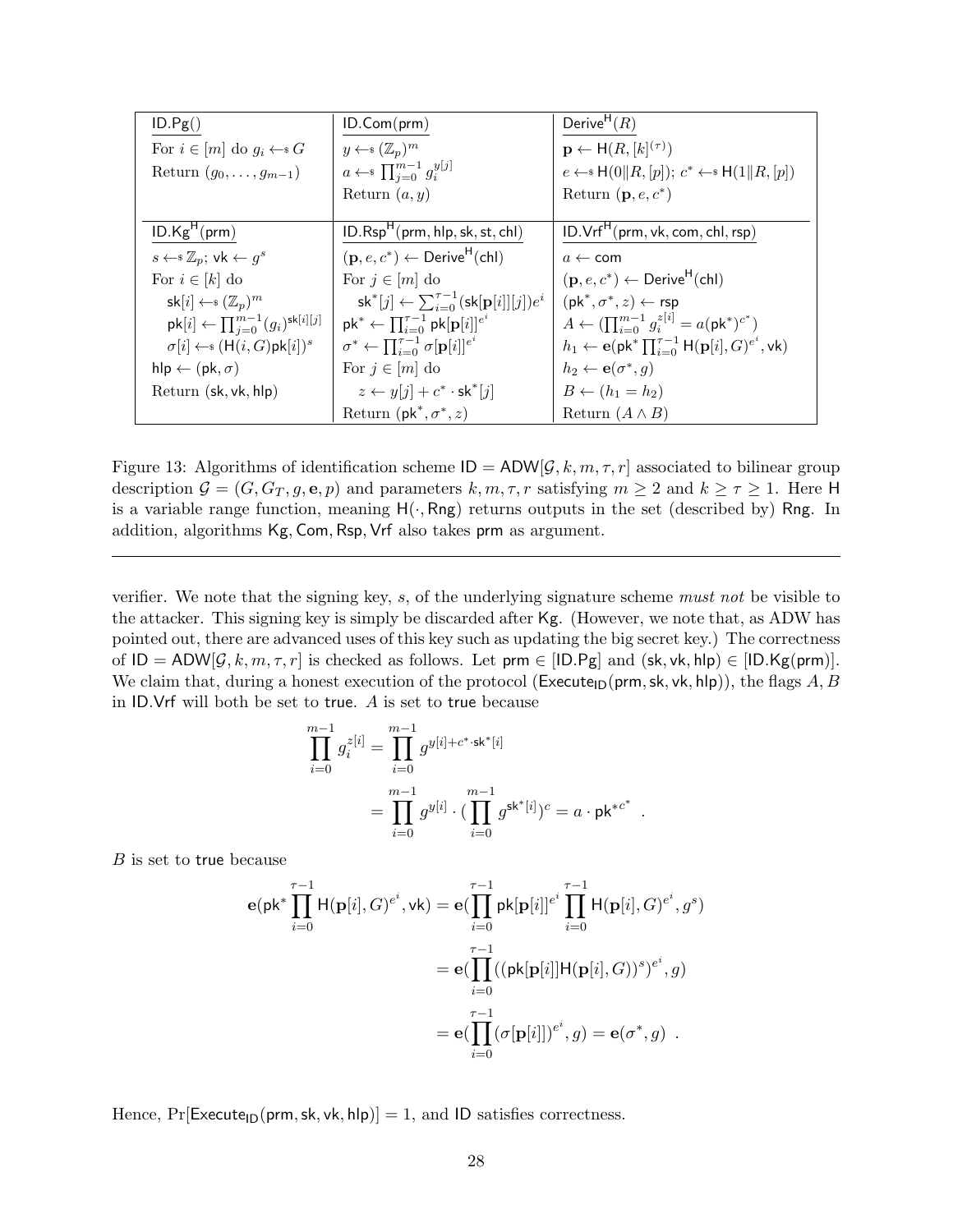<span id="page-28-2"></span>

|                     |             | Computation cost |          |                  |            |
|---------------------|-------------|------------------|----------|------------------|------------|
|                     |             |                  |          |                  |            |
|                     | Kg          | Com              | Chl      | <b>Rsp</b>       | Vrf        |
| Mult $G$            | $k \cdot m$ | $m-1$            | $\theta$ | $2\tau$          | $m + \tau$ |
| Exp G               | $k(m+1)+1$  | m                |          | $2\tau-2$        | $\tau+m+1$ |
| Mult $\mathbb{Z}_p$ |             |                  |          | $\boldsymbol{m}$ |            |
| Exp $\mathbb{Z}_p$  | m           |                  |          | $2\tau$          |            |
| e eval              |             |                  |          |                  |            |
| Communication cost  |             |                  |          |                  |            |
| G                   |             |                  |          |                  |            |
| $\mathbb{Z}_p$      |             |                  |          | $\boldsymbol{m}$ |            |
|                     |             |                  |          |                  |            |

| <b>Example parameters</b> |             |                 |  |  |
|---------------------------|-------------|-----------------|--|--|
| m                         | $\tau$ (Us) | (ADW)<br>$\tau$ |  |  |
| $\overline{2}$            | 718         | 3951            |  |  |
| $\overline{4}$            | 349         | 2397            |  |  |
| 8                         | 245         | 1996            |  |  |
| 16                        | 201         | 1840            |  |  |
| 32                        | 180         | 1771            |  |  |
| 64                        | 169         | 1739            |  |  |

<span id="page-28-1"></span>Figure 14: Left: Table illustrating computation and communication cost of different operations of the identification scheme  $ADW_{G,k,m,\tau,r}$ . Chl here represents the challenge phase of the protocol. Right: Example parameters for ADW scheme to achieve 128-bit security. The schemes uses group of size p such that  $2^{511} < p < 2^{512}$ , and we impose a bound on the leakage of 10% on a big-key of size 100 GB =  $8 \times 10^{11}$  bits. For each value of m on the left column, we look the value of  $\tau$  needed to achieve 128-bit security for the identification scheme, both using our bound and using ADW's bound.

Efficiency. As pointed out in [\[2\]](#page-34-1), the identification scheme has nice efficiency properties. First, the public key (verification key) is very short (one group element). Second, the communication costs of all phases are very small. The bulk of communication happens in the response phase, which outputs 2 group elements and m elements from  $\mathbb{Z}_p$ . Third, the scheme has probe complexity depending  $\tau$ , which can be made small while preserving security. In particular, during each run of the protocol, only  $\tau$  locations of the secret-key will be accessed (each location consist of m elements of  $\mathbb{Z}_p$ ). Fig. [14](#page-28-1) demonstrates the computation and communication costs of different operations. Note that very small values of  $\tau$  makes the scheme insecure. The crux of the security analysis amounts to giving a lower bound of  $\tau$  for a desired security level. Here is where we make significant concrete security improvements over ADW.

CONCRETE-SECURITY ANALYSIS. Before we present the theorem stating the concrete security of the ADW identification scheme, we first need to define the following special subkey prediction game. The game  $\mathbf{G}_{p,m,k,\tau}^{\text{pskp}}(\mathsf{Lk},\mathcal{A})$  (Fig. [12\)](#page-26-0) captures a particular type of subkey prediction game in which the subkey is interpreted as a tuple of polynomials. In this game, the adversary  $A$  needs to predict the value of these polynomials at a random point  $e$ , which is given to  $A$ . We define the following prediction advantage

$$
\mathbf{Adv}_{p,m,k,\tau}^{\mathrm{pskp}}(\ell) = \max_{\mathcal{A}, \; \mathsf{Lk}: (\mathbb{Z}_p^m)^k \rightarrow (\mathbb{Z}_p^m)^{\ell}} \Pr\left[\mathbf{G}_{p,m,k,\tau}^{\mathrm{pskp}}(\mathcal{A},\mathsf{Lk})\right].
$$

We state a theorem which captures the *concrete security* of the ADW identification scheme. The theorem streamlines the original analysis of ADW to a precise relation of advantages, which allows us to instantiate parameters of practical sizes.

<span id="page-28-0"></span>**Theorem 16.** Let  $\mathcal{G} = (G, G_T, g, e, p)$  be a group with efficient pairngs. Let  $ID = ADW_{G,k,m,\tau,r}$  be the ADW identification scheme shown in Fig. [13.](#page-27-0) Let  $\mathcal{A} = (\mathcal{A}.\mathsf{Setup}, \mathcal{A}.\mathsf{Com}, \mathcal{A}.\mathsf{Rsp})$  be a leakage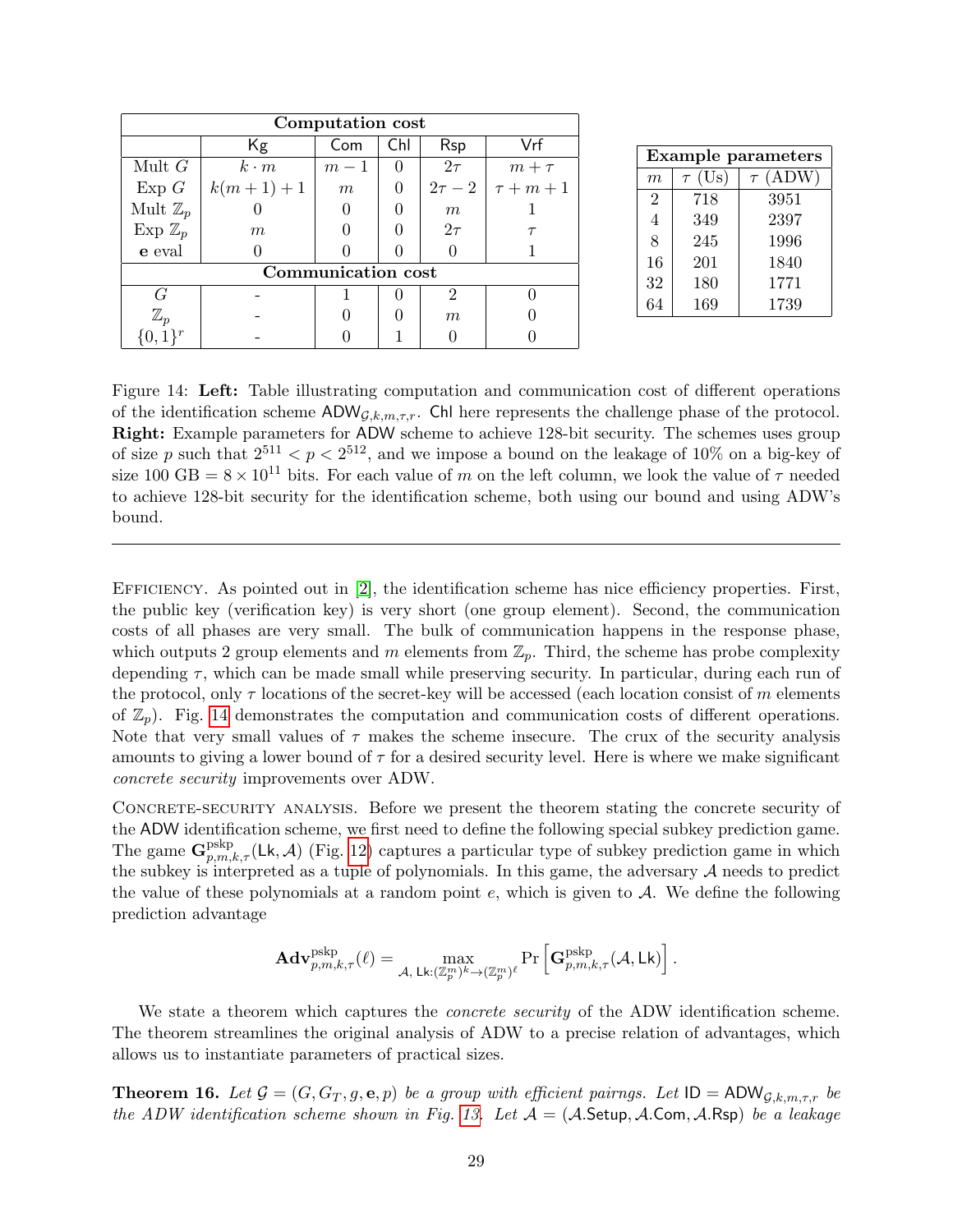<span id="page-29-2"></span>impersonation adversary. Let q denote the number of  $H$  queries plus the number of Prover queries that A.Setup and A.Com makes. Fig. [16](#page-33-0) and Fig. 16 gives two adversaries  $A_{\text{cdh}}$  and  $A_{\text{dl}}$  such that

<span id="page-29-1"></span>
$$
\mathbf{Adv}_{\mathsf{ID},\ell}^{\text{imp}}(\mathcal{A})^2 \leq \mathbf{Adv}_{\mathcal{G}}^{\text{cdh}}(\mathcal{A}_{\text{cdh}}) + m \cdot \mathbf{Adv}_{\mathcal{G}}^{\text{dl}}(\mathcal{A}_{\text{dl}}) + \mathbf{Adv}_{p,m,k,\tau}^{\text{pskp}}(\ell+k/m) + \frac{q}{2^r} + \frac{1}{p}.
$$
 (28)

Additionally, let  $t_1$  be the running time of A.Setup,  $t_2$  be the running time of A.Com,  $t_3$  be the running time of  $\mathcal{A}$ .Rsp, and let  $t_4$  be the running time of ID.Kg. We have that the running time of  $\mathcal{A}_{\text{cdh}}$  and  $\mathcal{A}_{\text{dl}}$  is approximately  $t_1 + t_2 + 2 \cdot t_3 + t_4$ .

The proof of Theorem [16](#page-28-0) is given in Section [5.1.](#page-31-0) The following lemma relates  $\mathbf{Adv}_{p,m,k,\tau}^{\text{pskp}}(\ell +$  $k/m$ ) to the large-alphabet subkey prediction advantage (as bounded in Section [3.3\)](#page-11-0).

<span id="page-29-0"></span>**Lemma 17.** Let  $p, m, k, \tau, \ell$  be positive integers, then

$$
\mathbf{Adv}_{p,m,k,\tau}^{\mathrm{pskp}}(\ell) \leq \sqrt{\mathbf{Adv}_{pm,k,\tau}^{\mathrm{skip}}(\ell) + \frac{\tau}{p}} \ .
$$

We note that with Lemma [17,](#page-29-0) we can bound the term  $\mathbf{Adv}_{p,k,k,\tau}^{\text{pskp}}(\ell)$  for any value  $p, m, k, \tau, \ell$ . Hence, the only term that is not explicitly bounded on the right-hand side of Equation [\(28\)](#page-29-1) are  $\mathbf{Adv}_{\mathcal{G}}^{\text{cdh}}(\mathcal{A})$  and  $m \cdot \mathbf{Adv}_{\mathcal{G}}^{\text{cdh}}(\mathcal{A})$ , which can be assumed to be small when the CDH and DL problems are suspected to be hard in group G.

Comparison with ADW's analysis. Our analysis of ADW's identification scheme improves upon the original analysis in the following ways. First, we analyze the scheme in which the challenge is generated using a random oracle directly. (The construction that uses a random oracle to derive the challenge is mentioned to be secure in [\[2\]](#page-34-1) with no proof.) Second, while ADW's analysis is offered in the asymptotic case, we state and prove a reduction that gives concrete security, which lead to practical instantiation of parameters. The reduction gives a bound of the impersonation advantage in terms of three dominating quantities: CDH and DL advantages in  $\mathcal{G}$ , and a special form of subkeyprediction advantage under polynomial compression,  $\mathbf{Adv}_{p,m,k,\tau}^{\text{pskp}}(\mathsf{Lk},\mathcal{A})$ . Hence, giving a good numerical bound of the impersonation advantage amounts to bounding  $\mathbf{Adv}_{p,m,k,\tau}^{\text{pskp}}(\mathsf{Lk},\mathcal{A})$ . Here is where we make significant improvements: we use the large-alphabet subkey prediction lemma (Theorem [1\)](#page-8-1) as well as a tighter polynomial-evaluation entropy preservation lemma (Lemma [17\)](#page-29-0) to give significantly better concrete bounds. The comparison of parameters can be found in Fig. [14.](#page-28-1)

PARAMETER INSTANTIATION. We give an example instantiation of the ADW identification scheme with 128-bits security. First, we find a pairing friendly group G with symmetric pairing  $e: G \times G \rightarrow$  $G_T$ . Because of the square-root loss of security, we need 256-bit of security for CDH and DL in G. Hence, G needs to be of size roughly 512 bits. We consider  $\mathcal{G} = (G, G_T, g, e, p)$ , where p is a prime of roughly 512 bits  $(2^{511} < p < 2^{512})$ . We represent elements in  $\mathbb{Z}_p$  using exactly 512 bits. We pick a big key size of 100 GB, i.e.  $k^* = 8 \cdot 10^{11}$ . For a choice of  $m \geq 2$ , we have that the block size in bits is  $b = m \cdot 512$ . We let  $k = k^*/b$  be the size of the big key in blocks. We fix a leakage rate of 10%. By Theorem [16](#page-28-0) and Lemma [17,](#page-29-0) to achieve 128-bit security for the identification scheme, we need 512 bits of security from  $\mathbf{Adv}_{pm,k,\tau}^{\text{skip}}(\ell + \frac{k}{m})$  $\frac{k}{m}$ ). Hence, we need

$$
\tau = \mathbf{Probes}_{k^*,\ell^*+k^*/m,s}(m \cdot 512)
$$

probes. Values of  **versus various values of m is shown in Fig. [14](#page-28-1) using** both our bound and ADW's bound.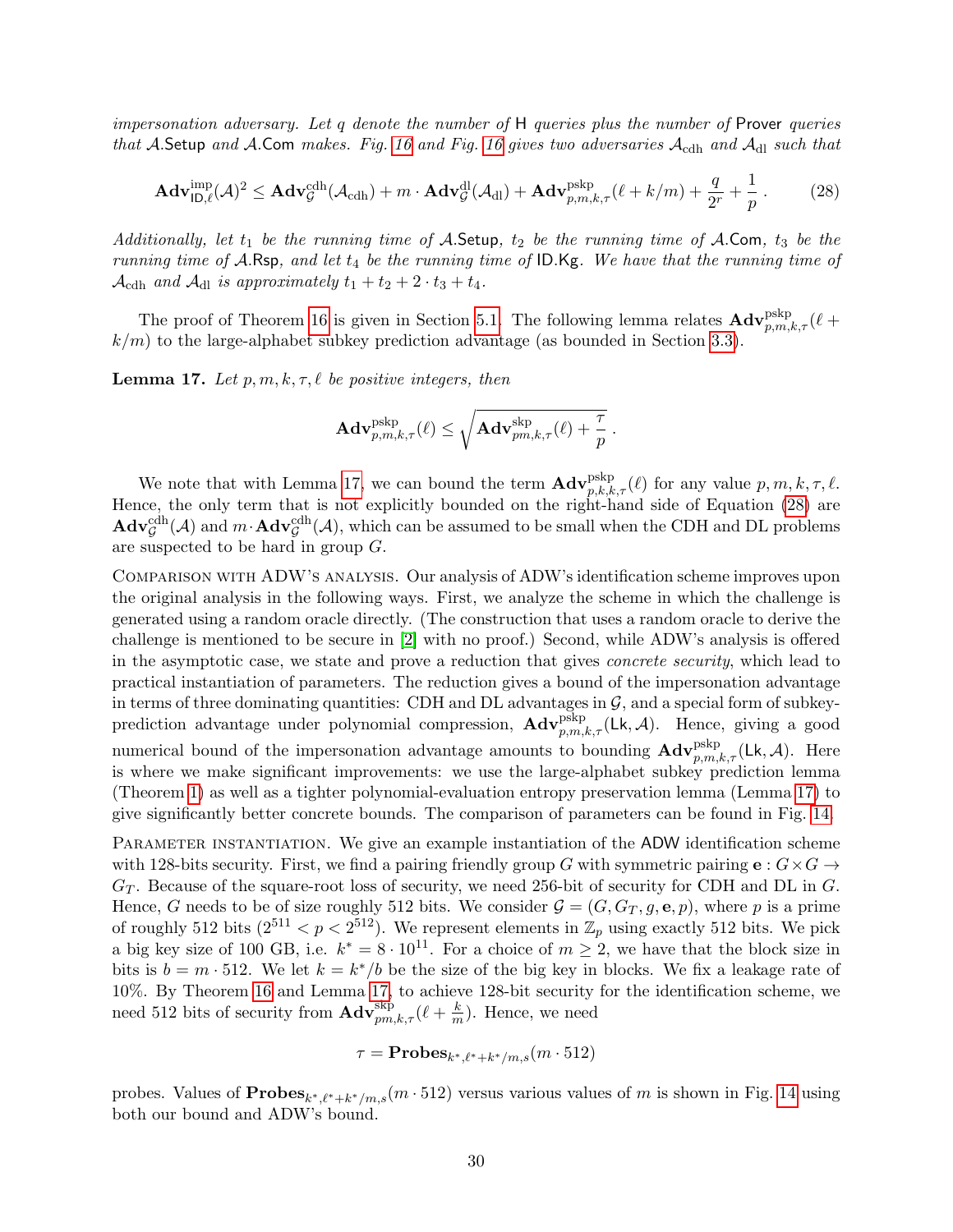<span id="page-30-1"></span>Entropy preservation under polynomial evaluation. Lemma [17](#page-29-0) relates the prediction advantage to the large-alphabet subkey prediction advantage. Note that our bound is quantita-tively better than [\[2,](#page-34-1) Corollary A.1]. In particular, we prove  $\frac{1}{2}$  rate entropy preservation while ADW proves a rate of  $\frac{1}{3}$ . Before proving the lemma, we define the following quantities for jointly distributed random variables  $(X, Y)$ . Let X be a random variable, the *prediction* and *collision* probability of  $X$  is defined, respectively, to be

$$
Pred(X) = \max_x Pr[X = x], \quad \mathsf{CP}(X) = Pr[X = X'],
$$

where  $X'$  is an independent random variable that is identically distributed to X. Additionally, suppose that  $(X, Y)$  are jointly distributed, we define the *conditional* prediction and collision probability of  $X$  given  $Y$ , respectively, to be

$$
\widetilde{\mathsf{Pred}}(X \mid Y) = \mathbf{E}_Y[\mathsf{Pred}(X \mid Y)], \quad \widetilde{\mathsf{CP}}(X \mid Y) = \mathbf{E}_Y[\mathsf{CP}(X \mid Y)].
$$

We note that  $Pred(X \mid Y)$  and  $CP(X \mid Y)$  are random variables in Y. We need the following well-known lemma,

<span id="page-30-0"></span>**Lemma 18.** Let  $(X, Y)$  be jointly distributed random variables, then

$$
\widetilde{\mathsf{CP}}(X \mid Y) \leq \widetilde{\mathsf{Pred}}(X \mid Y) \leq \sqrt{\widetilde{\mathsf{CP}}(X \mid Y)}.
$$

*Proof.* For each value y of the random variable Y, we consider the probability mass function of the random variable  $X \mid Y=y$ ,  $P_{X|Y=y}(\cdot)$ . We note that

$$
Pred(X | Y = y) = \max_{x} P_{X|Y=y}(x) ,
$$
  
\n
$$
CP(X | Y = y) = \sum_{x} P_{X|Y=y}(x)^{2} .
$$

First, we derive that

$$
\mathsf{CP}(X \mid Y=y) \geq \left(\max_x P_{X|Y=y}(x)\right) \cdot \sum_x P_{X|Y=y}(x) = \mathsf{Pred}(X \mid Y=y) .
$$

Taking expectation over y sampled from Y on both sides of the above equation, we obtain that  $\text{Pred}(X | Y) \leq \text{CP}(X | Y)$ . Next, we note that viewing  $\text{Pred}(X | Y = y)$ ,  $\sqrt{\text{CP}(X | Y = y)}$  as 1and 2-norms of  $P_{X|Y=y}(\cdot)$  respectively, we have  $\textsf{Pred}(X | Y = y) \leq \sqrt{\textsf{CP}(X | Y = y)}$ . Hence, by the above property and Jensen's inequality

$$
Pred(X | Y) = \mathbf{E}_{Y}[\text{Pred}(X | Y)]
$$
  
\n
$$
\leq \mathbf{E}_{Y}[\sqrt{\text{CP}[X | Y]}]
$$
  
\n
$$
\leq \sqrt{\text{E}_{Y}[\text{CP}[X | Y]]}
$$
  
\n
$$
= \widetilde{\text{CP}}(X | Y).
$$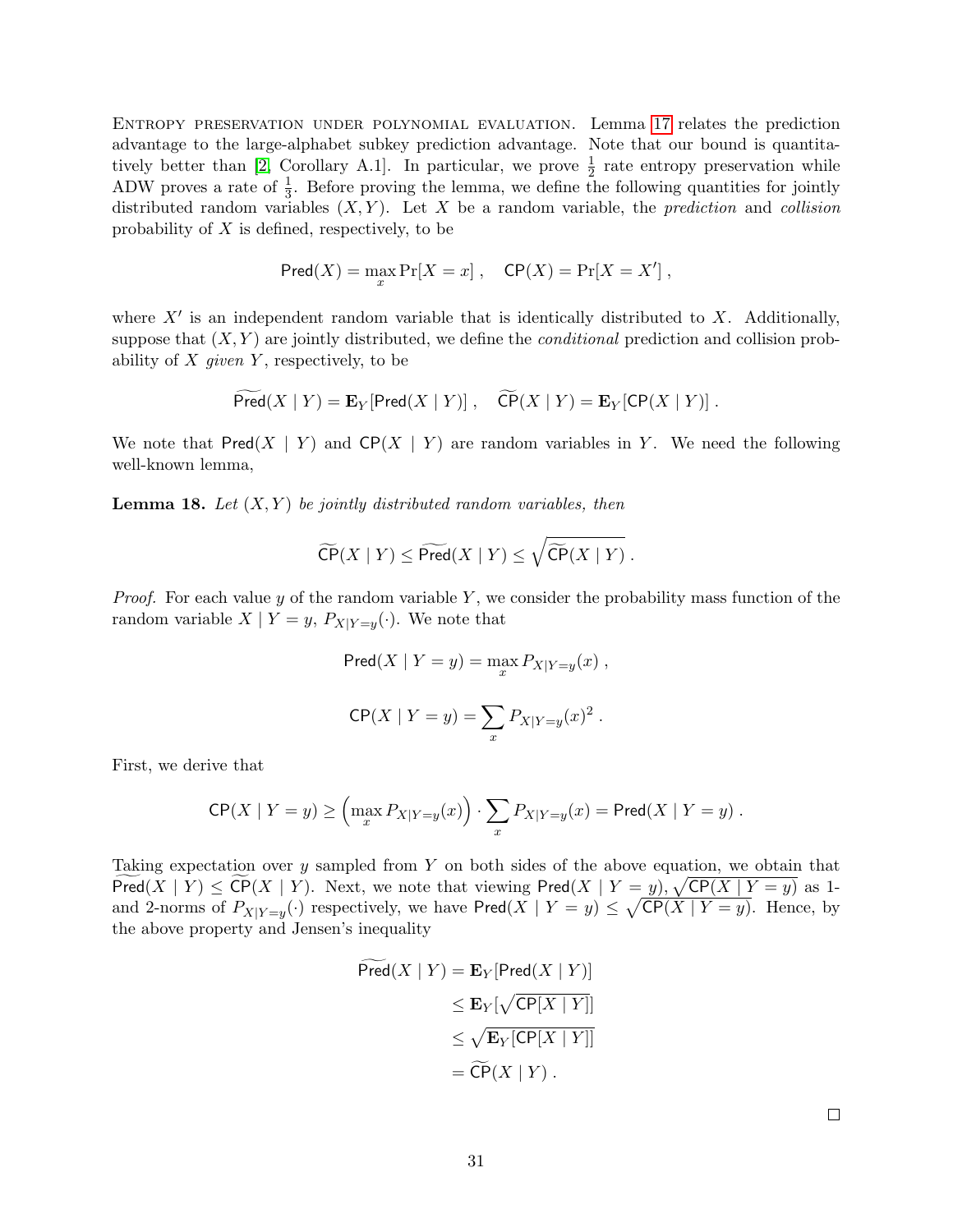<span id="page-31-2"></span>*Proof (of Lemma [17\)](#page-29-0).* Let A be any adversary and  $Lk : [q]^k \to [q]^{\ell}$  be a leakage function. Consider the sample space defined by the experiment  $\mathbf{G}^{\text{pskp}}_{p,m,k,\tau}(\mathcal{A}, \mathsf{Lk})$  (all the coins used by the experiment and adversary A). We consider all the variables used inside  $\mathbf{G}_{p,m,k,\tau}^{\text{pskp}}(\mathcal{A}, \mathsf{Lk})$  as random variables (e.g.  $sk^*$  and  $L = Lk(K)$ ). We note that

$$
\Pr\left[\mathbf{G}^{\mathrm{pskp}}_{p,m,k,\tau}(\mathcal{A},\mathsf{Lk})\right] \leq \widetilde{\mathsf{Pred}}(\mathsf{sk}^* \mid \mathbf{p}, L, e) \ .
$$

Furthermore, by Lemma [18,](#page-30-0)

$$
\widetilde{\mathsf{Pred}}(\mathsf{sk}^* \mid \mathbf{p}, L, e) \leq \sqrt{\widetilde{\mathsf{CP}}(\mathsf{sk}^* \mid \mathbf{p}, L, e)}\ .
$$

We now need to bound  $\widetilde{\mathsf{CP}}(\mathsf{sk}^*|\mathbf{p}, L, e)$ . To compute this quantity. We consider another independent execution of  $\mathbf{G}_{p,m,k,\tau}^{\text{pskp}}(\mathcal{A}, \mathsf{Lk})$ , where the variables in the second execution is denoted with ', e.g. sk'. We restrict to the event that  $L\mathsf{k}(\mathsf{sk}) = L\mathsf{k}(\mathsf{sk}')$  and  $\mathbf{p} = \mathbf{p}'$ . We define polynomials  $p_1, \ldots, p_j$ , which are functions of sk, sk',  $\mathbf{p}, p_j(x) = \sum_{i=0}^{T-1} [\mathsf{sk}[\mathbf{p}[i]][j] - \mathsf{sk}'[\mathbf{p}[i]][j])x^i]$ . Notice that these polynomials are of degree at most  $\tau$ . If  $sk \neq sk'$ , then at least one of  $p_j$  is a non-zero polynomial, and has at most  $\tau$  roots. Hence, if  $sk \neq sk'$ , over a independently uniform e, the probability that  $p_j(e) = 0$  is at most  $\frac{\tau}{p}$  when  $p_j$  is not the zero polynomial. Finally, we derive that

$$
\widetilde{CP}(\mathsf{sk}^* \mid \mathbf{p}, L, e) = \mathbf{E}_{\mathbf{p}, L, e} \Big[ CP(\mathsf{sk}^* \mid \mathbf{p}, L, e) \Big] \n\leq \mathbf{E}_{\mathbf{p}, L, e} \Big[ Pr \big[ \mathsf{sk}[\mathbf{p}] = \mathsf{sk}'[\mathbf{p}] \mid \mathbf{p}, L, e \big] \n+ Pr \big[ \forall j \in [m] : p_j(e) = 0 \mid \mathsf{sk}[\mathbf{p}] \neq \mathsf{sk}'[\mathbf{p}], \mathbf{p}, L, e \big] \Big] \n= \widetilde{CP}(\mathsf{sk}[\mathbf{p}] \mid \mathbf{p}, L) + \mathbf{E}_e \Big[ Pr \big[ \forall j \in [m] : p_j(e) = 0 \big] \Big] \n\leq \widetilde{Pred}(\mathsf{sk}[\mathbf{p}] \mid \mathbf{p}, L) + \frac{\tau}{p} \n\leq \mathbf{Adv}_{pm,k,\tau}^{\text{skp}}(\ell) + \frac{\tau}{p} .
$$

 $\Box$ 

#### <span id="page-31-0"></span>5.1 Proof of Theorem [16](#page-28-0)

We follow the proof technique used by [\[2\]](#page-34-1).

*Proof.* (of Theorem [16\)](#page-28-0). Let  $ID = ADW_{\mathcal{G},k,m,\tau,r}$  be the ADW identification scheme. The reduction is very similar to the reduction from [\[2,](#page-34-1) Appendix B.5]. Rewind attemps to run a given leakage impersonation adverasry  $\mathcal A$  twice with two different programmed challenges that only differ in the element  $c^*$  (R and e stay the same). Rewind takes an algorithm Gen that generates (prm, vk, sk, hlp, T), where T is the table used by H. Rewind simulates H for A using  $H_{\text{Rewind}}$  as decribed by the code. Rewind returns the success status of the rewinding process, along with the two responses of the two executions ( $\mathsf{rsp}_1, \mathsf{rsp}_2$ ), plus the honest response ( $\mathsf{rsp}^*$ ) and the honestly generated and compressed secrete key (sk<sup>\*</sup>). Let  $x \in \{1,2\}$ , we use Pr[Rewind<sup>x</sup>(Gen, A)] to denote the probablity that the first component of the output of Rewind<sup>x</sup> is true. First, using the well-known rewind technique [\[5\]](#page-35-11), we will argue that

<span id="page-31-1"></span>
$$
\Pr[\text{Rewind}^1(\text{Gen}, \mathcal{A})] \ge \mathbf{Adv}_{\mathsf{ID}, \ell}^{\text{imp}}(\mathcal{A})^2 - \frac{1}{p} \,. \tag{29}
$$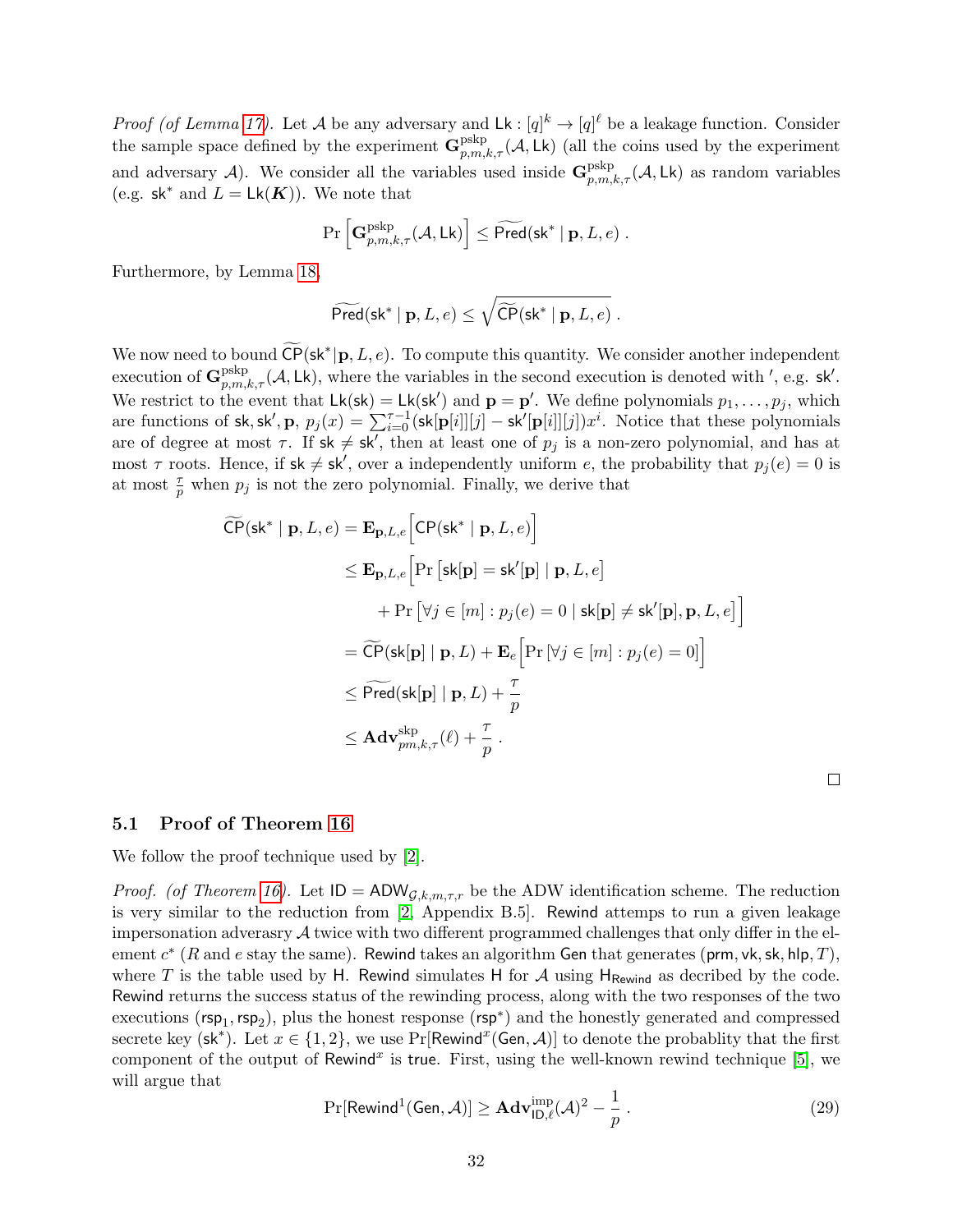| Game Rewind <sup>1</sup> (Gen, A) Rewind <sup>2</sup> (Gen, A)                                                                                                                   | $H_{\text{Rewind}}[T'](x,\text{Rng})$                                                      |
|----------------------------------------------------------------------------------------------------------------------------------------------------------------------------------|--------------------------------------------------------------------------------------------|
| (prm, vk, sk, hlp, $T$ ) $\leftarrow$ Gen(); $s \leftarrow 0$                                                                                                                    | If Rng = [p] then $b  x \leftarrow x$                                                      |
| st $\leftarrow$ <i>A</i> . Setup <sup>Leak, Prover, H<sub>Rewind</sub> (prm, vk, hlp)</sup>                                                                                      | $C[x] \leftarrow$ true                                                                     |
| $(\textsf{com}, \textsf{st}') \leftarrow \mathcal{A}$ .Com <sup>H<sub>Rewind</sub>(st); chl <math>\leftarrow \{0, 1\}^{\textsf{ID}.\textsf{Ch}}</math></sup>                     | If $T[x, Rng]$ then return $T[x, Rng]$                                                     |
| $T_1[0  \text{chl}, [p]] \leftarrow \{ [p]; T_1[1  \text{chl}, [p]] \leftarrow \perp$                                                                                            | If $T'$ then                                                                               |
| $T_1[\text{chl}, [k]^{(\tau)}] \leftarrow \{ [k]^{(\tau)} : T_2 \leftarrow T_1$                                                                                                  | If not $T'[x, \mathsf{Rng}]$ then $T'[x, \mathsf{Rng}] \leftarrow \mathsf{s} \mathsf{Rng}$ |
| If $C[\text{ch}]\$ then                                                                                                                                                          | Return $T'[x, Rng]$                                                                        |
| $bad \leftarrow true$                                                                                                                                                            | Else if not $T[x, \text{Rng}]$ then $T[x, \text{Rng}] \leftarrow \text{Rng}$               |
| $\vert T[0\vert\vert\mathsf{chl}, [p]\vert\leftarrow \bot;\, T[1\vert\vert\mathsf{chl}, [p]\vert\leftarrow \bot;\, T[\mathsf{chl}, [k]^{(\tau)}\vert\leftarrow\bot\vert$         | Return $T[x, Rng]$                                                                         |
| $\mathsf{rsp}_1 \leftarrow \mathcal{A}.\mathsf{Rsp}^{\mathsf{H}_{\mathsf{Rewind}}[T_1]}(\mathsf{st}',\mathsf{chl})$                                                              | Prover(i, args)                                                                            |
| $\mathsf{rsp}_2 \leftarrow \mathcal{A}.\mathsf{Rsp}^{\mathsf{H}_{\mathsf{Rewind}}[T_2]}(\mathsf{st}',\mathsf{chl})$                                                              | If $\mathsf{pst}[i] = \perp \mathsf{then} / / \mathsf{Commit}$                             |
| For $j \in [m]$ do $y[j] \leftarrow 0$                                                                                                                                           | $(pcom[i], pst[i]) \leftarrow s ID.Com(prm)$                                               |
| $(\mathsf{pk}^*, \sigma^*, z^*) \leftarrow \mathsf{ADW}.\mathsf{Rsp}^{\mathsf{H}_{\mathsf{Rewind}}[T_2]}(\mathsf{prm}, \mathsf{hlp}, \mathsf{vk}, \mathsf{sk}, y, \mathsf{chl})$ | Return $pcom[i]$                                                                           |
| $(\mathbf{p}, c, e) \leftarrow$ Derive <sup>H</sup> (chl)                                                                                                                        | Else If $prsp[i] = \perp$ then // Response                                                 |
| For $j \in [m]$ do sk <sup>*</sup> [j] $\leftarrow \sum_{i=0}^{T-1}$ (sk[p[i]][j]) $e^i$                                                                                         | $prsp[i] \leftarrow$ ID.Rsp <sup>H<sub>Rewind</sub> (prm, hlp, sk, pst[i], args)</sup>     |
| $A \leftarrow \mathsf{Vrf}^{\mathsf{H}_{\mathsf{Rewind}}[T_1]}(\mathsf{prm}, \mathsf{vk}, \mathsf{com}, \mathsf{chl}, \mathsf{rsp}_1)$                                           | Return $prsp[i]$                                                                           |
| $B \leftarrow \mathsf{Vrf}^{\mathsf{H}_{\mathsf{Rewind}}[T_2]}(\mathsf{prm}, \mathsf{vk}, \mathsf{com}, \mathsf{chl}, \mathsf{rsp}_2)$                                           | Return $\perp$                                                                             |
| $C \leftarrow (T_1[1  chI, [p]] \neq T_2[1  chI, [p]])$                                                                                                                          |                                                                                            |
| Return $(A \wedge B \wedge C, \text{rsp}_1, \text{rsp}_2, \text{rsp}^*, \text{sk}^*)$                                                                                            |                                                                                            |
| Gen()                                                                                                                                                                            |                                                                                            |
| $\text{prm} \leftarrow \text{spg}(\cdot); (\text{vk}, \text{sk}, \text{hlp}) \leftarrow \text{sp}(\text{prm})$                                                                   |                                                                                            |
| Return (prm, vk, sk, hlp, $\perp$ )                                                                                                                                              |                                                                                            |

Figure 15: Game Rewind<sup>1</sup> and Rewind<sup>2</sup> (boxed). The oracle Leak is the same as the one given in Fig. [11.](#page-25-0)

We now justify Equation [\(29\)](#page-31-1). We consider the event that the flags  $A, B, C$  are all set to true. Notice that the marginal probability that  $A$  is true and the marginal probability that  $B$  is ture are both exactly  $Pr[\mathbf{G}_{\mathsf{ID},\ell}^{\text{imp}}(\mathcal{A})]$ . We partition the random tape for  $\mathbf{G}_{\mathsf{ID},\ell}^{\text{imp}}(\mathcal{A})$  into two parts: the random tape that is used upto right before A.Rsp is run, and the rest of the tape that is used after A.Rsp starts its execution. Let T be a random variable denoting the first part of the random tape. For any value of T, say t, we let  $\mathbf{G}(t)$  be the game  $\mathbf{G}_{\mathsf{ID},\ell}^{\text{imp}}(\mathcal{A})$  with the first part of random tape fixed to t. We have that

$$
\Pr\left[\text{Rewind}^1(\text{Gen}, \mathcal{A})\right] = \Pr\left[A \land B \land C\right] \\
= \mathbf{E}_T \left[\Pr\left[A \land B \land C \mid T\right]\right] \\
\geq \mathbf{E}_T \left[\Pr\left[A \land B \mid T\right] - \Pr\left[\neg C \mid T\right]\right] \\
= \mathbf{E}_T \left[\Pr\left[\mathbf{G}(T)\right]^2\right] - \frac{1}{p} \\
\geq \Pr\left[\mathbf{G}^{\text{imp}}_{\mathsf{ID},\ell}(\mathcal{A})\right]^2 - \frac{1}{p} ,
$$

where at the last step we used Jensen's inequality and the convexity of squaring. This justifies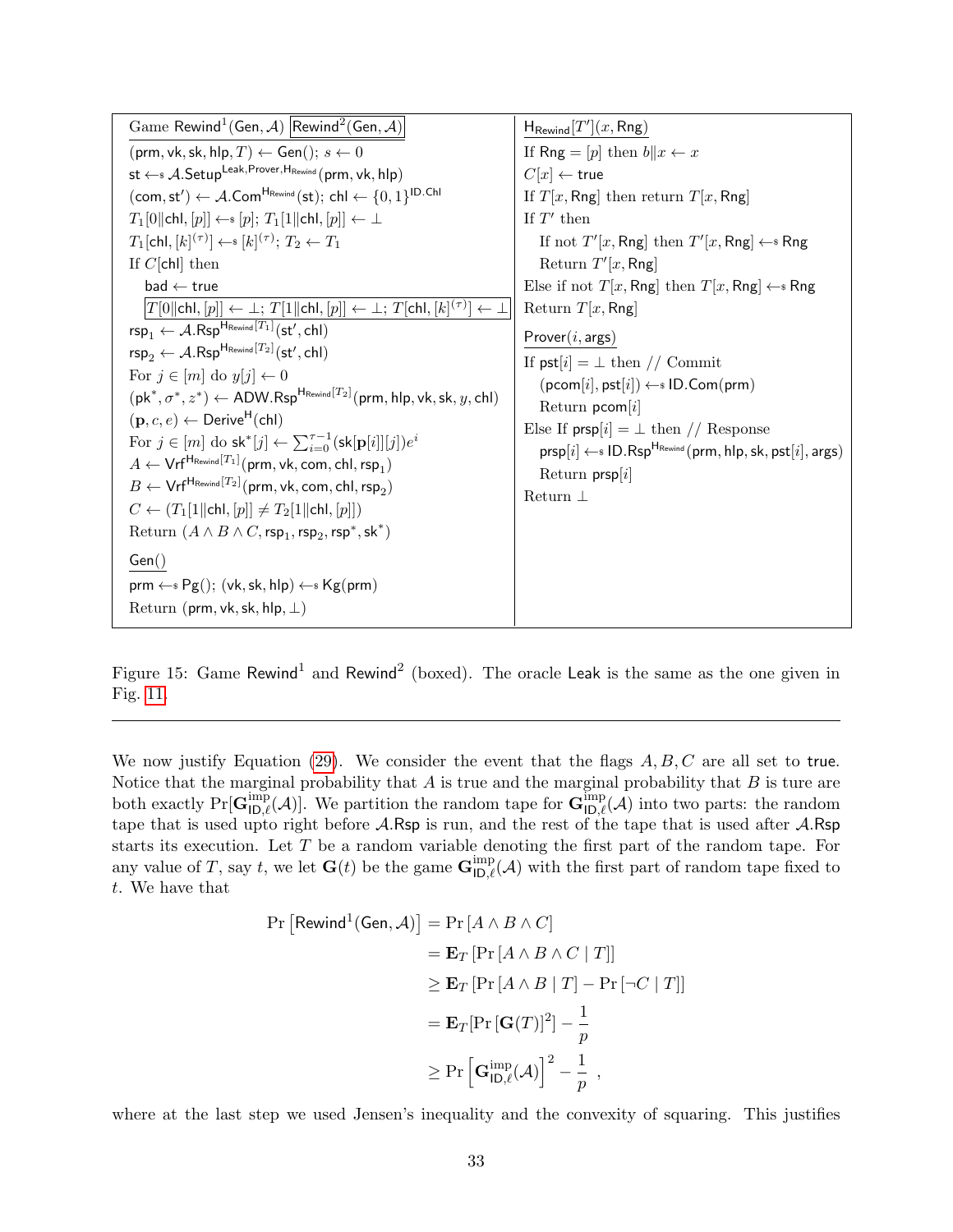| Adversary $\mathcal{A}_{\text{cdh}}(\mathcal{G}, v, h)$                                                                                     | Adversary $\mathcal{A}_{\text{dl}}(\mathcal{G},X)$                                                                                           |
|---------------------------------------------------------------------------------------------------------------------------------------------|----------------------------------------------------------------------------------------------------------------------------------------------|
| $(G, G_T, g, \mathbf{e}, p) \leftarrow \mathcal{G}$                                                                                         | $(t, \text{rsp}_1, \text{rsp}_2, \text{rsp}^*, \text{sk}^*) \leftarrow \text{Rewind}^2(\text{Gen}_{d1}, \mathcal{A})$                        |
| $(t, \mathsf{rsp}_1, \mathsf{rsp}_2, \mathsf{rsp}^*, \mathsf{sk}^*) \leftarrow \mathsf{Rewind}^2(\mathsf{Gen}_{\mathrm{cdh}}, \mathcal{A})$ | $(\mathsf{pk}_1^*, \sigma_1^*, z^{(1)}) \leftarrow \mathsf{rsp}_1$                                                                           |
| $(\mathsf{pk}_1^*, \sigma_1^*, z^{(1)}) \leftarrow \mathsf{rsp}_1$                                                                          | $(\mathsf{pk}_2^*, \sigma_2^*, z^{(2)}) \leftarrow \mathsf{rsp}_2$                                                                           |
| $(\mathsf{pk}_2^*, \sigma_2^*, z^{(2)}) \leftarrow \mathsf{rsp}_2$                                                                          | $(\mathsf{pk}^*, \sigma^*, z^*) \leftarrow \mathsf{rsp}^*$                                                                                   |
| $(\mathsf{pk}^*, \sigma^*, z^*) \leftarrow \mathsf{rsp}^*$                                                                                  | For $j = 1, \ldots, m$ do                                                                                                                    |
| $\hat{\sigma} \leftarrow ((\sigma_1^*)^{c_1^*}/(\sigma_2^*)^{c_2^*}) \cdot \sigma^{*c_2^* - c_1^*}$                                         | $ \hat{\mathsf{sk}}^{*}[j] \leftarrow (z^{(1)}[j] - z^{(2)}[j])/(c_1^* - c_2^*)$                                                             |
| $\omega = \sum_{i=1}^m \gamma_i (z_i^{(1)} - z_i^{(2)} - x_i^* (c_1^* - c_2^*))$                                                            | $x \leftarrow (\sum_{i \in [m] - \{o\}} x_i(\hat{\mathsf{sk}}^*[i] - \mathsf{sk}^*[i])) / (\mathsf{sk}^*[\rho] - \hat{\mathsf{sk}}^*[\rho])$ |
| $s' \leftarrow (\hat{\sigma})^{1/\omega}$                                                                                                   | Return $x$                                                                                                                                   |
| Return $s'$                                                                                                                                 | $Gen_{dl}()$                                                                                                                                 |
| $Gen_{\rm cdh}()$                                                                                                                           | $\rho \leftarrow \s(m); g_{\rho} \leftarrow X$                                                                                               |
| $(G, G_T, g, \mathbf{e}, p) \leftarrow \mathcal{G}$                                                                                         | For $j \in [m] - \{\rho\}$ do                                                                                                                |
| For $j \in [m]$ do                                                                                                                          | $x_j \leftarrow \mathbb{Z}_p; g_j \leftarrow g^{x_j}$                                                                                        |
| $\gamma_i \leftarrow \mathbb{Z}_p$ ; $g_i \leftarrow h^{\gamma_i}$                                                                          | $\mathsf{prm} = (g_0, \ldots, g_{m-1}, g)$                                                                                                   |
| prm = $(g_0, \ldots, g_{m-1}, g)$ ; vk $\leftarrow v$                                                                                       | $(pk, sk, hlp) \leftarrow ADW.Kg(prm)$                                                                                                       |
| For $i \in [m]$ do                                                                                                                          | Return (prm, pk, sk, hlp, $\perp$ )                                                                                                          |
| $\mathsf{sk}[i] \leftarrow [p]^m; \, \mathsf{pk}[i] \leftarrow \prod_{i=0}^{m-1} g_i^{\mathsf{sk}[i][j]}$                                   |                                                                                                                                              |
| $\beta_i \leftarrow [p]; \sigma[i] \leftarrow \mathsf{vk}^{\beta_i}$                                                                        |                                                                                                                                              |
| $T[i, G] \leftarrow q^{\beta_i}/\mathsf{pk}[i]$                                                                                             |                                                                                                                                              |
| hlp $\leftarrow$ (pk, $\sigma$ )                                                                                                            |                                                                                                                                              |
| Return (prm, vk, sk, hlp, $T$ )                                                                                                             |                                                                                                                                              |

<span id="page-33-0"></span>Figure 16: Left: Adversary  $\mathcal{A}_{\mathrm{cdh}}$ . Right: Adversary  $\mathcal{A}_{\mathrm{dl}}$ .

Equation [\(29\)](#page-31-1). Second, we argue that

<span id="page-33-3"></span>
$$
\Pr[\mathsf{Rewind}^1(\mathsf{Gen}, \mathcal{A})] - \Pr[\mathsf{Rewind}^2(\mathsf{Gen}, \mathcal{A})] \le \Pr[\mathsf{Rewind}^1(\mathsf{Gen}, \mathcal{A}) \text{ sets } \mathsf{bad}] = \frac{q}{2^r} \,. \tag{30}
$$

This is because the size of the table  $C$  is upper-bounded by the number of queries that  $A$ . Setup and A.Com makes to H and Derive, which is q. Next, we attempt to bound  $Pr[Rewind^{2}(Gen, \mathcal{A})]$ . We define the following events in the game Rewind<sup>2</sup> (Gen, A).

$$
E: \quad A \wedge B \wedge C \wedge \left(\frac{(\mathsf{pk}_1^*)^{(c_1^*)}}{(\mathsf{pk}_2^*)^{(c_2^*)}} = (\mathsf{pk}^*)^{c_1^*-c_2^*}\right),
$$

$$
\overline{E}: \quad A \wedge B \wedge C \wedge \left(\frac{(\mathsf{pk}_1^*)^{(c_1^*)}}{(\mathsf{pk}_2^*)^{(c_2^*)}} \neq (\mathsf{pk}^*)^{c_1^*-c_2^*}\right).
$$

Notice that per construction of the events,

<span id="page-33-2"></span>
$$
\Pr[\text{Rewind}^2(\text{Gen}, \mathcal{A})] = \Pr[E] + \Pr[\overline{E}]. \tag{31}
$$

Consider  $\mathcal{A}_{\text{cdh}}$  (Fig. [16\)](#page-33-0) and  $\mathcal{A}_{\text{dl}}$  (Fig. 16), which attemps to break CDH and DL problems, respectively, using  $Rewind<sup>2</sup>$ . We will show the following (in)equalities

<span id="page-33-1"></span>
$$
\Pr[\overline{E}] = \mathbf{Adv}_{\mathcal{G}}^{\text{cdh}}(\mathcal{A}_{\text{cdh}}), \qquad (32)
$$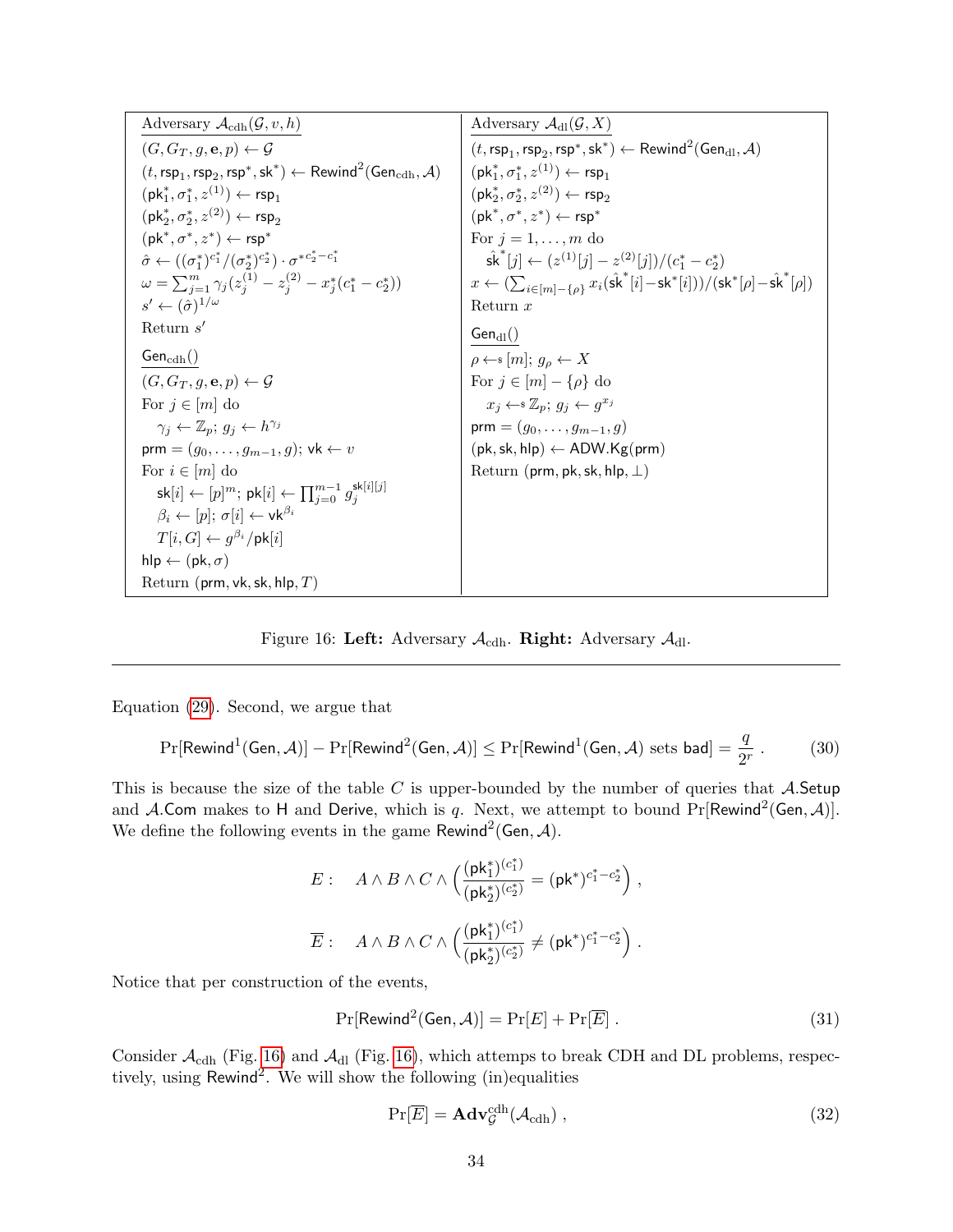<span id="page-34-6"></span>and

<span id="page-34-5"></span>
$$
\Pr[E] \le m \cdot \mathbf{Adv}_{\mathcal{G}}^{\text{dl}}(\mathcal{A}_{\text{dl}}) + \mathbf{Adv}_{p,m,k,\tau}^{\text{pskp}}(\ell + \frac{k}{m}) \,. \tag{33}
$$

This part of the analysis follows from [\[2,](#page-34-1) Appendix B.5] and we restate their derivation here. Assume E or  $\overline{E}$ , since the signatures verifies, for  $w = \prod_{i=0}^{\tau} H(\mathbf{p}[i], G)^{e^i}$ , we have

$$
\sigma^* = (\mathsf{pk}^*w)^s \ , \ \sigma^*_1 = (\mathsf{pk}_1^*w)^s \ , \ \sigma^*_2 = (\mathsf{pk}_2^*w)^s \ .
$$

If  $\overline{E}$  happens, the following two values are distinct

$$
\frac{(\sigma_1)^{c_1^*}}{(\sigma_2)^{c_2^*}} = \left(w^{(c_1^* - c_2^*)}\frac{(\mathsf{pk}_1^*)^{c_1^*}}{(\mathsf{pk}_2^*)^{c_2^*}}\right)^s \ , \quad (\sigma^*)^{c_1^* - c_2^*} = \left(w^{c_1^* - c_2^*}(\mathsf{pk})^{c_1^* - c_2^*}\right)^s \ .
$$

Hence, the value  $\hat{\sigma}$  computed by  $\mathcal{A}_{\text{cdh}}$  is

$$
\hat{\sigma} = \left( \frac{(\mathsf{pk}_1^*)^{c_1^*}}{(\mathsf{pk}_2^*)^{c_2^*}} \cdot \frac{1}{(\mathsf{pk}^*)^{c_1^* - c_2^*}} \right)^s = (g^\omega)^s \enspace.
$$

Therefore,  $\mathcal{A}_{\text{cdh}}$  can compute  $g^s$  and solve the CDH problem that it was given. This concludes the proof for Equation [\(32\)](#page-33-1). If E happens, then we claim that  $sk^* = s\hat{k}$  with probability at most  $\mathbf{Adv}_{p,k,k,\tau}^{\text{pskp}}(\ell+k/m)$ . This is true per definition of  $\mathbf{Adv}_{p,k,k,\tau}^{\text{pskp}}(\ell+k/m)$ . Notice that if  $\mathsf{sk}^* \neq \hat{\mathsf{sk}}$ , then with probability  $1/m$ ,  $\mathcal{A}_{dl}$  can solved the DL problem that it embedded into the parameters. This is because  $\mathcal{A}_{dl}$  has two representation of  $pk^*$  in the basis  $g_0, \ldots, g_{m-1}$ , namely  $sk^*$  and  $sk$ . This concludes the proof of Equation  $(33)$ . Notice that Equations  $(29)$ ,  $(31)$ ,  $(30)$ ,  $(32)$ , and  $(33)$ together implies the theorem. Finally, notice that  $\mathcal{A}_{\text{cdh}}$  and  $\mathcal{A}_{\text{dl}}$  has roughly the running time of Rewind<sup>2</sup> and ADW.Kg, which is about  $t_1 + t_2 + 2t_3 + t_4$ .  $\Box$ 

### <span id="page-34-0"></span>6 Acknowledgements

We thank the anonymous CCS 2018 reviewers for their helpful comments. We thank Yevgeniy Dodis and Daniel Wichs for helpful discussions.

### References

- <span id="page-34-2"></span>[1] J. Alwen, Y. Dodis, M. Naor, G. Segev, S. Walfish, and D. Wichs. Public-key encryption in the bounded-retrieval model. In H. Gilbert, editor, EUROCRYPT 2010, volume 6110 of LNCS, pages 113–134. Springer, Heidelberg, May 2010. [3,](#page-2-1) [5](#page-4-0)
- <span id="page-34-1"></span>[2] J. Alwen, Y. Dodis, and D. Wichs. Leakage-resilient public-key cryptography in the boundedretrieval model. In S. Halevi, editor, CRYPTO 2009, volume 5677 of LNCS, pages 36–54. Springer, Heidelberg, Aug. 2009. [3,](#page-2-1) [4,](#page-3-1) [5,](#page-4-0) [6,](#page-5-1) [26,](#page-25-1) [27,](#page-26-1) [29,](#page-28-2) [30,](#page-29-2) [31,](#page-30-1) [32,](#page-31-2) [35](#page-34-6)
- <span id="page-34-4"></span>[3] J. Alwen, Y. Dodis, and D. Wichs. Leakage-resilient public-key cryptography in the boundedretrieval model. Cryptology ePrint Archive, Report 2009/160, 2009. [http://eprint.iacr.](http://eprint.iacr.org/2009/160) [org/2009/160](http://eprint.iacr.org/2009/160). [3,](#page-2-1) [4,](#page-3-1) [6](#page-5-1)
- <span id="page-34-3"></span>[4] M. Bellare, D. Kane, and P. Rogaway. Big-key symmetric encryption: Resisting key exfiltration. In M. Robshaw and J. Katz, editors, CRYPTO 2016, Part I, volume 9814 of LNCS, pages 373–402. Springer, Heidelberg, Aug. 2016. [3,](#page-2-1) [4,](#page-3-1) [5,](#page-4-0) [9,](#page-8-4) [12,](#page-11-2) [14,](#page-13-3) [19,](#page-18-2) [20,](#page-19-4) [21,](#page-20-3) [22,](#page-21-3) [23](#page-22-3)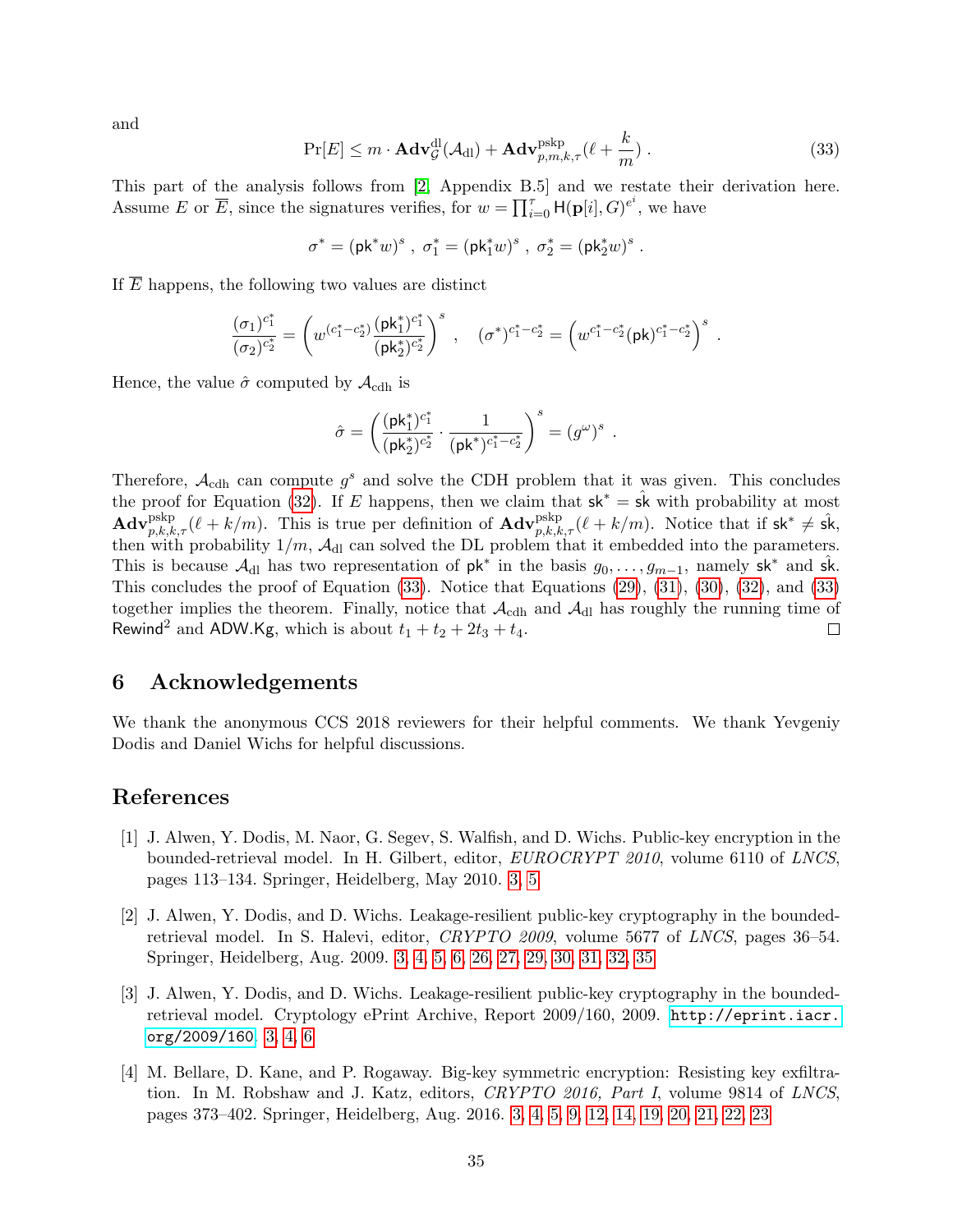- <span id="page-35-11"></span>[5] M. Bellare and A. Palacio. GQ and Schnorr identification schemes: Proofs of security against impersonation under active and concurrent attacks. In M. Yung, editor, CRYPTO 2002, volume 2442 of LNCS, pages 162–177. Springer, Heidelberg, Aug. 2002. [26,](#page-25-1) [32](#page-31-2)
- <span id="page-35-9"></span>[6] M. Bellare, B. Poettering, and D. Stebila. From identification to signatures, tightly: A framework and generic transforms. In J. H. Cheon and T. Takagi, editors, ASIACRYPT 2016, Part II, volume 10032 of LNCS, pages 435–464. Springer, Heidelberg, Dec. 2016. [7](#page-6-0)
- <span id="page-35-8"></span>[7] M. Bellare and P. Rogaway. The security of triple encryption and a framework for code-based game-playing proofs. In S. Vaudenay, editor, EUROCRYPT 2006, volume 4004 of LNCS, pages 409–426. Springer, Heidelberg, May / June 2006. [7,](#page-6-0) [24](#page-23-5)
- <span id="page-35-12"></span>[8] D. Boneh, B. Lynn, and H. Shacham. Short signatures from the Weil pairing. In C. Boyd, editor, ASIACRYPT 2001, volume 2248 of LNCS, pages 514–532. Springer, Heidelberg, Dec. 2001. [27](#page-26-1)
- <span id="page-35-2"></span>[9] D. Cash, Y. Z. Ding, Y. Dodis, W. Lee, R. J. Lipton, and S. Walfish. Intrusion-resilient key exchange in the bounded retrieval model. In S. P. Vadhan, editor, TCC 2007, volume 4392 of LNCS, pages 479–498. Springer, Heidelberg, Feb. 2007. [3,](#page-2-1) [5](#page-4-0)
- <span id="page-35-4"></span>[10] F. Chen, D. A. Koufaty, and X. Zhang. Understanding intrinsic characteristics and system implications of flash memory based solid state drives. In ACM SIGMETRICS Performance Evaluation Review, volume 37, pages 181–192. ACM, 2009. [6](#page-5-1)
- <span id="page-35-5"></span> $[11]$  <https://www.cryptopp.com/benchmarks.html>, 2015. Accessed: 2017-05-18. [6](#page-5-1)
- <span id="page-35-1"></span>[12] G. Di Crescenzo, R. J. Lipton, and S. Walfish. Perfectly secure password protocols in the bounded retrieval model. In S. Halevi and T. Rabin, editors, TCC 2006, volume 3876 of LNCS, pages 225–244. Springer, Heidelberg, Mar. 2006. [3,](#page-2-1) [5](#page-4-0)
- <span id="page-35-0"></span>[13] S. Dziembowski. Intrusion-resilience via the bounded-storage model. In S. Halevi and T. Rabin, editors, TCC 2006, volume 3876 of LNCS, pages 207–224. Springer, Heidelberg, Mar. 2006. [3,](#page-2-1) [5](#page-4-0)
- <span id="page-35-10"></span>[14] A. Fiat and A. Shamir. How to prove yourself: Practical solutions to identification and signature problems. In A. M. Odlyzko, editor, CRYPTO'86, volume 263 of LNCS, pages 186–194. Springer, Heidelberg, Aug. 1987. [26](#page-25-1)
- <span id="page-35-3"></span>[15] McAfee. Stop data exfiltration, 2015. August 2015. [https://www.mcafee.com/us/](https://www.mcafee.com/us/resources/solution-briefs/sb-quarterly-threats-aug-2015-1.pdf) [resources/solution-briefs/sb-quarterly-threats-aug-2015-1.pdf](https://www.mcafee.com/us/resources/solution-briefs/sb-quarterly-threats-aug-2015-1.pdf). [5](#page-4-0)
- <span id="page-35-7"></span>[16] T. Okamoto. Provably secure and practical identification schemes and corresponding signature schemes. In E. F. Brickell, editor, CRYPTO'92, volume 740 of LNCS, pages 31–53. Springer, Heidelberg, Aug. 1993. [6,](#page-5-1) [27](#page-26-1)
- <span id="page-35-13"></span>[17] H. Robbins. A remark on stirling's formula. The American Mathematical Monthly, 62(1):26–29, 1955. [37](#page-36-1)
- <span id="page-35-6"></span>[18] C.-P. Schnorr. Efficient signature generation by smart cards. Journal of Cryptology, 4(3):161– 174, 1991. [6](#page-5-1)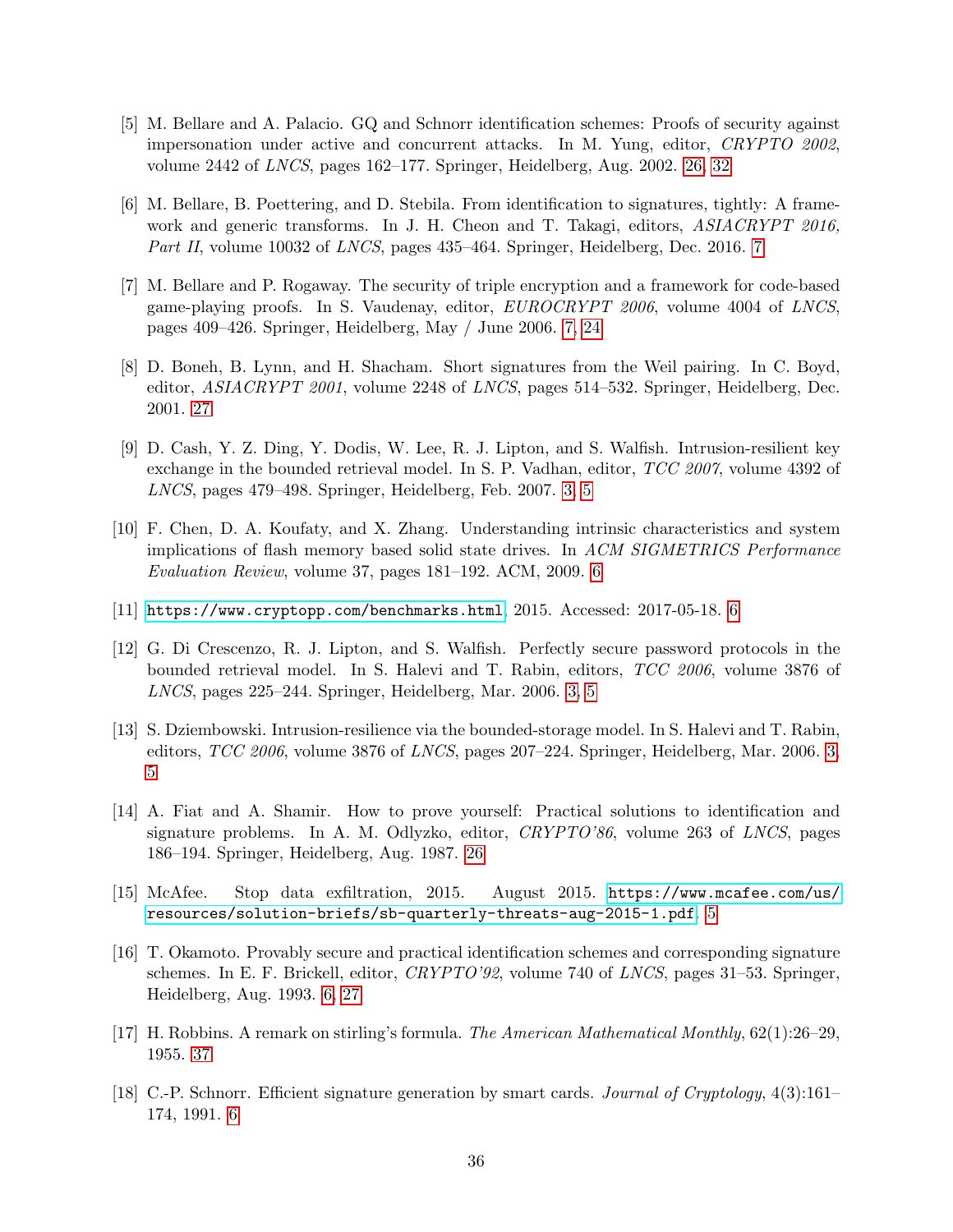## <span id="page-36-1"></span><span id="page-36-0"></span>A Proofs of Lemmas [2,](#page-9-0) [3,](#page-9-1) and [4](#page-9-2)

We need the following version of Stirling's approximation of  $n!$ .

<span id="page-36-2"></span>**Lemma 19.** [\[17\]](#page-35-13) For any  $n \in \mathbb{Z}^+$ ,

$$
\sqrt{2\pi n} \left(\frac{n}{e}\right)^n e^{\frac{1}{12n+1}} \leq n! \leq \sqrt{2\pi n} \left(\frac{n}{e}\right)^n e^{\frac{1}{12n}}.
$$

We first prove Lemma [2.](#page-9-0)

Proof (of Lemma [2\)](#page-9-0). We first show the lower bound Equation  $(6)$ . Notice that by definition of  $H_q(r/k),$ 

$$
q^{kH_q(r/k)} = (q-1)^r (r/k)^{-r} (1-r/k)^{r-k}.
$$

Hence, by Lemma [19,](#page-36-2)

$$
B_{q,k}(r) = \sum_{i=0}^{r} (q-1)^{i} {k \choose i}
$$
  
\n
$$
\geq (q-1)^{r} \frac{k!}{r!(k-r)!}
$$
  
\n
$$
\geq (q-1)^{r} \frac{\sqrt{2\pi k} (\frac{k}{e})^{k} e^{\frac{1}{12k+1}}}{\sqrt{2\pi r} (\frac{r}{e})^{r} e^{\frac{1}{12r}} \sqrt{2\pi (k-r)} (\frac{k-r}{e})^{k-r} e^{\frac{1}{12(k-r)}}
$$
  
\n
$$
= q^{kH_{q}(r/k)} \frac{\sqrt{k} e^{\frac{1}{12k+1}}}{\sqrt{2\pi r(k-r)} e^{\frac{1}{12r}} e^{\frac{1}{12(k-r)}}}
$$
  
\n
$$
= q^{kH_{q}(r/k) - \epsilon(k,r)}.
$$

Now, we assume that  $r \leq k - k/q$  and derive the upper bound, Equation [\(7\)](#page-9-4).

$$
\frac{B_{q,k}(r)}{q^{kH_q(r/k)}} = \frac{\sum_{i=0}^{r} (q-1)^i {k \choose i}}{(q-1)^r (r/k)^{-r} (1-r/k)^{r-k}}
$$
\n
$$
= \sum_{i=0}^{r} {k \choose i} (q-1)^{i-r} (r/k)^r (1-r/k)^{k-r}
$$
\n
$$
= \sum_{i=0}^{r} {k \choose i} (q-1)^i (1-r/k)^k \left(\frac{r/k}{(q-1)(1-r/k)}\right)^r
$$
\n
$$
\leq \sum_{i=0}^{r} {k \choose i} (q-1)^i (1-r/k)^k \left(\frac{r/k}{(q-1)(1-r/k)}\right)^i
$$
\n
$$
= \sum_{i=0}^{r} {k \choose i} (r/k)^i (1-r/k)^{k-i}
$$
\n
$$
\leq \sum_{i=0}^{k} {k \choose i} (r/k)^i (1-r/k)^{k-i}
$$
\n
$$
= 1,
$$

where the first inequality is by the fact that  $r/k \leq (q-1)(1-r/k)$  if  $r \leq k - k/q$ .

 $\Box$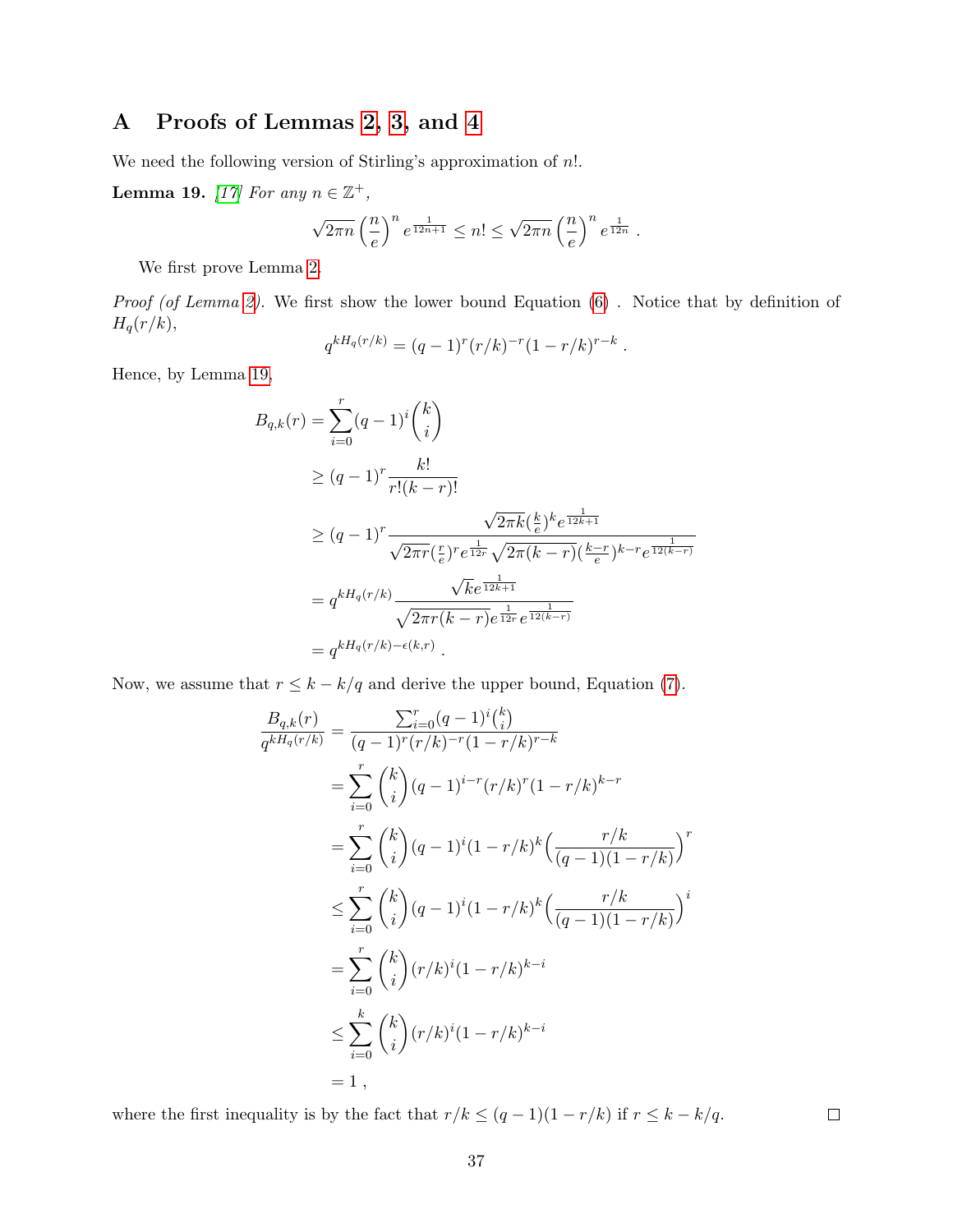Lemma [3](#page-9-1) follows from Lemma [2.](#page-9-0)

*Proof (of Lemma [3\)](#page-9-1)*. Per definition of  $\mathsf{rd}_{q,k}(N)$ , it suffices to show that

$$
B_{q,k}(r) \leq N ,
$$

for  $r = \lfloor H_q^{-1}(\log_q(N)/k) \cdot k \rfloor$ . Per definition of  $H_q^{-1}$ ,  $r \leq (1 - 1/q) \cdot k$ . Hence, we can apply Equation [\(7\)](#page-9-4) and obtain

$$
B_{q,k}(r) \le q^{kH_q(r/k)} \le q^{kH_q(H_q^{-1}(\log_q(N)/k))} = N.
$$

Lastly, we prove Lemma [4.](#page-9-2)

*Proof (of Lemma [4\)](#page-9-2)*. We first show the lower bound that

<span id="page-37-0"></span>
$$
\min(x, 1 - \frac{1}{q}) - \frac{1}{\log_2(q)} \le H_q^{-1}(x) . \tag{34}
$$

Note that this is trivially true if the left-hand side of Equation [\(34\)](#page-37-0) is negative. Hence, we suppose that the left-hand side of Equation [\(34\)](#page-37-0) is non-negative. As noted before,  $H_q$  is increasing in the domain [0, 1 – 1/q]. Additionally, note that  $\min(x, 1 - 1/q) - 1/\log_2(q) \leq 1 - 1/q$ . Hence, it suffices to show

$$
H_q\left(\min(x, 1 - \frac{1}{q}) - \frac{1}{\log_2(q)}\right) \le x \,. \tag{35}
$$

We consider two cases. Case 1,  $x \leq (1-1/q)$ . Case 2,  $(1-1/q) \leq x \leq 1$ . We claim that both cases follow from the equation below, which holds for  $x \in [\log_2(q), 1]$ .

<span id="page-37-1"></span>
$$
H_q(x - \frac{1}{\log_2(q)}) \le x \ . \tag{36}
$$

Case 1 is directly implied by Equation [\(36\)](#page-37-1). For case 2, note that the left-hand side of Equation [\(34\)](#page-37-0) always evaluate to  $1-1/q-1/\log_2(q)$ . Hence, by Equation [\(36\)](#page-37-1),  $H_q(1-1/q-1/\log_2(q)) \leq 1-1/q \leq$ x. Finally, we justify Equation [\(36\)](#page-37-1). Recall that  $H_q(x) = H_2(x)/\log_2(q) + x \log_q(q-1)$ . We compute

$$
H_q(x - \frac{1}{\log_2(q)}) = \frac{H_2(x - \frac{1}{\log_2(q)})}{\log_2(q)} + (x - \frac{1}{\log_2(q)})\log_q(q - 1)
$$
  
\n
$$
\leq \frac{1}{\log_2(q)} + x\log_q(q \cdot \frac{q - 1}{q}) - \frac{\log_q(q - 1)}{\log_2(q)}
$$
  
\n
$$
= \frac{1}{\log_2(q)} + x - x\log_q(\frac{q}{q - 1}) - \frac{\log_q(q - 1)}{\log_2(q)}
$$
  
\n
$$
= x + \frac{1}{\log_2(q)}(1 - \log_q(\frac{q^{(x\log_2(q))}}{(q - 1)^{(x\log_2(q) - 1)}}))
$$
  
\n
$$
\leq x + \frac{1}{\log_2(q)}(1 - \log_q(q))
$$
  
\n
$$
= x.
$$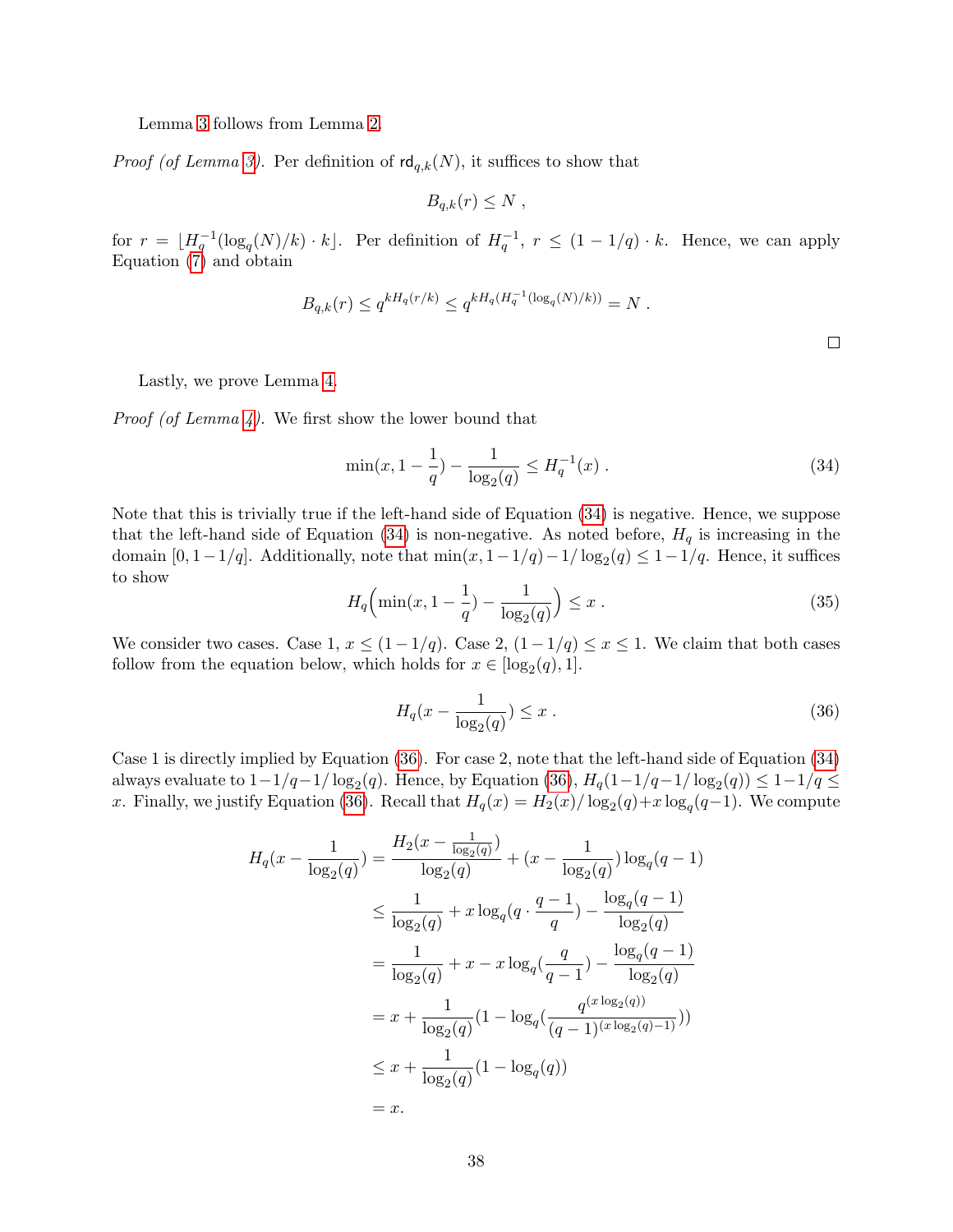Next, we show the upper bound that

$$
H_q^{-1}(x) \le x(1 - \frac{1}{q}) \tag{37}
$$

Similar to the lower bound we just obtained, we note that it suffices to show  $H_q(x(1-\frac{1}{q}))$  $(\frac{1}{q})\big) \geq x.$ Let us define, for  $x \in [0,1]$ :

$$
f(x) = \frac{x}{q} \log_q(\frac{x}{q}) - x \log_q(x) - (1 - x + \frac{x}{q}) \log_q(1 - x + \frac{x}{q}).
$$

We will show that  $H_q(1(1-1/q)) = x + f(x)$ . The derivation is as follows.

$$
H_q(x(1-1/q))
$$
  
=  $x(1-1/q) \log_q(q-1) - x(1-1/q) \log_q(x(1-1/q))$   
 $- (1-x+x/q) \log_q(1-x+x/q)$   
 $\geq x \log_q(q-1) - x/q \log_q(q-1)$   
 $- x(1-1/q)(\log_q(x) + \log_q(1-1/q))$   
 $- (1-x+x/q) \log_q(1-x+x/q)$   
=  $x \log_q(q-1) - x/q \log_q(q-1)$   
 $- x \log_q(x) - x \log_q(1-1/q) + x/q \log_q(x) + x/q \log_q(1-1/q)$   
 $- (1-x+x/q) \log_q(1-x+x/q)$   
=  $x (\log_q(q-1) + \log_q(q/(q-1))) - x \log_q(x)$   
 $- x/q (\log_q(q-1) + \log_q(1/x) + \log_q(q/(q-1)))$   
 $- (1-x+x/q) \log_q(1-x+x/q)$   
=  $x + x/q \log_q(x/q) - x \log_q(x) - (1-x+x/q) \log_q(1-x+x/q)$   
=  $x + f(x)$ .

Lastly, we show that  $f(x) \ge 0$  for any  $x \in [0, 1]$ . First, we check that  $f(0) = f(1) = 0$ . Next, check that the second derivative of  $f$ ,

$$
f''(x) = \frac{q-1}{x(qx-q-x)} \le 0,
$$

is at most 0 for any  $x \in [0,1]$ . We omit the details of the derivative computation here. Hence, f is concave over the domain [0, 1], with  $f(0) = f(1) = 0$ . Thence,  $f(x) \ge 0$  for all  $x \in [0, 1]$ .  $\Box$ 

## <span id="page-38-0"></span>B A Rejection Sampling Lemma

We prove the following lemma, which allows one to efficiently sample from  $[k]^{(\tau)}$ , for appropriately constrained integers  $k, \tau$ , via rejection sampling.